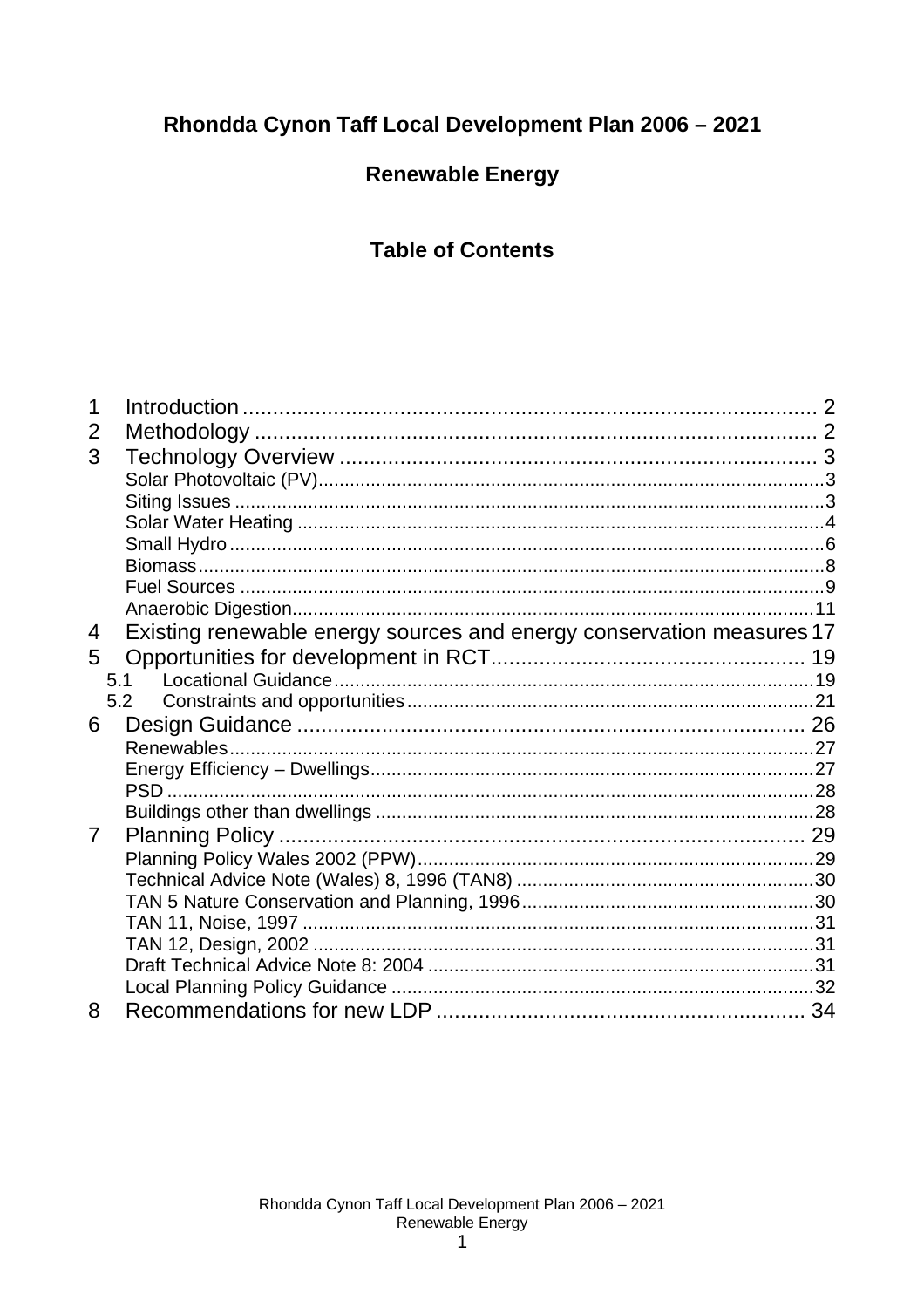# **Rhondda Cynon Taff Local Development Plan 2006 – 2021**

## **Renewable Energy**

## **1 Introduction**

The aim of this report is to briefly examine the opportunities and constraints to the development of renewable energy and energy efficiency within the County Borough of Rhondda Cynon Taff, to inform decision making in the formation of policies on renewable energy for the Local Development Plan 2006 – 2021.

The technologies considered in this report are :

- Solar Photovoltaics (PV)
- Solar Thermal
- Small Hydro
- Biomass Combustion
- Anaerobic Digestion
- Small Wind Clusters (1 or 2 turbines)
- Passive Solar Design
- Energy Efficiency in buildings

Landfill gas, and large wind projects have been specifically excluded at the request of the Client. Large wind projects have been excluded although part of the County Borough is encompassed by one of the proposed TAN8 Strategic Search Areas. Specific planning policy will be required for this area, once the proposed TAN has been approved by the relevant Ministers in the Welsh Assembly Government following public consultation. (anticipated July 2005).

The report will give a brief overview of the technologies and instances of existing or proposed projects in the County Borough, highlighting any general planning issues for each technology. This section of the report will draw on the new planning policy for renewable energy in England (PPS22) which it is felt is still relevant to the identification of relevant technologies and development control criteria likely to be relevant to them.

The opportunities and technical constraints for development of these technologies will be reviewed. Locational guidance from the viewpoint of available resource will be given where appropriate. This includes opportunities for energy efficiency and demand management at a local level.

## **2 Methodology**

This is largely a desk based study, drawing on a number of sources and the authors' extensive knowledge of renewable energy technologies, and of the planning system related to renewable energy. Sources include:

Rhondda Cynon Taff Local Development Plan 2006 – 2021 Renewable Energy TAN8 Consultation Draft Companion Guide to PPS22 British Biogen Best Practice Guidelines to Anaerobic Digestion and Wood Fuel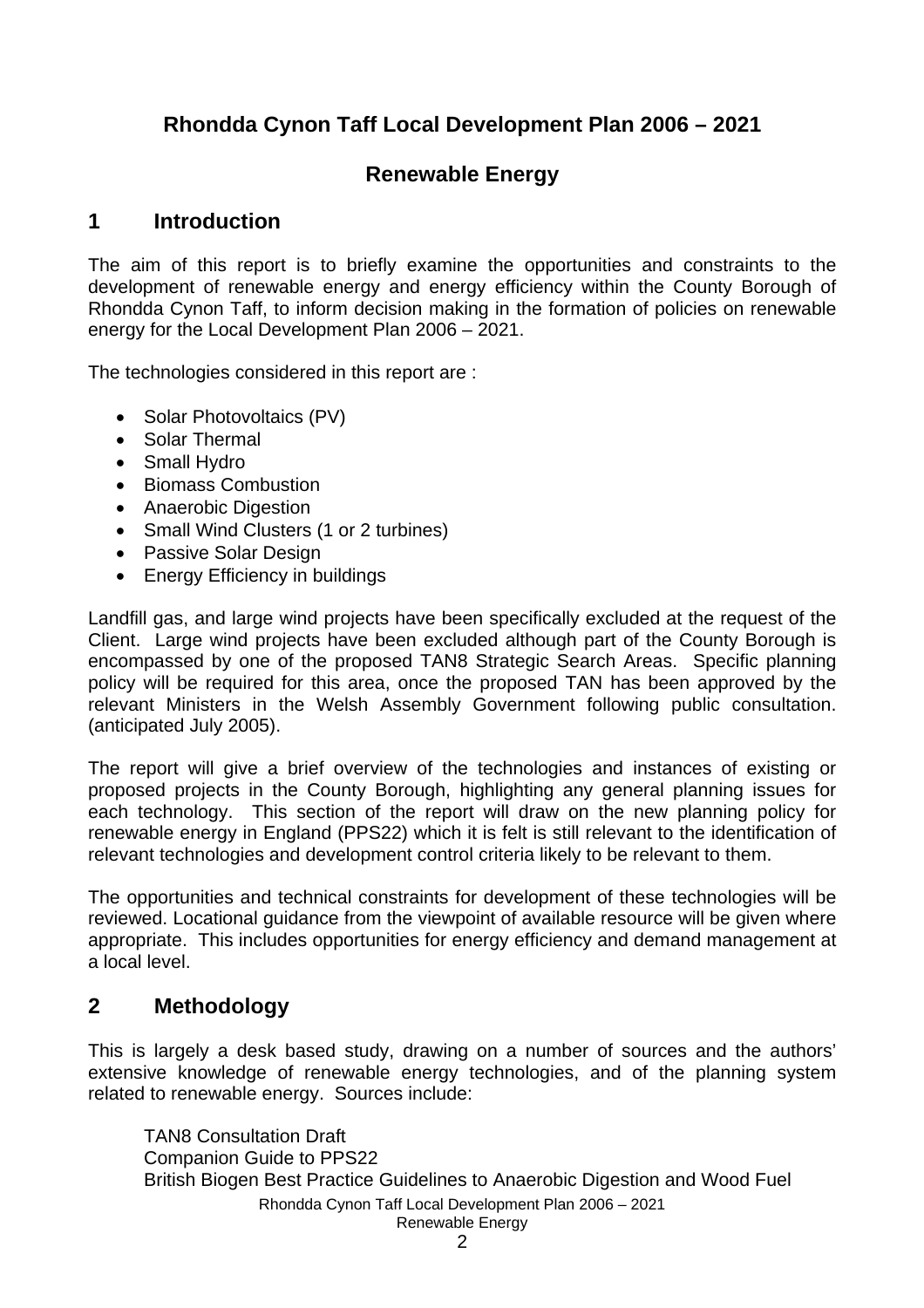Existing Development Plans within RCT Borough and elsewhere Carbon Trust Energy Savings Trust Recent Planning Applications made to RCT

Locational issues were researched using GIS software to assess land use and topography to define areas within the Borough where each resource was likely to be available.

## **3 Technology Overview**

## **Brief Description of Technologies**

## *Solar Photovoltaic (PV)*

Photovoltaic (PV) systems exploit the direct conversion of daylight into electricity in a semiconductor device.

The most common form of device comprises a number of semi conductor cells which are interconnected and encapsulated to form a solar panel or module. There is considerable variation in appearance, but many solar panels are available that are dark in colour, and have low reflective properties. Solar panels are typically 0.5 to 1 $m^2$  having a peak output of 70 to 160 watts. A number of modules are usually connected together in an array to produce the required output, the area of which can vary from a few square metres to several hundred square metres. A typical array on a domestic dwelling would have an area of 9 to 18 $m^2$ , and would produce 1 to 2 kW peak output.

Other forms of solar modules are becoming more common, such as solar tiles, which are modules that are of the size and appearance of roofing tiles or slates, which can take the place of conventional roofing materials. They have the advantage of giving a roof a homogeneous appearance, virtually indistinguishable from conventional roofing materials.

Modules can be fitted on top of an existing roof using a low support structure. In this case, the panels will rarely project more than 120 mm above the existing roofline. Alternatively, and particularly in new buildings, they may form all or part of the weatherproofing element of the roof, replacing conventional slates or tiles. Where the modules form only part of the area of the roof, they can be integrated in a similar way to proprietary roof lights.

Connections between individual panels are made either in the support structure, or inside the roof void, and are rarely visible from the exterior of the building.

### *Siting Issues*

For best performance, PV modules need to be inclined at an angle of  $30 - 40$  degrees, depending on the latitude, and orientated facing due south. In practical terms, this is not always possible on existing buildings, and some degree of flexibility in inclination and orientation at the expense of best performance is acceptable. However to function satisfactorily, collectors need to be inclined at between 10 and 60 degrees, and orientated facing from east to west.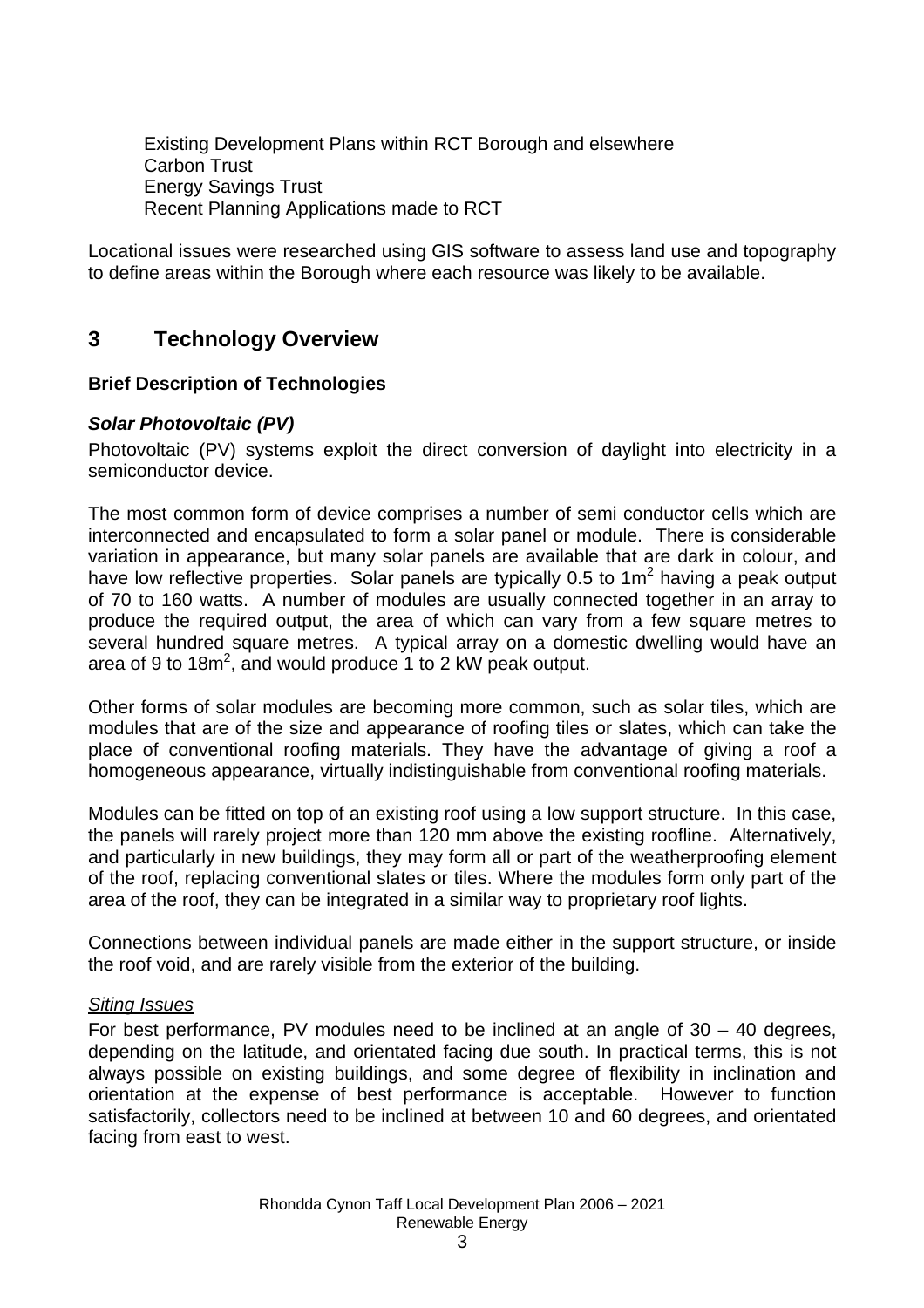Although roof mounted PV is the most common installation, modules can also be mounted on the sides of buildings, or on free standing support structures on the ground. In some cases, particularly on institutional or commercial buildings, PV cladding on the side of the building may be regarded as an architectural feature. Other examples of the mounting of PV panels in buildings are their use as external sun shading of office windows (*bris – solaires)* and forming the roof of an atrium.

Shadows from buildings, trees or other structures can significantly reduce performance of the PV system and planners and designers should take reasonable steps to minimise overshading of the PV.

There are two ways in which PV is most commonly deployed**:** 

*Stand-alone systems*: PV is widely used to provide power for communications, domestic dwellings and monitoring systems in remote areas. The use of PV to provide energy for lighting of telephone kiosks in rural areas, bus shelter lighting, remote traffic monitoring, and railway trackside signalling is increasing as it can compete in remoter areas with the costs of mains connections and cabling.

*Grid connected Schemes*: These use PV technologies that are connected to the local electricity grid via power conditioning equipment known as an inverter. Any surplus electricity not being consumed within the building can be exported to the local distribution network with the agreement of the network operator and an electricity supplier. The connection is usually made within the owner's premises, and due to the relatively low capacity of individual systems additional overhead cables are very rarely required.

Although the majority of grid connected schemes will be roof mounted, other applications may occur, such as modules used as sound barriers alongside motorways.

PV technology is expected to decrease in cost over the next decade and PV systems could provide a useful contribution to renewable energy generation.

### *Planning Issues*

There are clearly implications for listed buildings and the sensitive 'front elevations' of some conservation areas but as a generality "solar panels" should be something to be encouraged. In some cases, provided the installation is not of an unusual design, or involves a listed building, and is not in a designated area, PV is regarded as "permitted development" and is thus deemed not to require a planning application. Unless the panels are of an unusual design, they should be treated as being within the plane of the existing roof slope for the purposes of Part 1, Class B1(b) of the Town and Country Planning (General Permitted Development) Order 1995.

## *Solar Water Heating*

Solar water heating systems can be used to heat water for a variety of purposes. Amongst the most common are: domestic use, light industrial and agricultural use and to heat swimming pools. At present, the widest utilisation is in the residential domestic hot water sector. Such systems are rarely used to provide space heating, but occasionally may occur.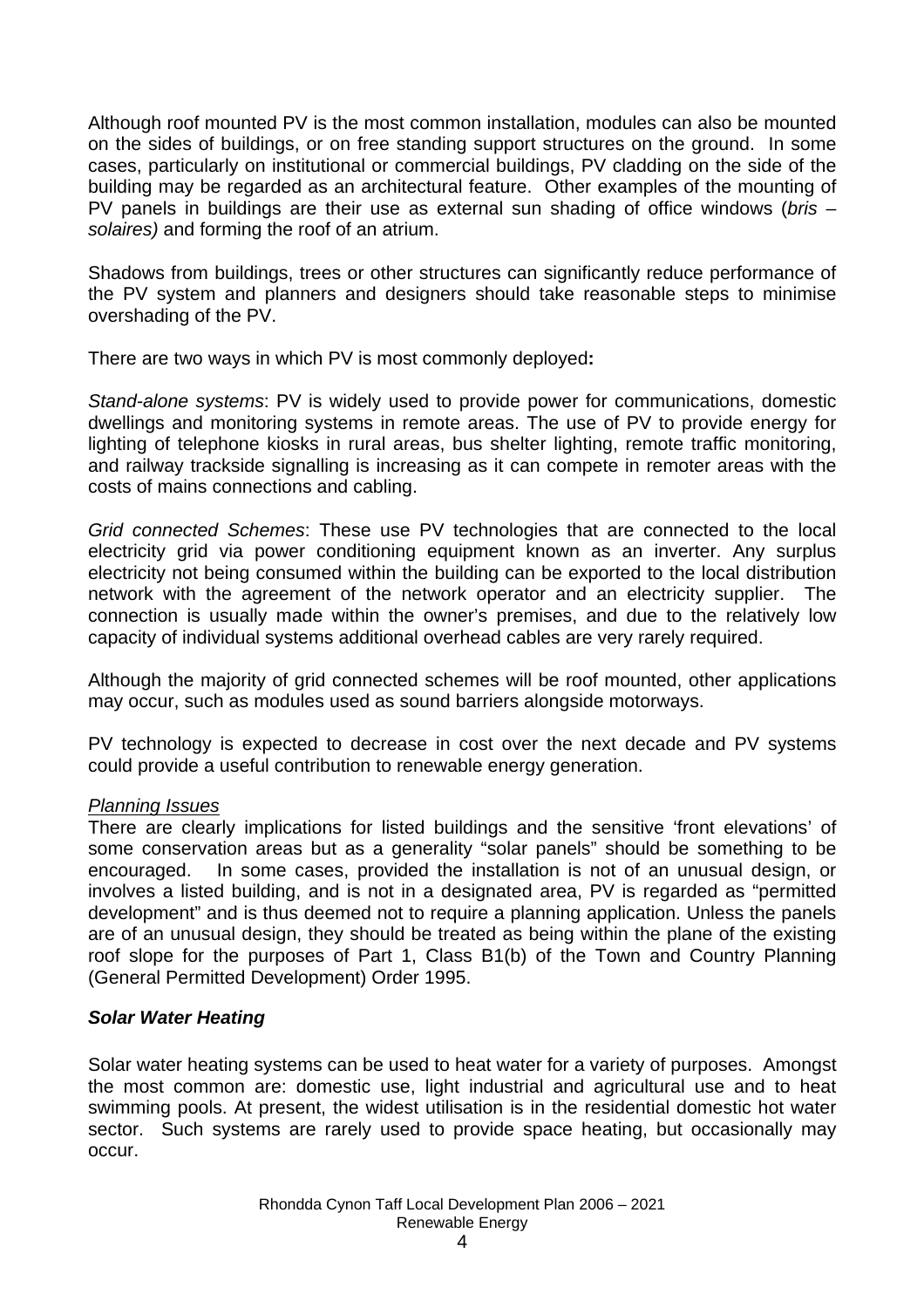There is a common misconception that solar water heating is ineffective in Wales for climatic reasons. Whilst it is clearly not as effective in Wales as it is in Spain for instance, a good modern system will make a significant contribution to water heating requirements. The domestic sector is an obvious priority - a well designed system should provide 50-60% of annual domestic hot water requirements, most of this energy capture being between May and September.

The key component in a solar water heating system is the collector. Two main types are common in the UK: flat plate collectors and evacuated tube collectors, although other designs are occasionally employed. In both types, radiation from the sun is collected by an absorber, and is transferred as heat to a fluid, which may be either water, or a special fluid employed to convey the energy to the domestic system using a heat exchanger.

Flat plat collectors comprise a water filled metal "envelope" with a special black coating which improves absorbtion of solar energy and heat transfer. This is housed in a glazed, insulated box. The collector is connected to the hot water system of the building in a similar way to a conventional boiler, usually using an indirect coil in the hot water cylinder. Water is circulated either by thermo-syphon or, more commonly using a circulating pump. The pump is controlled in such a way that when the temperature of the collector is lower than the temperature in the hot water system, the pump is switched off. Flat plate collectors need to be protected against frost, and this is effected either by the addition of antifreeze to the heating circuit, or by arranging the system such that the collector "drains down" when the pump is switched off.

Evacuated tube collectors comprise a number of vacuum tubes, typically around 100 mm in diameter, and 2 metres in length containing a finned metal collector tube. Each tube is filled with a heat transfer fluid, and the upper ends of individual tubes are connected to a manifold heat exchanger, which is connected to the hot water system of the building as in the case of flat plate collectors. Evacuated tube collectors do not require protection against frost.

Although both types of collector will collect more energy during summer months, a significant amount of energy will be collected on cold winter days, and evacuated tube collectors are more effective in achieving both.

A type of flat plate collector has the storage cylinder as an integral part of the collector, mounted on the roof. Although common in warmer climates these are rare in the UK, and normally the only part of the installation that is visible is the collector.

The collector, together with the glazing and insulation, are generally mounted in a box which is usually coloured grey or black, typically of 1 - 2  $m^2$  in area. For an average residential domestic installation, some 4 or  $5m^2$  of flat plate collector, or some  $3m^2$  of evacuated tube, is required. Typically, this would be mounted on a southerly facing roof pitch, or more rarely on a free-standing tilted frame on the ground, or a flat roof. Increasingly, collectors are becoming available that can be incorporated into a new or existing roof in much the same way as proprietary roof windows. Some systems use photovoltaics (PV) to provide power for the system pump. In this case, a separate PV module, typically 20cm by 40 cm, will be mounted adjacent to the solar hot water collector.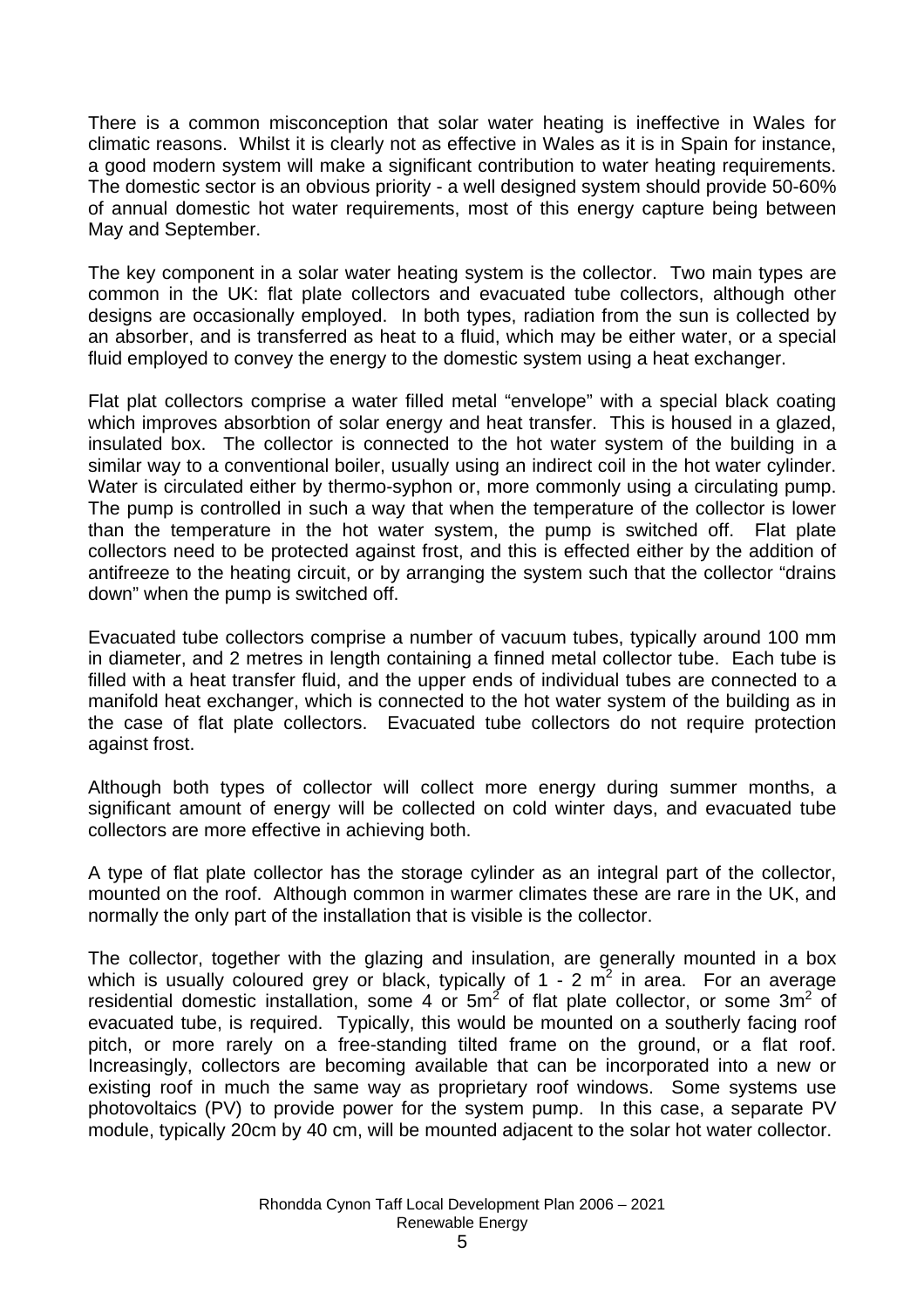Collectors rarely project more than 120 mm above the existing roofline. Connecting pipework is normally run from the back of the collector directly through to the roof void, as it is not normally visible from the exterior of the building.

Solar water heating collectors for swimming pools generally comprise mat of neoprene, or other black rubberised material that is mounted near to the swimming pool. Typically this will have an area of about half that of the surface area of the pool. The collector may be mounted on the roof of an adjacent low building (such as a garage, or more commonly on a low ground mounted frame. The collector is often mounted flat, or only slightly inclined with the outlet higher than the inlet.

### *Planning Issues*

Planning issues are similar to those for Solar PV

## *Small Hydro*

The technology for harnessing waterpower is well established. Water flowing from a higher to a lower level is used to drive a turbine, which produces mechanical energy. This mechanical energy is then turned into electrical energy by a generator, or more rarely to drive a useful mechanical device.

The energy produced is directly proportional to the volume of water and the vertical distance it falls. Thus, a similar amount of energy could be produced from a small volume of water falling over a long vertical distance (high head), as from a larger amount of water falling a much shorter vertical distance (low head).

The great majority of schemes will be "run of river", where water is taken from a river from behind a low weir, with no facility for water storage, and returned to the same watercourse after passing through the turbine. In addition, there is a small potential for small hydro installed on existing reservoirs, but these may also be treated as "run of river", as they do not involve the construction of a new impounding structure.

The essential elements of a hydro scheme are as follows:

- A source of water that will provide a reasonably constant supply. Sufficient depth of water is required at the point at which water is taken from the watercourse, and this is achieved by building a low weir (typically around 2 metres high) across the watercourse. This is called the 'intake'.
- A pipeline to connect the Intake to the turbine. A short open 'headrace' channel may be required between the intake and the pipeline, but long headrace channels are rare due to environmental and economic constraints.
- A building housing the turbine, generator and ancillary equipment the 'turbine house'.
- A 'tailrace' returning the water to the watercourse.
- A link to the electricity network, or the user's premises.

### *The Intake*

The scale and nature of these elements depend on site conditions, and whether the scheme is low head or high head.

> Rhondda Cynon Taff Local Development Plan 2006 – 2021 Renewable Energy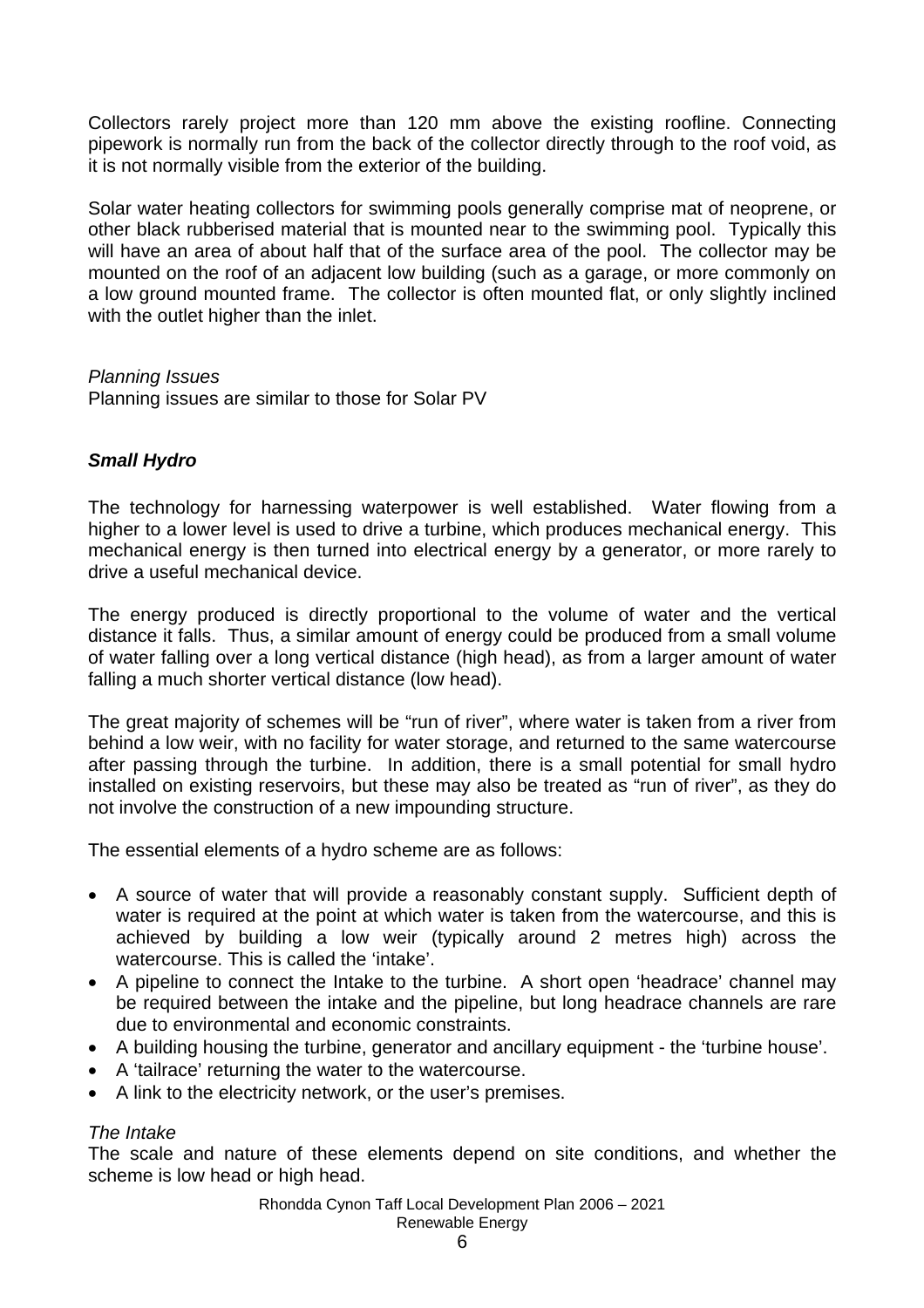The intake typically comprises a concrete or rubble masonry weir, up to 2 metres high, across the watercourse. A spillway ensures that the downstream watercourse is never totally deprived of flow, and a screen or trashrack prevents floating debris or fish from entering the pipeline. A valve or sluicegate is often incorporated, and where the watercourse has a high silt load, a settling tank may be required. The Environment Agency should be consulted regarding disposal of debris from the trashrack. Current regulations may require that debris is disposed of off site, but an exemption may be granted by the EA under some circumstances.

### *The Pipeline*

The pipeline (sometimes called the penstock) connects the intake with the turbine. This is typically a pipe of steel, plastic or composite material, the diameter of which could be between 10cm and 100cm, depending on the characteristics of the site, and the capacity of the scheme. High head schemes typically have smaller diameter pipes of longer length (sometimes over a kilometre), whereas low head schemes are typified by short, larger diameter pipes. Pipes are often buried for environmental or technical reasons. Anchor blocks to restrain the pipe are required at vertical and horizontal changes of direction, but these are usually buried if the pipe is buried.

Open headrace channels are now rare on new schemes, but may occur if the project involves the rehabilitation of an existing scheme, particularly on old watermill sites.

### *The Turbine House*

The turbine house accommodates the turbine, generator and ancillary equipment, and is typically a single storey building of between 3 metres by 4 metres for a small domestic scheme, to 10 metres by 10 metres for a large grid connected scheme. Occasionally, particularly on old watermill sites, the machinery may be located in an existing building. Vehicular access to the turbine house is required for construction and maintenance purposes.

To minimise the length of the tailrace, and to maximise the available head, the turbine house is usually located close to the watercourse.

Such turbine houses should typically be constructed in association with the local vernacular materials used in the area.

#### *The Tailrace*

After use, the water is returned to the natural water course via concrete or masonry channel which connects the turbine house to the watercourse. To avoid flooding of the turbine, this channel should have a gradient sufficient to allow free discharge of water. A screen to prevent the ingress of fish is often incorporated, and occasionally the tailrace is an underground structure.

#### *Electricity Connection.*

The connection between the turbine house and the local electricity network is typically 3 wires, supported on single wooden poles.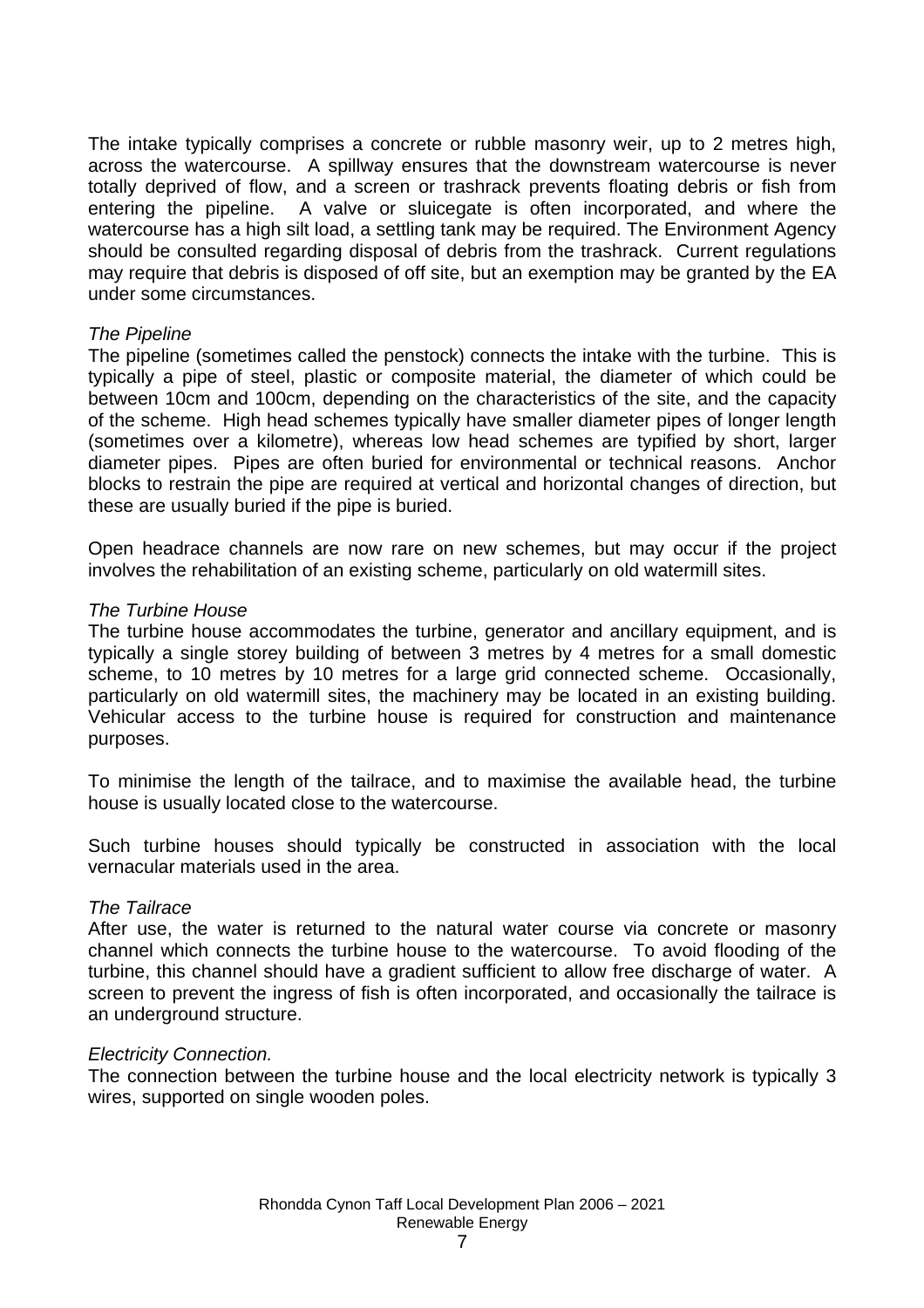### *Planning Issues*

Planning applications for hydro schemes in excess of 1 MW capacity are considered by the Secretary of State for Energy, under Section 36 of the Electricity Act 1989. In this case, the local planning authority is a statutory consultee. For schemes below 1 MW the local planning authority is the decision making body and they will often be construed as EIA developments under Statutory Instrument No. 293 1999, particularly where greater than 0.5 MW.

The development of hydro – electric power generation schemes should be achieved in a manner which is compatible with the many other uses to which a river is put. Early liaison between the developer, planning authorities, the Environment Agency and statutory consultees such as the Countryside Council for Wales is essential to ensure that all statutory remits are met, and that proposals do not detract from the existing value and interest of the watercourse and its surroundings. There is some potential for environmental improvements through technical and environmental enhancement measures.

In addition to planning permission, any small hydro scheme will require an Abstraction Licence from the Environment Agency. This generally will require an environmental impact assessment, usually covering issues that will be of concern to a planning officer, including:

Siting and landscape considerations Design considerations Hydrological issues Ecological considerations Fisheries considerations Noise Recreation and public access considerations Construction and operational considerations

Because of this shared interest, it is beneficial for all concerned that there is a high degree of co-operation between planning officials, EA officials and the applicant during the application process.

### *Biomass*

Energy generation based on biomass is technologically well advanced and widely utilised in many parts of the world. For example, in the forested areas of Scandinavia and North America, the use of wood for heat and electricity generation on a commercial scale is well established. In the UK, a 36 MW straw-fired power station was officially opened in January 2002 near Ely in Cambridgeshire. The scheme uses new techniques to burn surplus straw to generate over 270 GWh of electricity a year, enough power to heat and light 80,000 homes. In many rural areas, particularly those with an established forestry industry, woody biomass are used to provide heating for schools and other public buildings.

There are three methods for converting dry biomass fuels into energy: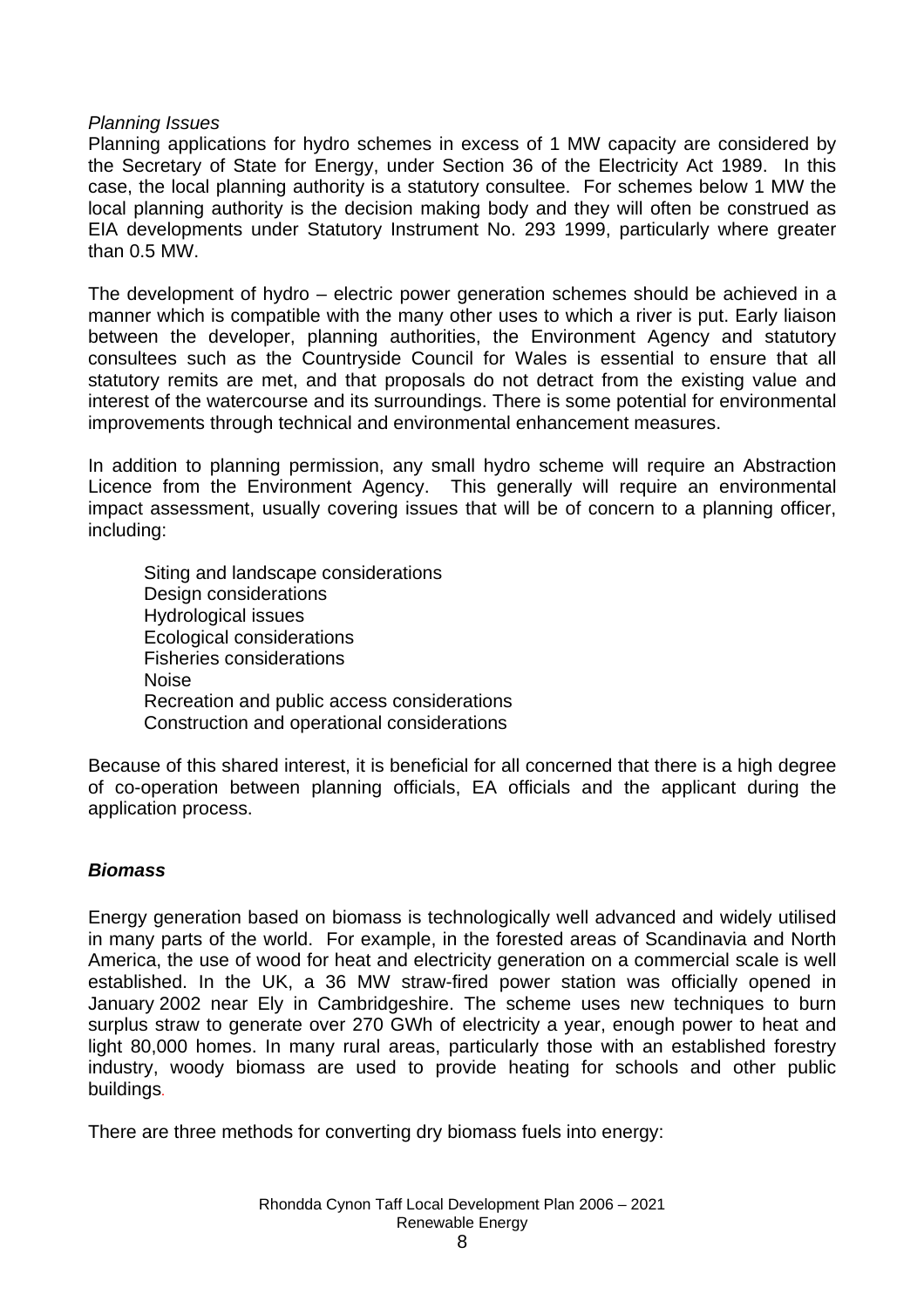- **direct combustion** is used for heating water or to raise steam to drive a steam engine or turbine to generate electricity (steam cycle). Equipment ranges from very small wood stoves used for domestic heating to multi megawatt plants for electricity production. The upper limit is restricted by local energy demand and availability of biomass rather than by combustion technology. Equipment design depends on the moisture content and particle size of the fuel;
- **gasification** is a technique in which the solid fuel undergoes incomplete combustion in a limited air supply to produce a combustible gas that can be burned in a boiler or used as fuel for an engine or gas turbine. This technology is more applicable to multi megawatt plants, but smaller plant of under 5 MW are becoming more common;
- **pyrolysis** involves heating in the absence of oxygen (rather like traditional charcoal production) to produce a combustible gas, which is used in a similar way to gas produced from gasification.

Direct combustion is the most commonly used technology for heat only plant, whilst both direct combustion and gasification are used for Combined Heat and Power (CHP) and electricity only plant. Pyrolysis is more commonly associated with the production of transport fuel, such as bio diesel. Combustion technology and generation of electricity using the steam cycle is an advanced, mature technology. Whilst becoming much more common, gasification and pyrolysis are much less mature technologies than direct combustion.

The three technologies appear externally to be very similar, and share much in common from a planning perspective. For a given capacity of plant, the size, extent and appearance of the development will be similar, similar amounts of fuel feedstock will be required, and emissions and other waste products will be similar.

## *Fuel Sources*

Although this report deals with the planning implications of the energy conversion plant itself, and not of the fuel supply, some reference to the different sources is important. There are five main sources of biomass fuel:

- Material from forestry harvesting
- Material from timber processing
- Agricultural residues
- Energy crops
- Waste Streams

A large biomass scheme may use fuel from one or more sources, in order to ensure security of supply.

All 'dry' biomass fuels have a similar gross energy content – 4 to 4.5 MWh per dry tonne. How much of this energy content can be exploited depends on the process, the technology employed, and the moisture content. Some direct combustion technologies can use fuel with a high moisture content (up to 50%), but gasification and pyrolysis generally require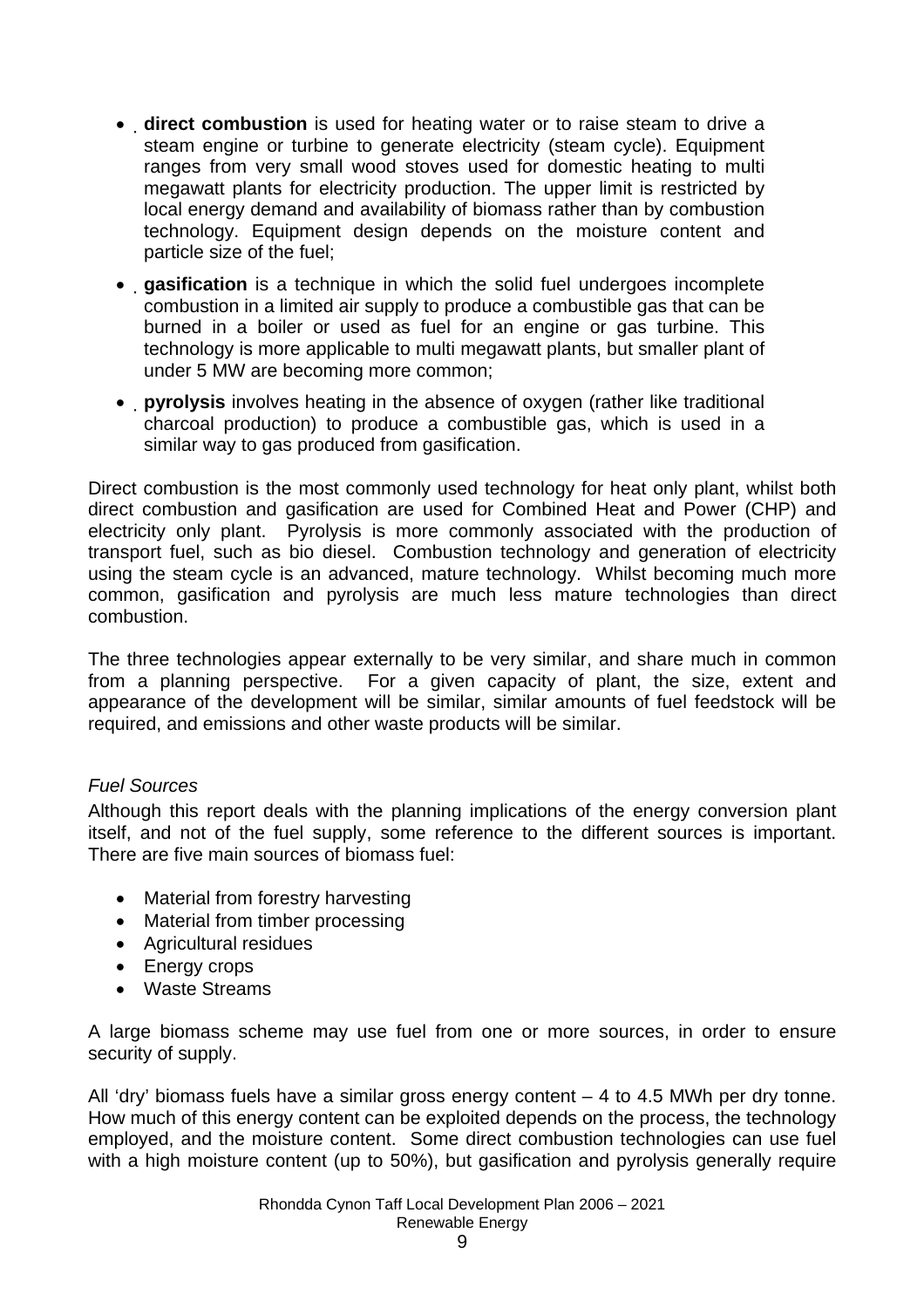fuel to have a moisture content of less than 30%, and fuel may have to be dried as part of the process.

Biomass material from forestry harvesting, agricultural residues and energy crops may have a similar supply strategy. Most biomass plants require fuel to be in a chipped form, and chipping often occurs close to where the crop is grown. Once chipped, fuel tends to deteriorate fairly quickly, hence fuel in long term storage (e.g inter-seasonal) is usually left in the "as harvested" state, either in situ, or in converted agricultural buildings. Chipped fuel is often loaded directly onto lorries for delivery to the energy plant. Generally, only short term storage facilities are provided at the energy plant, and regular fuel deliveries are needed. A useful rule of thumb for fuel deliveries is two 38 tonne lorry deliveries per day, per MW continuous heat input. Thus, a 250kW boiler operating for half of the time (a duty cycle of 50%), supplying heat to a leisure would require 1 or 2 deliveries a week, and a 10 MW plant producing electricity continuously would require around 20 deliveries a day.

Existing large coal fired power stations can use biomass to augment the traditional fuel. This is known as 'co-firing'. Although this may not have implications for the planning system, it is an important way of increasing the critical mass of producers in the fuel supply chain

### *Planning Issues*

The remit of consideration for planners is around the power plant and associated impacts and not the production of the fuel source. However, the impacts of growing and collecting the fuel are key to ensuring the successful development of a facility. Many of the environmental issues associated with the fuel supply (e.g. impact on landscape, ecology, archaeology, land use etc) may be covered by an Environmental Impact Assessment (EIA) undertaken by other bodies in connection with the scheme – for instance the Forestry Commission (FC) for all applications submitted to the Energy Crops Scheme.

New electricity generation plant whose capacity equals or exceeds 50MW needs the Consent of the Secretary of Sate for Energy, under Section 36 of the Electricity Act 1989. This includes deemed planning consent, and for which the Local Planning Authority is a Statutory Consultee. Heat only plant, and electricity plant or CHP, with an electrical output of less than 50MW will require planning permission from the local planning authority under the Town and Country Planning Act 1990 (Section 57).

Local planning authorities may wish to consider the following issues when determining an application:

- Visual intrusion the plant is an industrial feature with a chimney and may not always be regarded as appropriate to the landscape. In certain weather conditions a plume may be evident from the chimney and/or drying equipment depending upon the design of the equipment.
- Noise from traffic and plant operations. As an industrial development, BS 4142 may be the applicable standard
- Effects on health, local ecology and conservation from airborne and water borne emissions.
- Traffic to and from the site in order to transport biomass fuel and subsequent byproducts. Transportation of the fuel is one of the greatest causes of contention for

Rhondda Cynon Taff Local Development Plan 2006 – 2021 Renewable Energy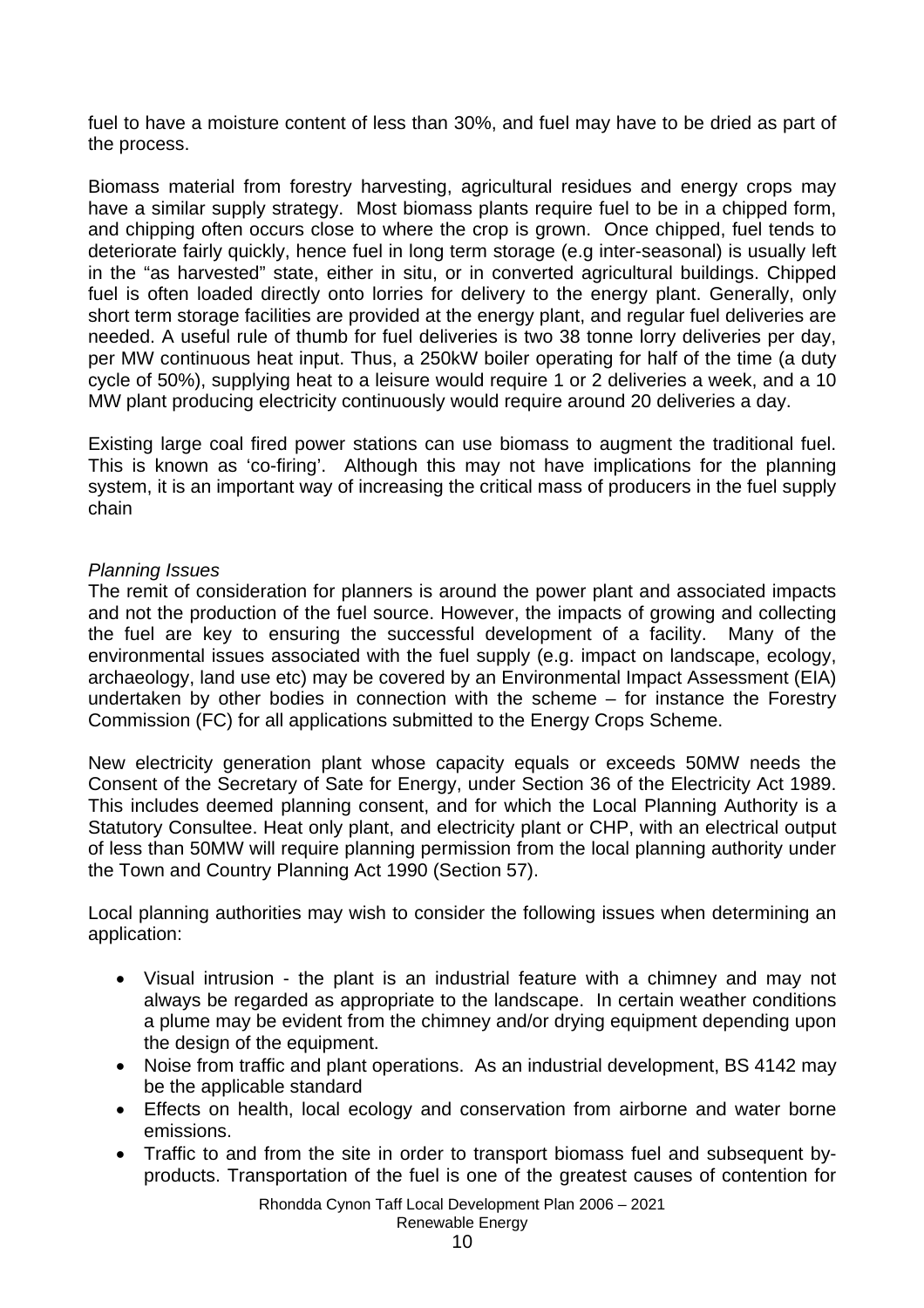local communities. Traffic volumes and the associated noise will increase with the introduction of a large biomass power facility, as the scheme may require a continuous fuel supply.

- The sustainability of the fuel supply i.e. could there be an intention to change the operating feedstock over time.
- The positive benefit of the plant to the local economy. The supply of biomass fuel can secure a long term income for farmers, forestry owners and contractors, and transport operators in rural areas.
- Carbon mitigation

## *Anaerobic Digestion*

Anaerobic digestion (AD) is a method of waste treatment that produces a gas with high methane content from organic materials such as agricultural, household and industrial residues and sewage sludge (feedstocks). The methane can be used to produce heat, electricity, or a combination of the two. The process has the benefit of using waste substances that are otherwise difficult to dispose of in an environmentally acceptable manner.

AD is the bacterial fermentation of organic waste in warm, oxygen-free conditions. The process, which is sometimes known as bio-stabilisation, converts complex organic molecules into an inflammable gas comprising methane and carbon dioxide, leaving liquid and solid residues. The gas is usually referred to as *biogas*. During this process, up to 60% of the digestible solids are converted into biogas. This gas can be used to drive a generator, to supply heating systems, or to serve a range of industrial applications.

The digestion process takes place in a sealed airless container (the digester) and needs to be warmed and mixed thoroughly to create the ideal conditions for the bacteria to convert the organic matter into biogas. There are two types of AD process:

**Mesophilic digestion**. The digester is heated to 30-35°C and the feedstock remains in the digester typically for 15-30 days. Mesophilic digestion tends to be more robust and tolerant than the thermophilic process (see below), but gas production is less, larger digestion tanks are required and sanitisation, if required, is a separate process stage.

**Thermophilic digestion**. The digester is heated to 55°C and the residence time is typically for 12-14 days. Thermophilic digestion systems offer higher methane production, faster throughput, better pathogen and virus 'kill', but require more expensive technology, greater energy input and a higher degree of operating and monitoring.

A typical AD plant will comprise waste pre-treatment equipment, a digester tank, buildings to house ancillary equipment such as a generator, a biogas storage tank, a flare stack and associated pipework. If municipal solid waste (MSW) is digested, pre-treatment facilities will be required to separate organic from inorganic waste. Plants that use sewage sludge or farm slurry will require post-digestion equipment to treat the resulting liquors.

### *Fuel Sources*

The main types of feedstock employed in AD are: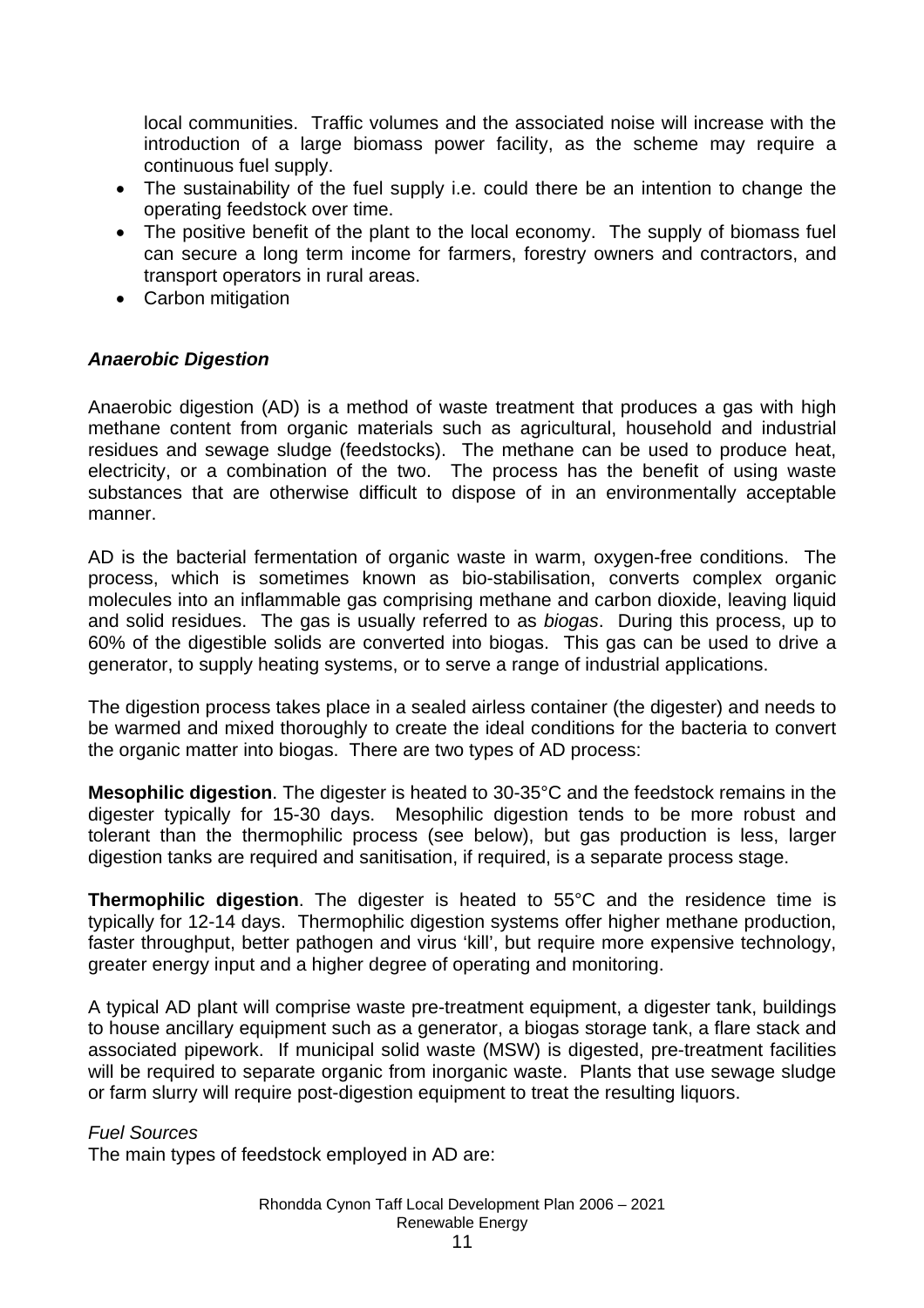**Sewage sludge**. This is the sediment that is removed from foul sewage during the course of treatment by a process of settlement. AD of sewage sludge currently takes place at many sewage treatment works and some schemes include energy recovery. The raising of sewage treatment standards – together with tighter controls on the disposal of sludge – has lead to greatly increased arisings, particularly in coastal areas where sludge dumping at sea ceased to be an option since 1998. Water companies are placing a priority on finding alternative methods of safe disposal. Energy recovery will potentially become more economically attractive where AD is the chosen waste treatment measure.

**Farm slurry.** The intensive rearing of livestock, particularly cattle and pigs, produces large quantities of slurry - manure in liquid form - which is not only odorous but can also present pollution problems if it is not carefully disposed of. Silage effluent can cause similar problems. Farmers can face stiff penalties for causing these substances to pollute water courses.

**Municipal solid waste (MSW)**. Municipal refuse contains large quantities of food, garden waste, paper and packaging with a high organic content, and is therefore suitable for AD. With the introduction of the RO, the market for CAD plant, utilising 100% food processing waste for example, is large and is likely to grow still further.

Digestion does not only reduce the volume of the wastes treated, but it does make them less odorous and can remove harmful pathogens - a particular benefit in the case of farm slurry and sewage sludge. The options for after use or disposal of the residual waste are thus widened substantially.

Feedstocks for AD inevitably contain plant or animal pathogens (such as *Salmonella*) and parasites (such as *Cryptosporidium*) to different degrees in different materials. Precautions are therefore needed in AD projects, especially CAD projects which involve transporting residues from various sources to a central point, which could lead to crosscontamination unless appropriate preventative measures are taken. Mesophilic AD will reduce pathogens and bacteria, but will not eliminate them from waste. Thermophilic digestion will further reduce the levels, but again cannot guarantee total removal. Pasteurisation (holding the waste at 70°C for 30 minutes or at 55°C for four hours) is the only method that will ensure the complete elimination of pathogens

### *Planning Issues*

### *Site selection, Transport and Traffic*

A plant will be located close to the waste source. Small digesters on farms can sometimes be accommodated quite satisfactorily within the existing complex of farm buildings. Similarly, sewage sludge digesters will be built at existing waste water treatment works, and will often be unnoticeable amongst the existing array of tanks and ponds

Centralised digestion facilities handling large quantities of agricultural wastes, sewage sludge or MSW may be more economically viable for farmers, but have the potential to raise more complex siting issues. The most acceptable sites are likely to be beside existing industrial or waste water treatment works or, in the case of digestion schemes using MSW, in close proximity to a landfill site or waste transfer station.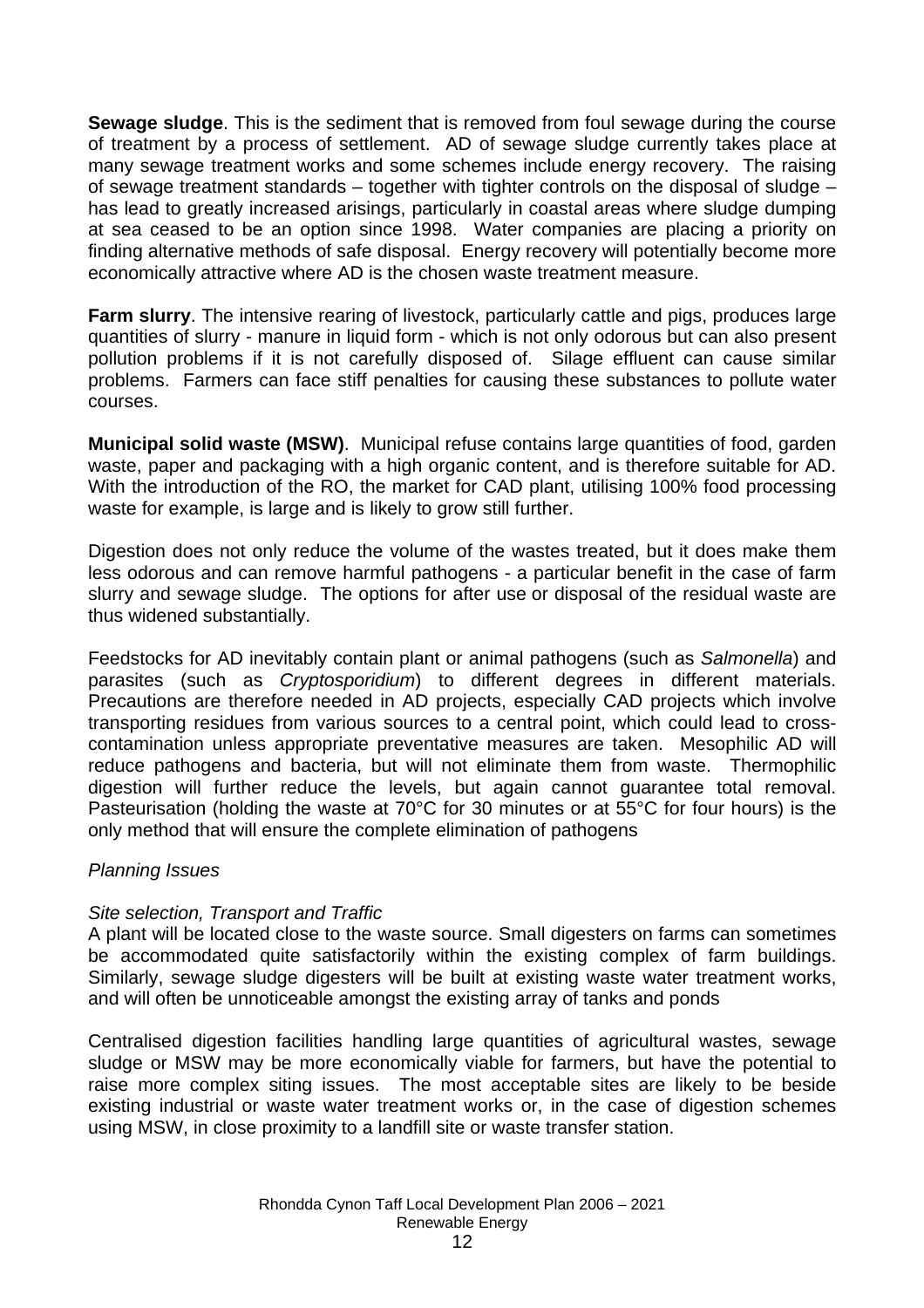Transport movements at on-farm digesters are not likely to have greater impact than normal farm activities. However, CAD plants will draw traffic to their central location as feedstock is delivered and products are distributed. The impact of these transport movements can be minimised by carefully considering fuel supply logisitics, thereby optimising the distances travelled between the feedstocks, storage tanks, digester and local markets.

### *Feedstocks and Product Storage*

Planning permission may be given to a scheme specifying a certain feedstock and in these circumstances the feedstock will not be able to be changed without the further prior approval of the planning authority. The local authority and/or Environment Agency should be consulted early in the process when considering waste handling issues and classifications.

## *Odour*

The AD of organic materials is, by its very nature, an odorous process. Local authorities should examine predicted odour effects and proposed mitigating measures such as odour control systems. If a location is considered to be sensitive to odour nuisance, the local authority should ensure that all possible sources of odour are accounted for in the proposals for odour control. Odour may arise from:

- waste input storage bays: especially during the summer when the breakdown of organic material can begin before it is even collected for disposal;
- sorting and mixing plant: in which the waste is treated or sorted or mixed with digestate prior to digestion;
- the digester: which, though sealed during use, will release odours when opened to allow cleaning;
- digestate draw-off and de-watering plant digested material is significantly less odorous than raw organic material, but can still give off unpleasant smells.

At the same time, AD can bring benefits in terms of odour reduction. The digestion of slurry, for example, is significantly less odorous than the common practice of storing slurry in pits.

### *Emissions to Ground and Water Courses*

Serious farm pollution incidents can occur through the leakage or run-off of raw agricultural wastes, particularly farm slurry, dirty water and silage effluent. By following the DEFRA Codes of Good Agricultural Practice for the Protection of Land and Water, emissions to ground and water courses should be minimised. The AD of farm waste should reduce the likelihood and capacity of the material to pollute controlled waters.

### *Emissions to Air*

The production and use of biogas through AD results in a number of emissions to air, including those from gas vents, engine exhausts and flare stacks. These emissions are generally minor and are unlikely to present any significant environmental problem, provided the equipment meets relevant design specifications and is properly serviced. The Environment Agency will apply Integrated Pollution Control regulations to larger plant which will control emissions to all media; this will apply to larger on-farm schemes as well as CAD plants.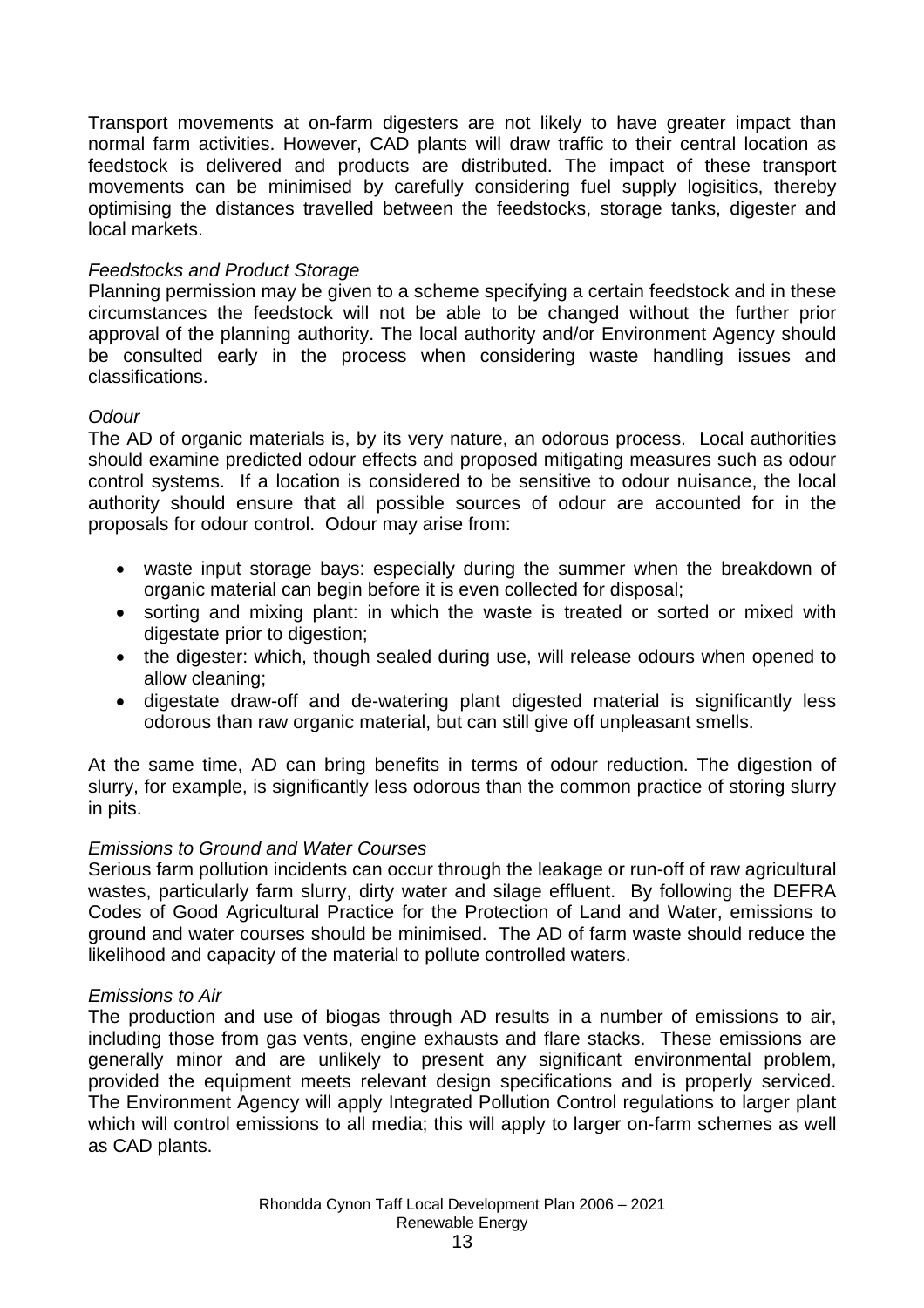### *Wind Clusters*

There are essentially two types of wind turbine, and they look very different—vertical axis machines with rotors that rotate about a vertical axis, and horizontal axis machines whose rotating shafts are aligned horizontally. Most wind turbines installed today are of the horizontal axis type. This is likely to remain the case for the foreseeable future in relation to large, grid connected wind turbines. One area in which vertical axis machines may become prevalent is the application of small wind turbines in the built environment. Unless otherwise stated this report is describing horizontal axis machines.

Wind turbines use the wind to generate mechanical power for water pumping or for electricity generation. This report deals only with the electricity-producing variety. It is also limited to consideration of land-based machines (although there is little essential difference with machines that are installed in off-shore locations). Such wind turbines convert the kinetic energy of the wind that passes through the swept area of the rotor into electrical energy by means of a rotor (generally comprising 3 blades), a mechanical drive train (usually including a gearbox) and an electrical generator. These are all mounted on a tower that is at least high enough for the blades to clear the ground by a sensible margin and preferably high enough to maximise the energy capture of the wind turbine.

Wind turbines are defined by the size (diameter) of the rotor and rated power or capacity in kilowatts (kW) or megawatts (MW). The rated capacity of a wind turbine is a measure of the maximum output of the electricity generator which will be achieved in wind speeds greater than 12-15m/s at the hub height of the rotor. There are two things worth noting: An increase in the rotor diameter of a wind turbine does not result in a proportional change in rated power. For instance, doubling a 30 meter rotor diameter to 60 metres will result in a roughly four-fold increase in rated capacity, as the capacity is proportional to the square of the rotor diameter. Secondly, an increase in windspeed does not result in a proportional change in rated power. Rated power is proportional to the *cube* of the windspeed, and hence a doubling of windspeed will result in a roughly eight-fold increase in power output.

Wind turbines are available in a wide range of sizes, from small battery charging units with rotor diameters of less than a metre and a tower height of 15 metres to very large wind turbines with rotor diameters greater than 100 metres rated at several megawatts mounted on towers of 60 metres in height. Wind turbines have increased in size and capacity over time and will continue to do so in the foreseeable future. The choice of turbine size depends on the site chosen and the scale of development required. Commercial wind clusters that supply electricity to the electricity grid tend to use few larger machines. However, farms and businesses using wind power might size their turbines according to the size of their own electricity demand.

The *blades* are usually of a glass-fibre reinforced plastic construction. Other materials used include wood-epoxy laminates and carbon fibres. These may both become more prevalent with future up scaling of current wind turbine designs. They are generally the largest single item that is transported to a wind farm during construction. Smaller turbines (less than 50kW) may use blades made of a variety of other materials such as plastics, metal or wood.

The *blades* are attached to the *hub*, which is in turn attached to the main shaft that drives the generator, usually, but not always, via a gearbox. Any grid connected wind turbine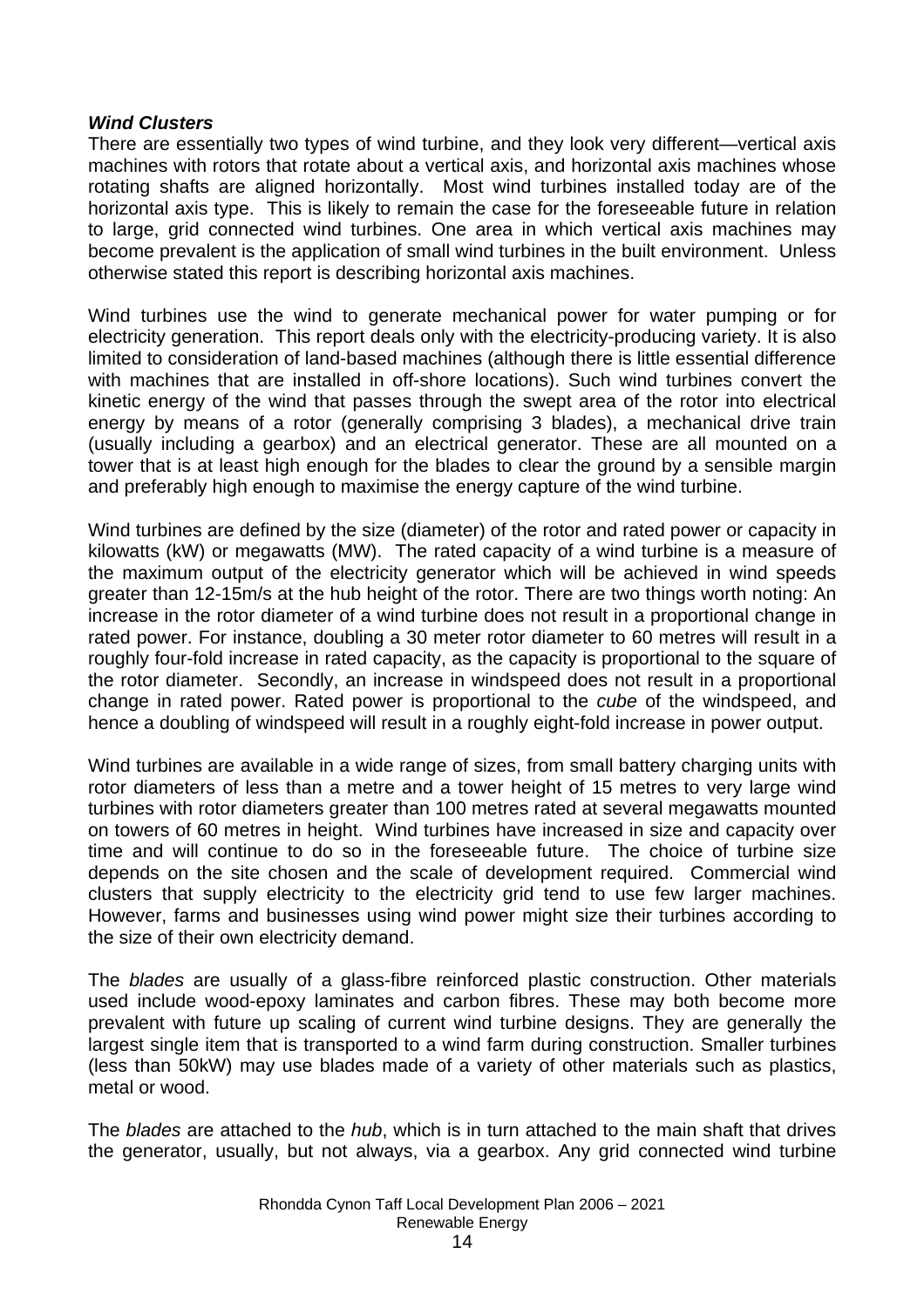must produce its power output at 50Hz alternating current (AC), in common with the electricity transmission and distribution networks.

The generator, gearbox and yaw drive that turns the rotor to face the wind are the main components housed within the *nacelle*. For large, grid-connected turbines the rotor alignment with the on-coming wind is always controlled actively via the yaw drive and they are designed so that the blades see the wind before the tower does. Such a design is known as an upwind rotor with active yaw control. Smaller turbine designs may use upwind or downwind rotors and may use active or passive yaw control. Vertical axis machines require no yaw control by virtue of their design.

The *nacelle* is mounted on the *tower*, which for large grid-connected turbines is always of a tubular steel construction. Smaller turbines (less than 50kW) may be mounted on similarly designed towers, but may equally use lattice or guyed towers. Turbines designed specifically for the built environment may be mounted directly on to existing structures, such as roofs.

There are a number of technical differences amongst the wind turbines that are currently available. The most obvious difference is in the number of blades. Most machines now have three blades, but there are some two-bladed machines in operation. Other than this the two most important differences are the way in which a turbine regulates its power capture above rated wind speed (pitch or stall regulation) and whether the machine operates at a fixed or variable rotor speed. Planning Issues

Wind clusters of 1 or 2 turbines may not need a statutory Environmental Impact Assessment, but planners may wish to consider all or some of the issues generally covered in an EIA for a larger project, including:

- Noise effect
- Landscape and visual effect
- Airtraffic Safeguarding
- Proximity to roads, public rights of way and power lines
- Ecological and ornithological effects
- Electromagnetic interference
- Shadow flicker and reflected light
- Archaeology
- Construction and operational disturbance

Although wind clusters are smaller in scale than larger commercial windfarms, and may be associated with other, particularly industrial developments, applicants should be encouraged to follow the British Wind Energy Association Best Practice Guidelines.

## *Passive Solar Design (PSD)*

Virtually all buildings enjoy free energy and light from the sun, the objective in PSD is to maximise this benefit by using simple design approaches which intentionally enable buildings to function more effectively and provide a comfortable environment for living or working. Not all aspects of PSD are of direct concern to Development Control, for example the use of dense materials to store heat and the details of internal layout and use of natural ventilation.

> Rhondda Cynon Taff Local Development Plan 2006 – 2021 Renewable Energy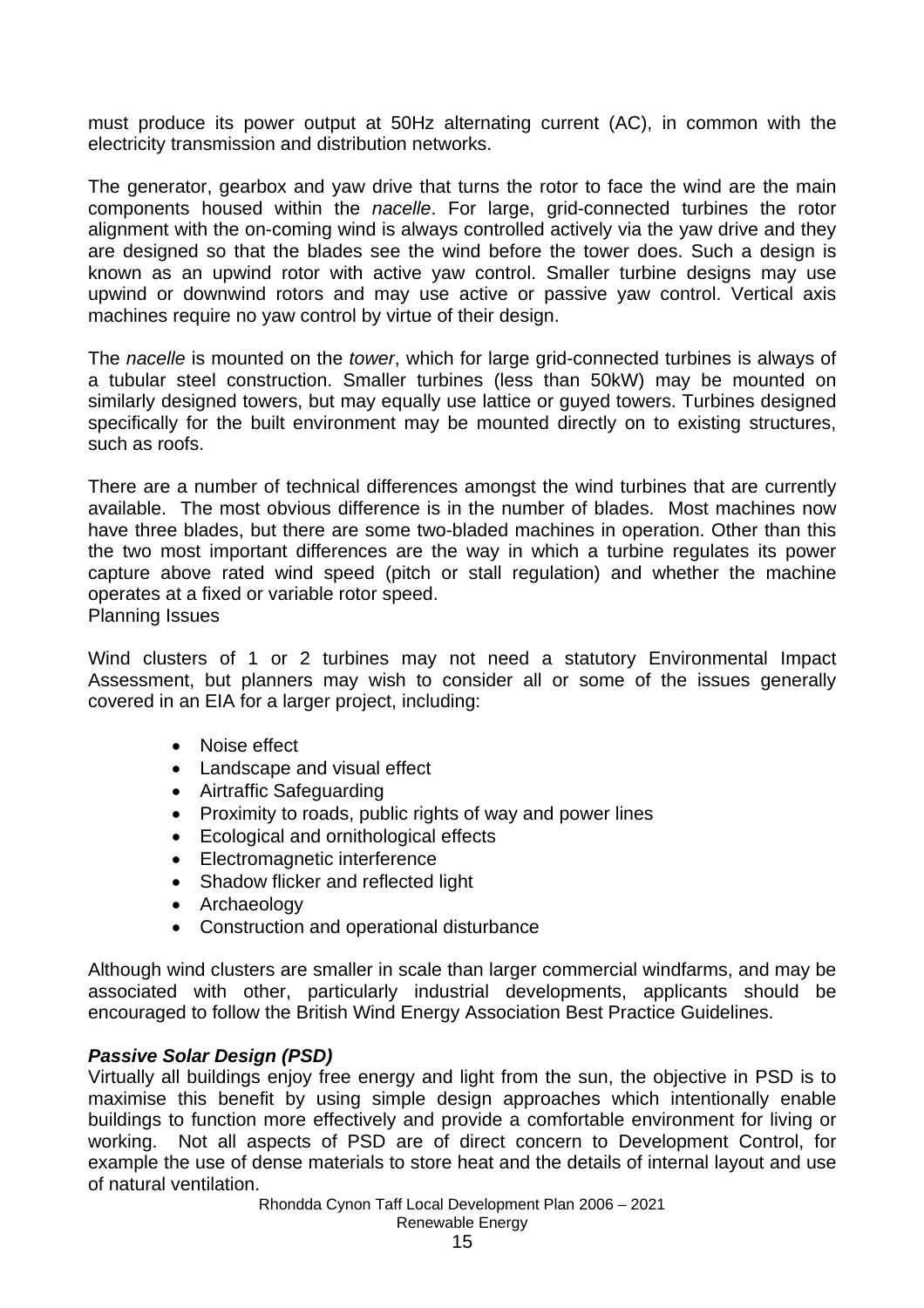An important distinction must be drawn between the use of PSD in housing and commercial buildings. In housing the primary objectives are to capture light and heat. In the case of commercial buildings light is also important but generally excess heat is a problem during periods of high solar gain, making the main purpose of PSD the removal of excess heat while avoiding the use of air conditioning.

PSD should not be regarded as a technology in the same way as other renewable energy technologies: it is rather the application of a number of design tools and materials to improve the energy performance of a building. These tools include:

### *Orientation*

The capture of solar gain can be maximised by orientating the main glazed elevation of a building within 30 degrees of due south. Orientation is important for housing and schools, which can make effective use of solar gain. The use of dense materials in construction will help to absorb heat during the day and release it at night.

### *Room layout*

Placing rooms used for living and working in the south facing part of the building, and locating storage, kitchens, bathrooms, toilets, stairways and the main entrance on the north side will make most effective use of solar heat and light.

### *Avoidance of overshadowing*

Careful spacing of buildings should seek to minimise overshadowing of southern elevations, particularly during the winter when the sun is low. On sloping and wooded sites careful consideration must be given to siting to maximise solar access. PSD principles can be readily applied to housing layouts achieving up to 35 dwellings per ha. Above this figure a degree of overshadowing becomes increasingly difficult to avoid, but this remains a worthwhile objective. *(To be added: details of software that can be used to evaluate housing layouts and assess overshadowing and PSD performance)* 

#### *Window sizing and position*

In housing smaller windows should generally be used in north facing elevations. On the south elevation while larger windows increase solar gain this has to be weighed against greater heat losses in the winter and a risk of overheating in the summer. Sloping roof lights facing the sun will increase the solar radiation received.

#### *Conservatories and Atria*

Carefully designed conservatories and atria can contribute to the management solar heat and ventilation. To avoid problems of excessive heat gains and losses they should be designed and used as intermediate spaces located between the building and the external environment. Conservatories and atria can be designed to assist natural ventilation in the summer by drawing warm air upwards to roof vents. They can also be used as heat collectors during the spring and autumn. The net thermal benefits of conservatories will however be lost if they are heated for use during the winter.

#### *Natural ventilation*

This is particularly relevant to offices, schools and other public buildings. Atria and internal ventilation stacks projecting above the general roof level can be used to vent air as the building warms during the day, with cool air being drawn in through grills in the building

> Rhondda Cynon Taff Local Development Plan 2006 – 2021 Renewable Energy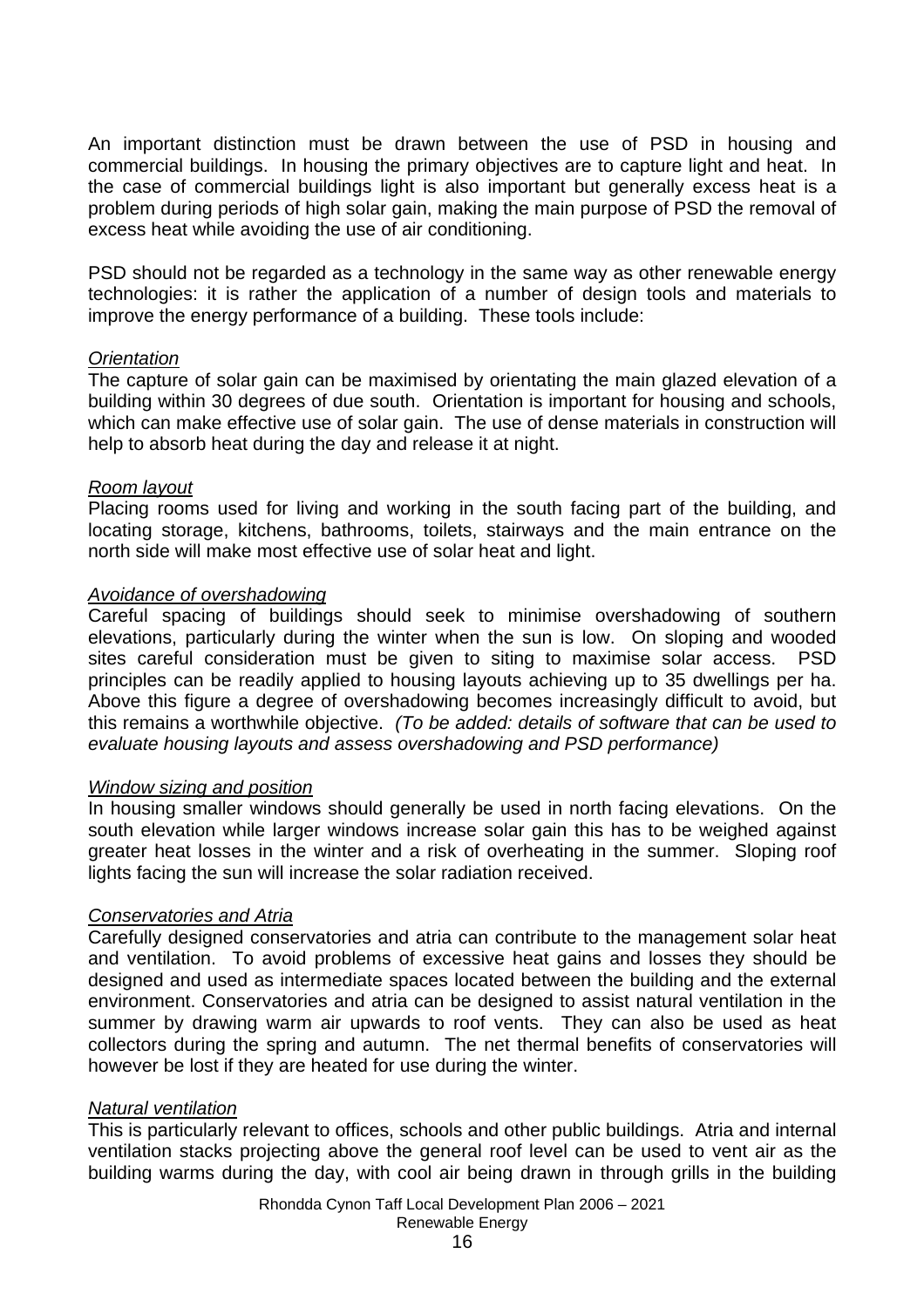façade. This approach obviates the need for air conditioning, which can be up to four times more energy intensive as providing heating, and makes for a more healthy and pleasant building environment.

### *Lighting*

In offices the avoidance of deep-plan internal layouts and the use of atria, roof lights and light reflecting surfaces can help reduce the need for artificial lighting.

## *Thermal Buffering*

In order to reduce heat losses, unheated spaces such as conservatories, green houses and garages which are attached to the outside of heated rooms can act as thermal buffers, the temperature of the unheated space being warmer than that outside.

## *Landscaping*

Landscaping, including the use of earth bunds, is often used as part of an overall PSD approach providing a buffer against prevailing cold winds and shading for summer cooling.

## **4 Existing renewable energy sources and energy conservation measures**

Whilst a detailed assessment has not been possible within the scope of this report existing renewable energy sources and energy conservation measures within RCT have been identified following consultation with the Energy Saving Trust, the Carbon Trust, the Wood Energy Business Scheme Groundwork and the RCT energy officer.

No exemplars of best practice or innovative energy conservation linked to new buildings have been identified within RCT. In terms of domestic energy efficiency measures RCT is likely to be somewhat behind the national average.

The UK Fuel Poverty Strategy (2001) estimated that 42% of social housing tenants within RCT would be eligible for measures under the Home Energy Efficiency Scheme (HEES) along with 30% of occupants in the private rented sector, and 3.9% of owner occupiers.

In addition to basic insulation, and in some cases heating, measures installed under HEES and its successor Warm Front RCT has developed some insulation schemes in partnership with private sector utilities under the terms of the Energy Efficiency Commitment (which places obligations on energy suppliers to save a set amount of energy through such measures). A British Gas Scheme enabled 172 un-insulated properties receive loft and cavity wall insulation in Brynterion and replaced a number of coal fires with energy efficient gas fires, boilers, and radiators with thermostatic radiator valves. There were also some similar big projects in Gilfach Goch and Llanharan. Smaller projects are currently underway with SWALEC and Scottish Energy

EST Wales are unaware of any grants for PV technology in the RCT area and no examples of grid connected PV installations have been identified. It is likely that there are a number of domestic solar water heating systems within RCT but there were no awards relating to properties within RCT under the Solar Water Heating in Social Housing (SWISH) programme. RCT are hoping to include more renewables in housing projects in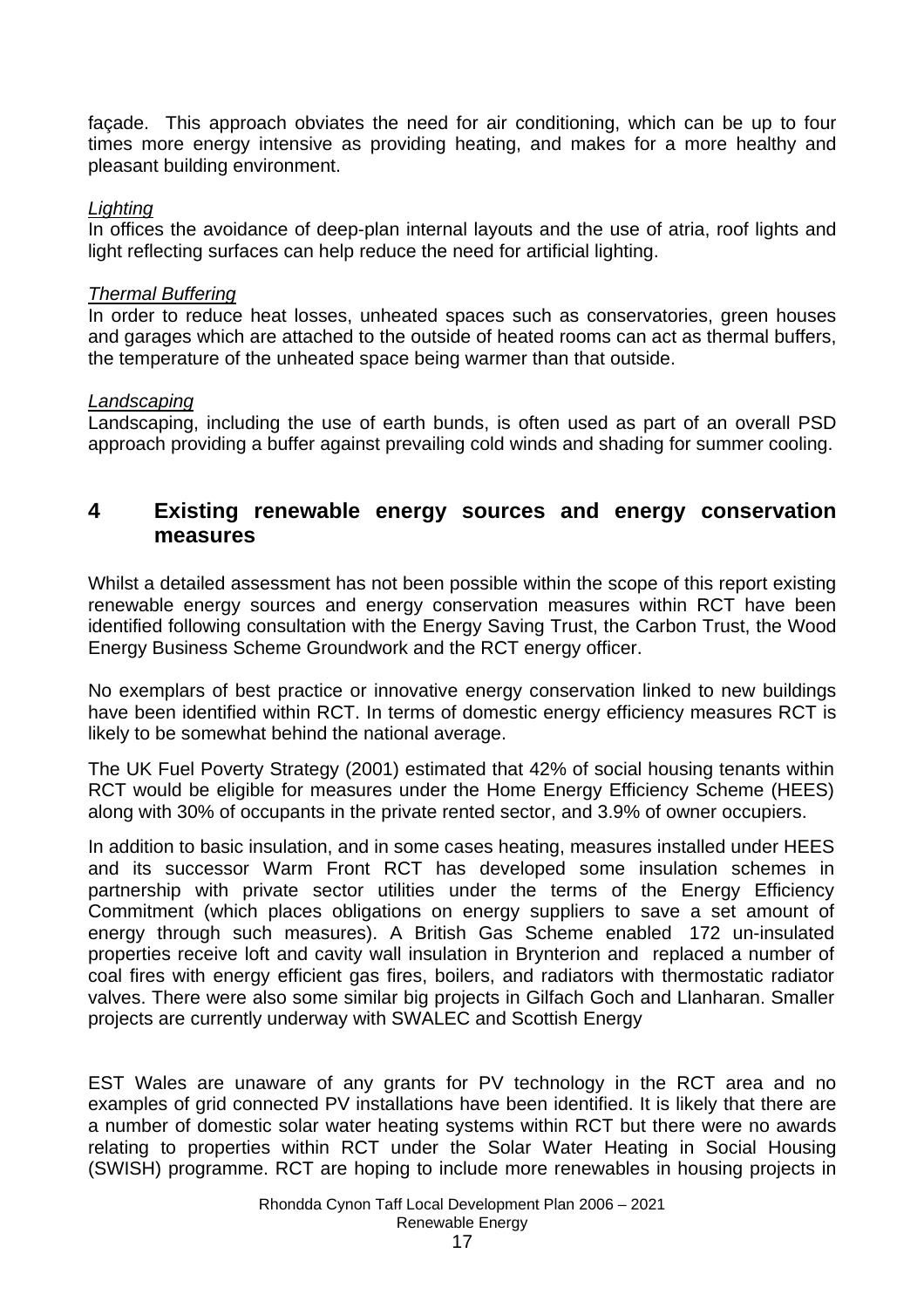the next financial year (most likely solar water heating) although this is highly dependant on funding availability.

### **Small Hydro**

No current or operating small hydro schemes were identified in the Borough. However, given the historic use of waterpower in the mining industry, it is likely that there are a number of abandoned schemes in the area. An extensive inventory of hydro potential in the range 25kW to 5MW was complied by Salford University in 1989 (ETSU Report No SSH- 4063 – P3) based largely on existing or abandoned sites. The study reports a potential site at Nant y Moel, but no details are available

### **Biomass Combustion**

No current examples of biomass combustion were identified within RCT, however Pontypridd & Rhondda NHS Trust are in the process of arranging the installation of medium sized biomass heating plant at the Llwynypia hospital site, and have received grant approval to this end from the Wood Energy Business Scheme.

No commercial examples of Anaerobic Digestion are thought to exist within the borough. The University of Glamorgan is a centre of expertise for Anaerobic Digestion, and the production of hydrogen through AD processes. The university have operated a number of AD plants over the years and currently operate a pre-commercial digester fed from textile waste on Treforest Industrial Estate.

An energy recovery scheme utilising landfill gas is operated by Amgen Cymru on the Bryn Pica landfill site in Aberdare. The landfill gas management system was commissioned in 2003. It diverts the methane gas from the decomposing waste via a series of pipe manifolds. The gas is then burned in a 1.4 Megawatt generator producing electricity which feeds into the National Grid.

### **Biofuels**

No known examples.

### **Wind**

The Taff Ely Windfarm is just within the Borough boundary with Bridgened in the south west of the Borough. The wind farm comprises 20, 450kW wind turbines with a combined output of 9MW was commissioned in 1993, and is owned and operated by nPower (formerly National Wind Power)

In addition, an application for planning permission for 8, 1.3 MW wind turbines on the uplands above Ferndale was recently refused by the planning committee. The application was made by the Arts Factory, a community based initiative in the Rhondda Valley. It is understood an appeal is being considered.

### **Passive Solar Design**

No known examples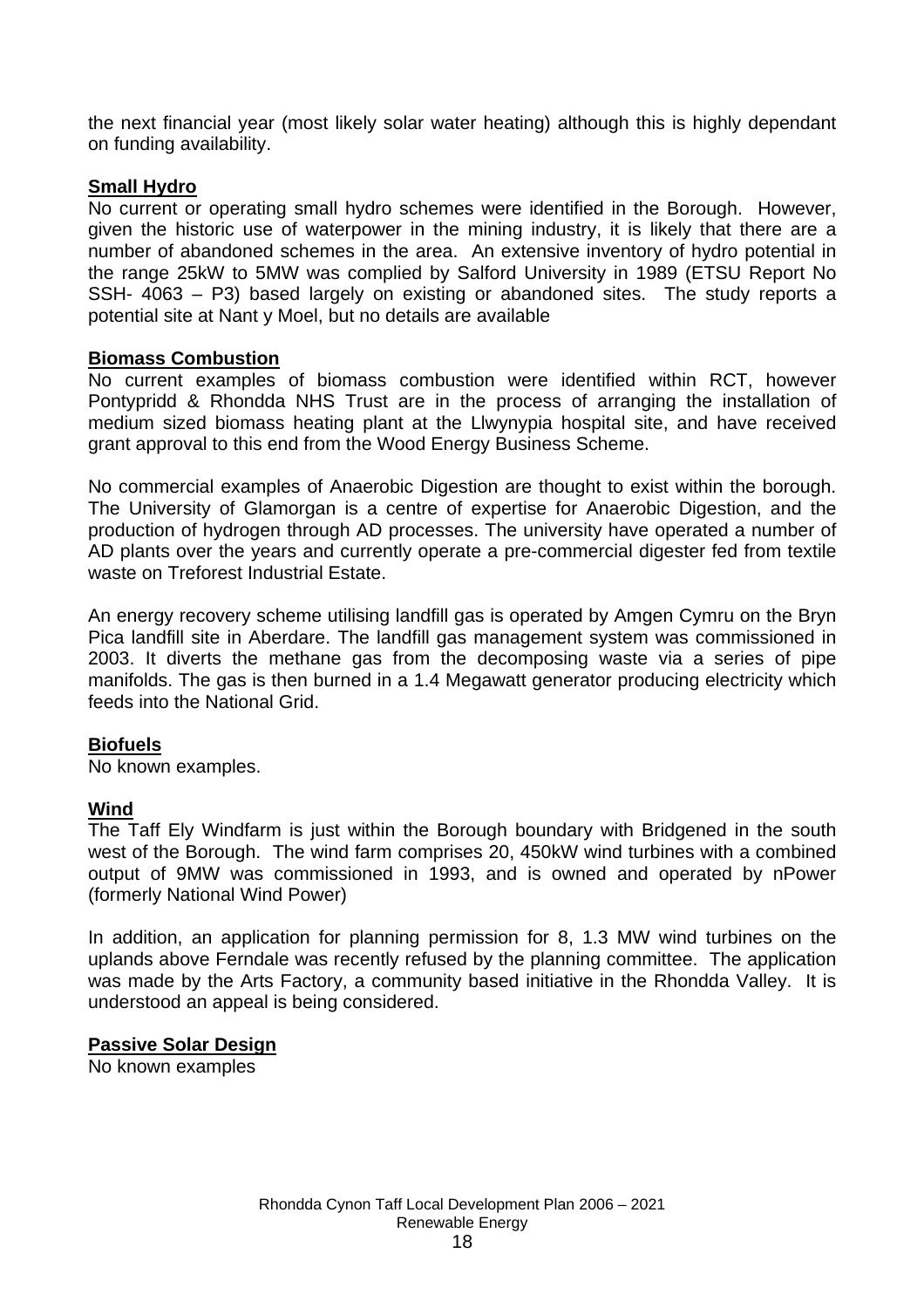## **5 Opportunities for development in RCT**

## **5.1 Locational Guidance**

### **Photovoltaics**

Photovoltaics have a large number of 'off-grid' applications, and are increasingly integrated into street furniture for use in low power applications including street lighting, public transport information display and parking meters.

Larger grid connected schemes in the UK have tended to be building linked or building integrated, and will typically be sited on a south facing roof. However, in some cases infrastructure such as traffic screening and noise reduction barriers provide an opportunity to mount grid connected PV modules.

In terms of planning considerations the technical requirements of the technology are limited to the availability of a suitably oriented and inclined, unshaded mounting surface or supporting structure. The auxiliary equipment for grid connected schemes is likely to be housed within the building supplied with electricity, whilst stand alone scheme require dry and secure battery housing.

As with solar water heating generalised locational planning guidance is likely to be inappropriate for this technology. As with solar water heating it is estimated that in approximately 50% cases the roof area of existing buildings provides a suitable mounting surface.

In terms of domestic applications, a typical system is between 1-2kWp, covering an area of between 9-18m² and providing approximately 25% of annual average domestic electricity demand. An typical output of approximately 750kWh can be expected per kWp installed. A simple calculation suggests that existing dwellings could theoretically support approximately 70MWp of PV generating a total of around 51GWh of electricity per annum.

PV is currently a relatively expensive source of electricity and installations are highly dependant on capital subsidy. There is currently approximately 7MWp of installed PV capacity in the UK as a whole.

### **Solar Water Heating**

Solar water heating in the UK is primarily a building linked, or building integrated, renewable energy technology. In terms of planning considerations the technical requirements of the technology are limited to the availability of a suitably oriented and inclined, unshaded mounting surface. It is estimated that in approximately 50% cases the roof area of existing buildings provides a suitable mounting surface.

Generalised locational planning guidance is therefore likely to be inappropriate for this technology, although it could be noted that the economic incentive for uptake is likely to be higher in 'off-gas' areas where currently more expensive heating fuels such as oil, LPG and electricity would be displaced.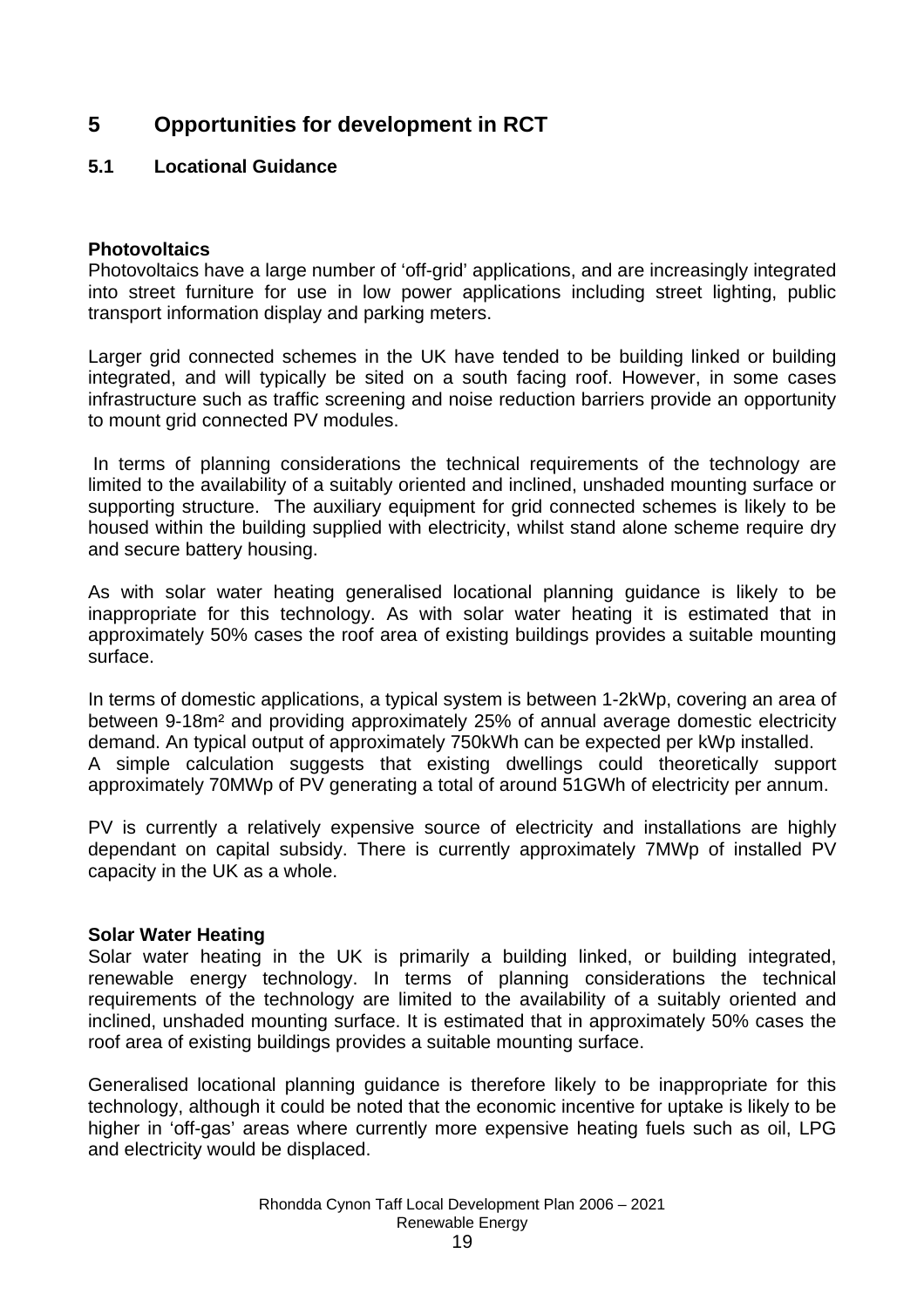### **Small Hydro**

Of all the renewable energy technologies, small hydro is perhaps the most site specific. A project must be sited where specific geographic, topographic and climatological features are present. For small hydro, conditions are optimum where streams or rivers with an abundant year round flow fall rapidly in a relatively short distance. A further criteria is proximity to the LV (240 volt) or MV (11,000 volt) electricity network.

Within the RCT boundary, these conditions are most likely to occur towards the north of the area. There are numerous small watercourses which fall steeply into the Rhondda and Taff Rivers, and the urban development in these valleys would indicate that there is sufficient grid capacity to support such projects. Most potential projects are likely to be small in nature – under 100 kW, but there is potential for somewhat larger schemes, particularly associated with reservoirs in the uplands above Treherbert and Maerdy.

There is potential for low head developments on the larger, less fast falling rivers in the Borough, particularly associated with old industrial uses of waterpower. These maybe limited as the proximity to newer development make give rise to concerns of flooding.

### **Biomass**

One of the most important factors affecting the development of biomass projects, whether for heat only, or CHP applications is proximity to the fuel supply. For larger projects, the viable transport distance is generally under 40 km, but for smaller projects this can be considerably less. There is little apparent scope for the growing of energy crops on any scale in the Borough, and the prime source of biomass fuel will be forestry co – product (top and lop, and small round wood). This resource is predominantly located in the central belt of the Borough, and is relatively extensive in nature. It is likely then that any smaller heat only projects will be located close to this resource, but larger CHP or electricity generation projects could be located anywhere in the Borough, but particularly in the industrialised valley areas, where land, grid and transport infrastructure exist.

#### **AD**

As with dry biomass, transport of supply material is a critical issue affecting the economic viability of AD projects. The two main sources of supply material are farm waste (particularly animal waste) and food and domestic waste. Of the two, the latter is probably the dominant source in the Borough. It follows, therefore, that the most likely location of AD projects will close to populated areas, and particularly close to food producing industries, and larger food retailing outlets

#### **Wind Clusters**

Small wind turbine developments can be classified in three groups:

Very small low voltage DC wind generators Small wind turbine (under 20kW) Small clusters (1-3) of larger wind turbines (up to 1.5 MW)

> Rhondda Cynon Taff Local Development Plan 2006 – 2021 Renewable Energy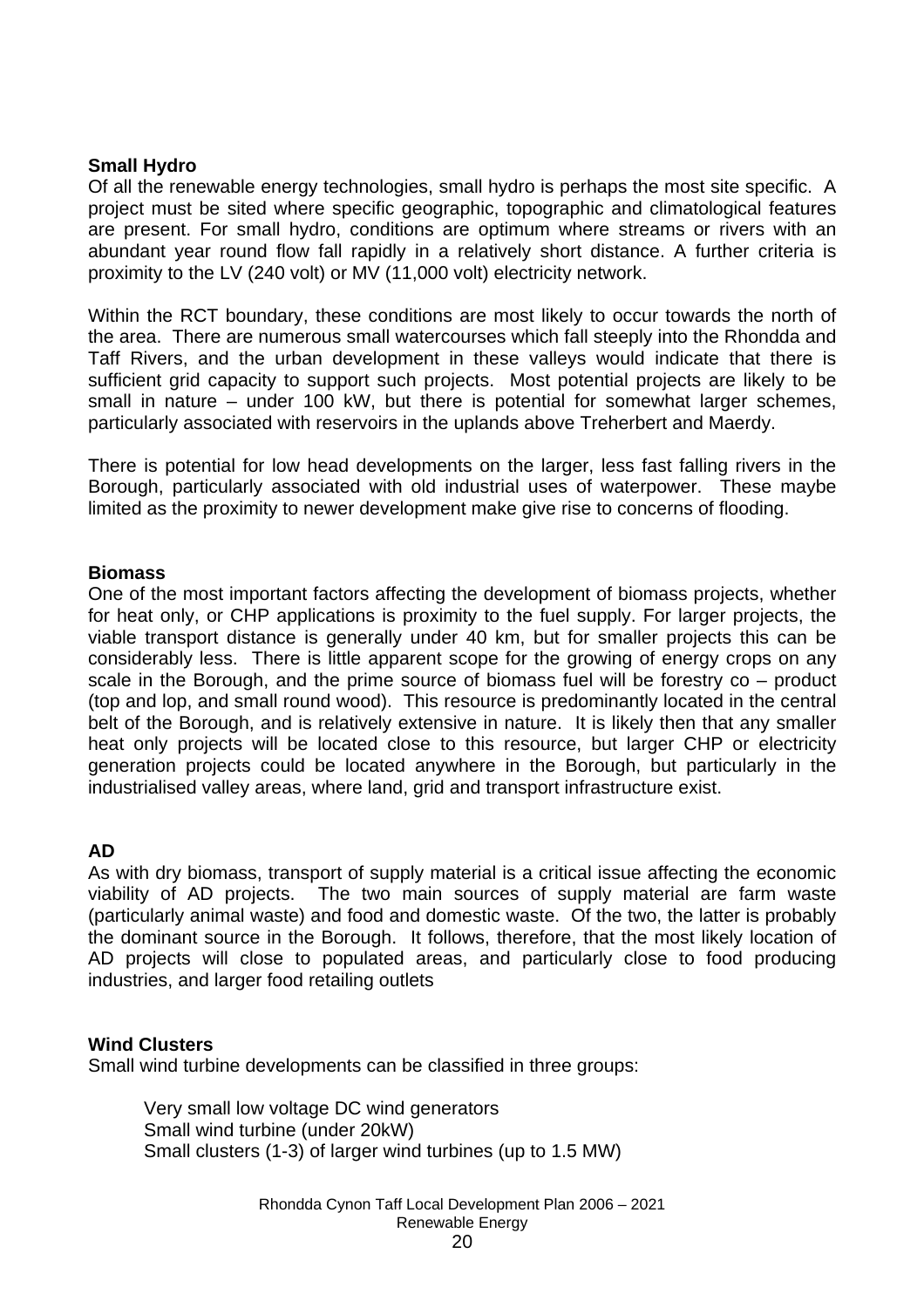In general, the main technical locational issues associated with wind turbines are the wind speed and proximity to the grid. In the case of the first group, both issues are much less critical. This group may not require a grid connection, and operate at much lower windspeeds, and can often be micro sited in a limited area to gain sufficient wind resource. Thus, technically appropriate sites exist throughout the Borough.

The second group are usually connected to the LV (240 volt) grid, require a lower windspeed than larger turbines, and can be successfully deployed in relatively built up areas. Technically appropriate sites occur in much of the Borough, apart from heavily built up narrow valley locations shielded from the predominant south westerly winds.

Larger wind turbines may either be associated with industrial developments, or as an often local or community owned commercial project. Either type of project will require access to the MV (11 to 33,000 volt) grid network, and be in an area where the windspeed is in excess of 6 metres per second. Such sites are likely to exist in the wider valley complexes in the north, around Hirwaun, or south of Pontypridd, or in the more exposed upland areas. Wind turbines associated with industrial and commercial development are more likely to occur in the former.

## **PSD**

The principles of passive solar design can be adopted on all new development, both domestic and non-residential. Locational guidance is likely to be limited to site specific factors, such as the avoidance of north facing slopes for residential development wherever possible.

## **5.2 Constraints and opportunities**

### **Photovoltaics**

Integration within new build developments offers significant potential for cost reduction. Modules can serve a dual function, and displace expensive cladding, roofing material or glazing material. Glass laminate PV systems can also be attractively employed to provide shading within glazed areas such as atriums, which may otherwise be susceptible to excess solar gain. PV is particularly appropriate for prestige buildings and developments designed to have low energy requirements. Examples of prestige, and building integrated installations are provided within Annex I.

### **Solar Water Heating**

At present the most common application of Solar Water Heating is within the domestic sector. A typical domestic system comprising 4m<sup>2</sup> of flat plate collector, or 3m<sup>2</sup> of evacuated tube will deliver around 1400kWh of useful heat per annum. There are currently approximately 91,000 dwellings within the borough, and a simple calculation, based on the assumption of suitability in 50% of cases, suggests that the domestic potential within RCT equates to 63.7GWh of useful heat per annum. The Clear Skies grant scheme has provided a significant boost for domestic Solar Water Heating and over 90% of domestic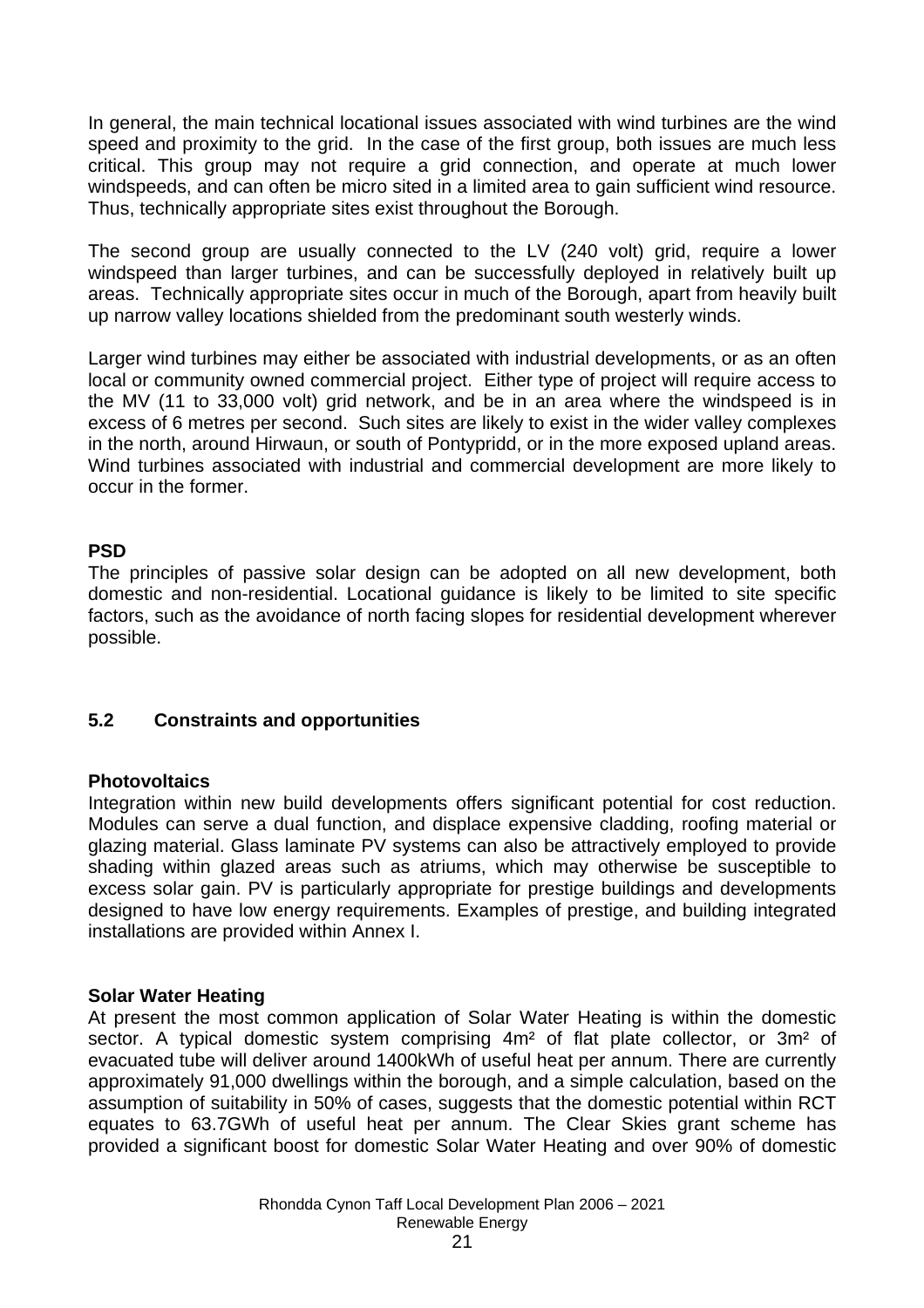grant awards have concerned this technology. There have been 288 awards for solar water heating within Wales, however, the number of installations within RCT is unknown.

The most economically effective domestic application for Solar Water Heating is integration within new build housing. Integration at the design stage can significantly reduce the cost of a system, and detailed guidance exists to facilitate this process. A number of Welsh housing associations and local authorities have taken advantage of the 'Solar Water Heating in Social Housing' (SWISH) grant scheme to install a total of 117 new build installations during the lifetime of the project, recipients included a number of RSLs operating within RCT although no SWISH funded installations took place within the borough. A number of installations within social housing have also been funded through the Clear Skies Community strand, again, none are thought to be within RCT.

Solar Water Heating within sheltered accommodation and elderly residential centres provides a particularly good application as such buildings tend to combine fairly high housing / accommodation density with year round above average domestic hot water requirement.

### **Private new build – Building regulations**

### *'L1A.4 Where technically, environmentally and economically feasible, new dwellings shall incorporate renewable and/or decentralised energy supply systems.'*

### *Proposed building regulations – Consultation Draft July 2004*

Private developers have shown little interest in solar water heating to date, however the draft building regulations (July 2004) require that new dwellings meet specified carbon emission targets calculated according to the Standard Assessment Procedure (SAP) methodology. The proposed building regulations encourage, but fall short of requiring, the inclusion of 'low or zero carbon' (LZC) systems, on the grounds that not all LZC systems are currently commercially viable ('although it seems likely that they will become more so as the technology improves and market volumes increase.')

The Standard Assessment Procedure (SAP) calculation methodology specified under the proposed building regulations suggests that solar water heating may provide an increasingly cost effective means of reaching target compliance, particularly in larger properties in off gas areas.

Non-domestic Solar Water Heating is best suited to applications which require significant volumes of low level process heat and/or domestic hot water. As examples, opportunities exist within food processing (particularly dairy farms and dairy processing) and catering operations, and within the leisure, tourism and accommodation sectors.

The proposed building regulations contain provisions in support of renewable energy technologies in non residential buildings. For buildings other than dwellings, it is proposed that, over what might be achieved by a typical package of conventional energy efficiency measures, there should be an additional reduction in carbon emissions of 10%. This 10% can be seen as a "notional" LZC contribution, but leaves the developer to decide how best to achieve the improvement. It could be achieved by: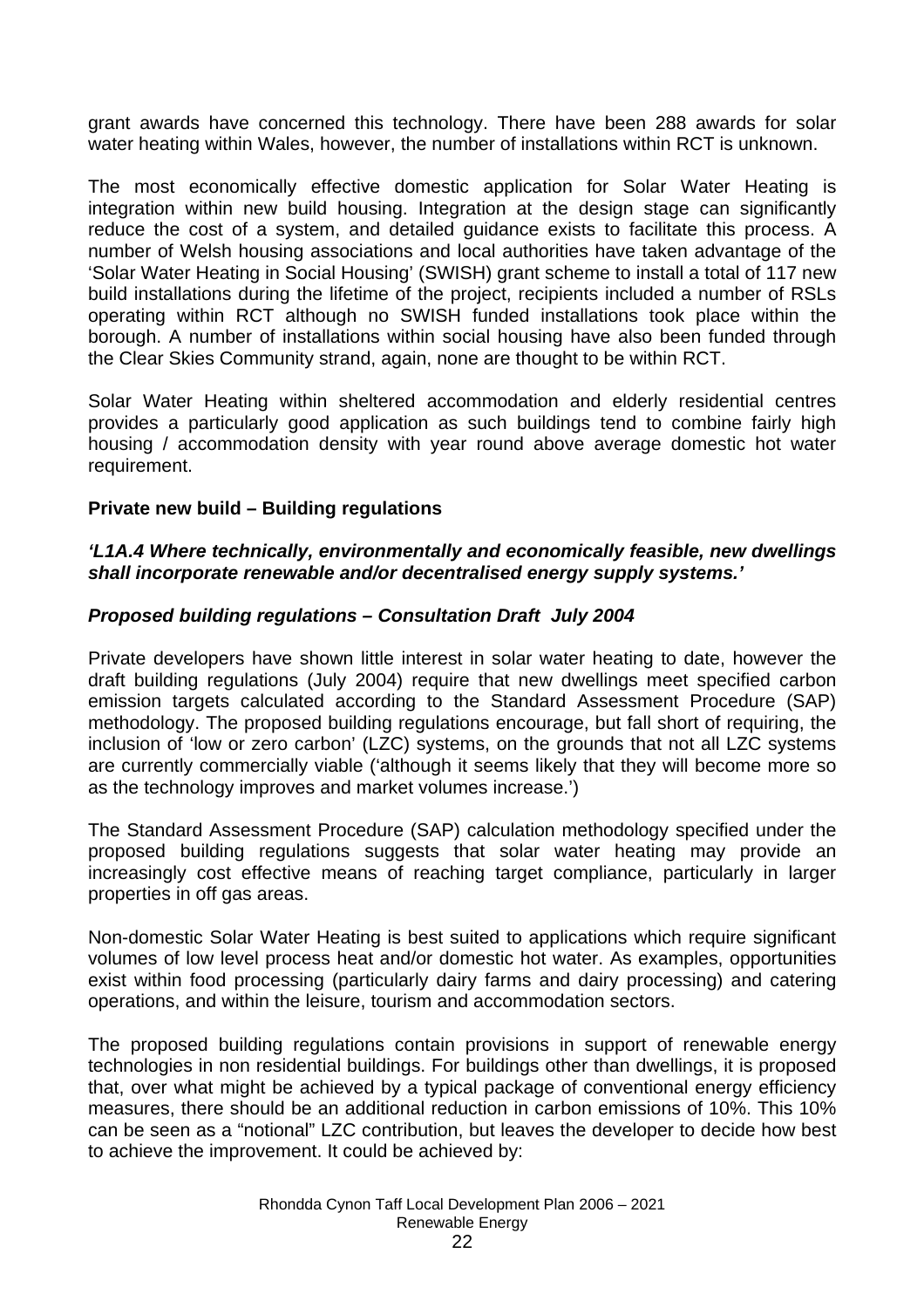- a. Zero carbon systems like solar water heating,
- b. Low carbon systems like CHP,
- c. A package of conventional energy efficiency measures with no contribution
- from LZC systems, or
- d. Any combination of these approaches.

This approach is intended to encourage developers to seriously consider LZC systems as part of their overall designs for all new buildings.

## **Small Hydro**

There is a small significant economic and environmental opportunity in the Borough in the exploitation of small hydro. There is some potential, particularly for smaller schemes that may be more attractive for individual landowners and local entrepreneurs than for larger commercial developers. A 50 kW scheme would cost on the range of £60 - £100,000 to develop, and could yield an annual gross income in the region of £9000, and represent a CO2 emissions saving of around 160 tonnes per annum. The main constraint to the development of small hydro is the potential environment effect, particularly the effect on riverine ecology. However, these effects can be mitigated by careful design and use of sensitive construction technique.

### **Biomass**

Biomass energy, particularly for small and medium scale heating projects could present an significant opportunity in the Borough. The local production of wood fuel (chips or pellets) can be carried out by the existing local forestry contracting industry, adding to the long term security of the industry. Wood fuel biomass can now compete economically with oil, and LPG, and can present a real alternative to these fuels for large heat users, such as schools, hospitals and leisure centres. One of the main advantages of local production is that a great proportion of the cost of fuel will circulate within the local community, unlike oil and LPG where all the benefit flows out form the local economy.

District heating schemes based on wood fuel are starting to emerge in Wales and elsewhere in the UK, and could present a significant opportunity in the longer term. The main current constraint is the public acceptance of district heating, and the reluctance of housing developers to take on what they perceive to be an untried and untested technology that adds to the complexity and financial risk of a development.

One potential opportunity for biomass in the Borough is associated with the Forestry Commission's strategy for dealing with large windfarm developments within the forest reserve. One possible outcome could result in the accelerated clear felling of significant areas of upland forestry, which could result in a large supply of biomass fuel which could be used to kickstart the local biomass fuel supply chain.

Electricity generation alone from biomass is currently difficult to justify on economic grounds. One set of circumstances where electricity generation can be more favourable is biomass fuelled CHP, generating electricity and supplying heat to a heat energy intensive industry, such as the dairy and food processing industry.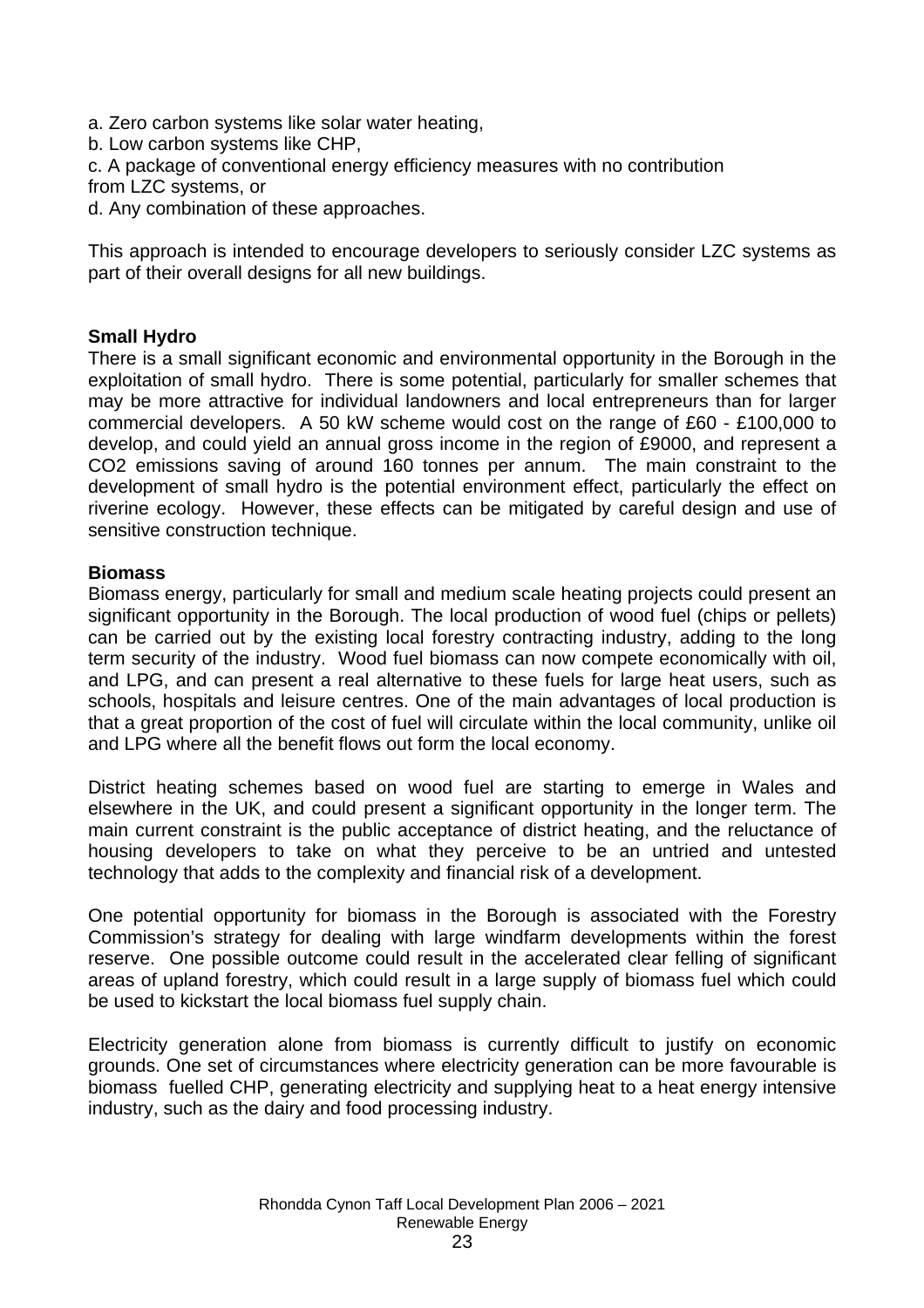## **AD**

The UK is bound by the EC Landfill Directive (99/31/EC) which sets mandatory targets to reduce the amount of biodegradable waste going to landfill by 25 % by 2010, 50 % by 2013, and 65 % by 2020. Biodegradable waste includes organic household wastes, and all food waste. It may be composted before either being used as a fertiliser under some circumstance or sent to landfill as an inert substance. Another option is to use the waste as a feedstock for AD, and use the resulting methane as a fuel for electrical generation, producing space or process heat, or as a fuel for transport. Engines converted to liquefied natural gas (LNG) can readily be adapted to use methane, and trials are being undertaken in Europe in this application.

The disposal of food waste is going to be a significant problem for local authorities, the food producing and large food retailing (e.g. supermarkets) industries in the future, and AD could provide an opportunity by producing a value product to offset some of the costs associated with complying with the Landfill Directive.

## **Wind Clusters**

Small wind turbines and wind clusters can present opportunities in a number of ways:

- Allows industry to future proof energy costs, and to offset the costs of the Climate Change Levy. A wind turbine on an industrial estate could provide a significant proportion of the electricity demand, and potentially save 0.43 p/kWh in Climate Change Levy for businesses on the estate
- Community financial participation in renewable energy generation. An example of this is Bro Ddyfi Community Renewables near Machynlleth, where local residents own and operate a 75 kW turbine, and are currently negotiating to own and operate a 500kW turbine. Not only does this directly benefit local small shareholders through dividends, but by the creation of a fund to address energy efficiency and energy poverty in the locality
- Private participation in renewable energy generation with domestic small wind turbines (e.g. the "Swift" turbine)



**Swift Wind Turbine**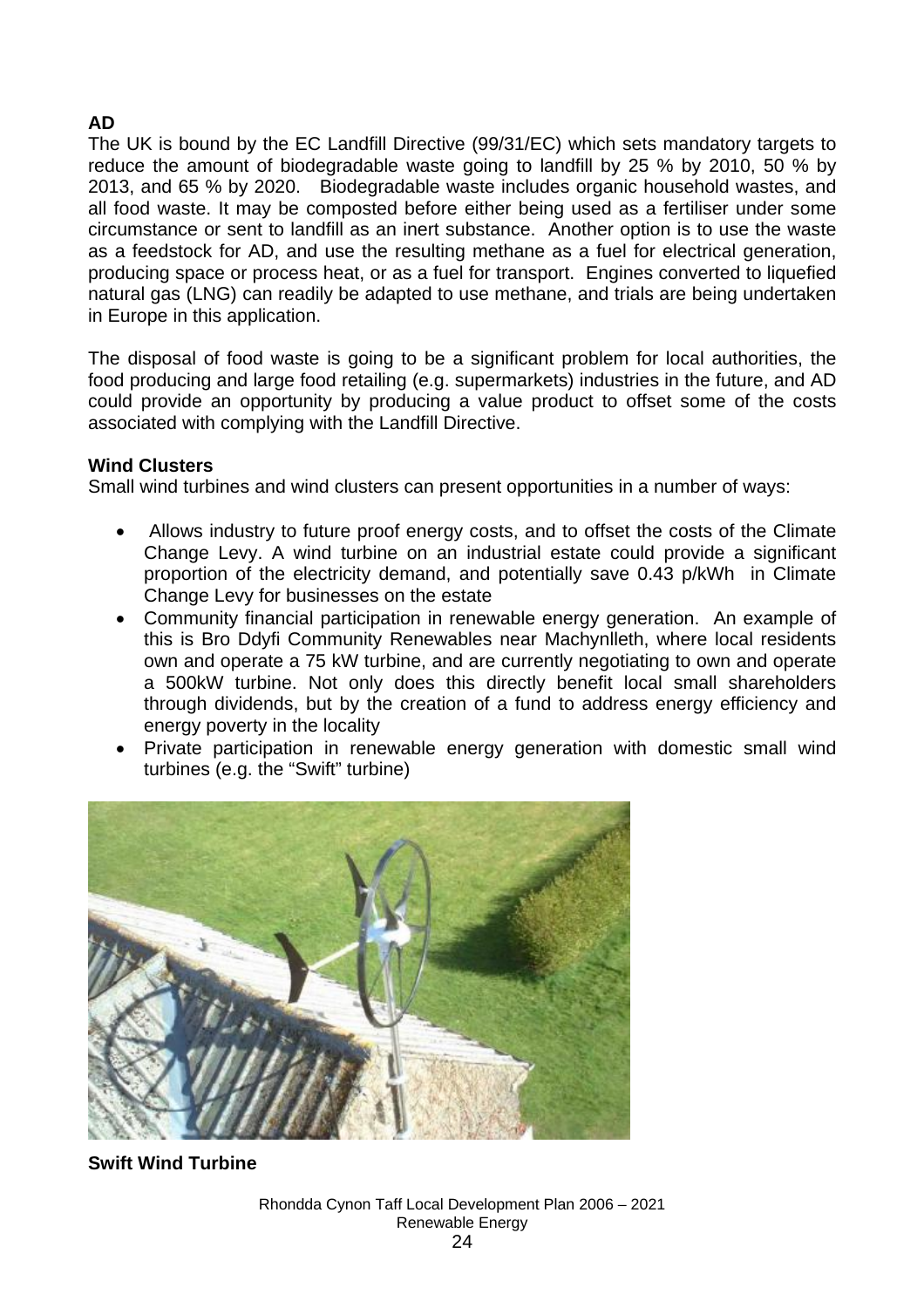## **Passive Solar Design**

Passive Solar Design offers the potential to achieve energy efficiency savings with very few, and in some cases no, additional capital costs. Paragraph 5.67 of TAN12 states *"Local planning authorities can be influential in encouraging resource efficient site layout and building design which incorporates energy efficient features. Changes in site layout such as building orientation, location on slope and planting can reduce significantly the energy requirements of a typical dwelling through the free ambient sources created by passive solar gain and microclimate improvements."* 

Opportunities include:

- The orientation and design of new build housing estates to maximise solar gain
- The orientation and design of commercial buildings to avoid solar overheating (and obviate the need for air conditioning)

Solar estate layout also facilitates the incorporation of active solar technologies such as solar water heating and PV. In the period to 2021 a combination of tightened legislative requirement and reduced cost is likely to make such technologies increasingly attractive to both new build and retro-fit markets. The largest single opportunity for solar design and technologies is linked to the design and construction of new build housing estates, and the council may wish to consider designing policy and guidance to capitalise on this potential.

**5.69** SPG may be used to provide more detail on issues related to siting with respect to micro-climate, design for solar heating, orientation with respect to sunlight and shelter from prevailing winds, and use of landscaping. Criteria for development layout could include:

- selecting locations to avoid poor micro-climate (hill crests or frost pockets) and make the most of south facing slopes;
- orientation to enable the majority of housing to face within at least 45 degrees of south to maximise solar gain;
- limiting overshadowing to reduce loss of solar gain (not through loss of trees, but by spacing and location ofbuildings); and
- use of land form and planting to provide shelterbelts and improve energy conservation and use of building form and layout to minimise wind tunnelling and eddying.

Paragraph 5.69, TAN 12, Design, 2002

## **Energy Efficiency in buildings**

*'Buildings account for approximately half of UK carbon emissions, and so it is clear that improved standards for new construction and the upgrading of the existing stock present important opportunities to make a significant contribution to achieving the reductions aimed for in the White Paper'*

### *Proposed Building Regulations Consultation Draft July 2004*

Good energy efficient design results in better quality buildings which have less environmental impact over their lifetime, are more economical to run, and provide an improved environment for their occupiers. In general terms the council should promote energy efficient design across the range of proposed developments, and wherever

> Rhondda Cynon Taff Local Development Plan 2006 – 2021 Renewable Energy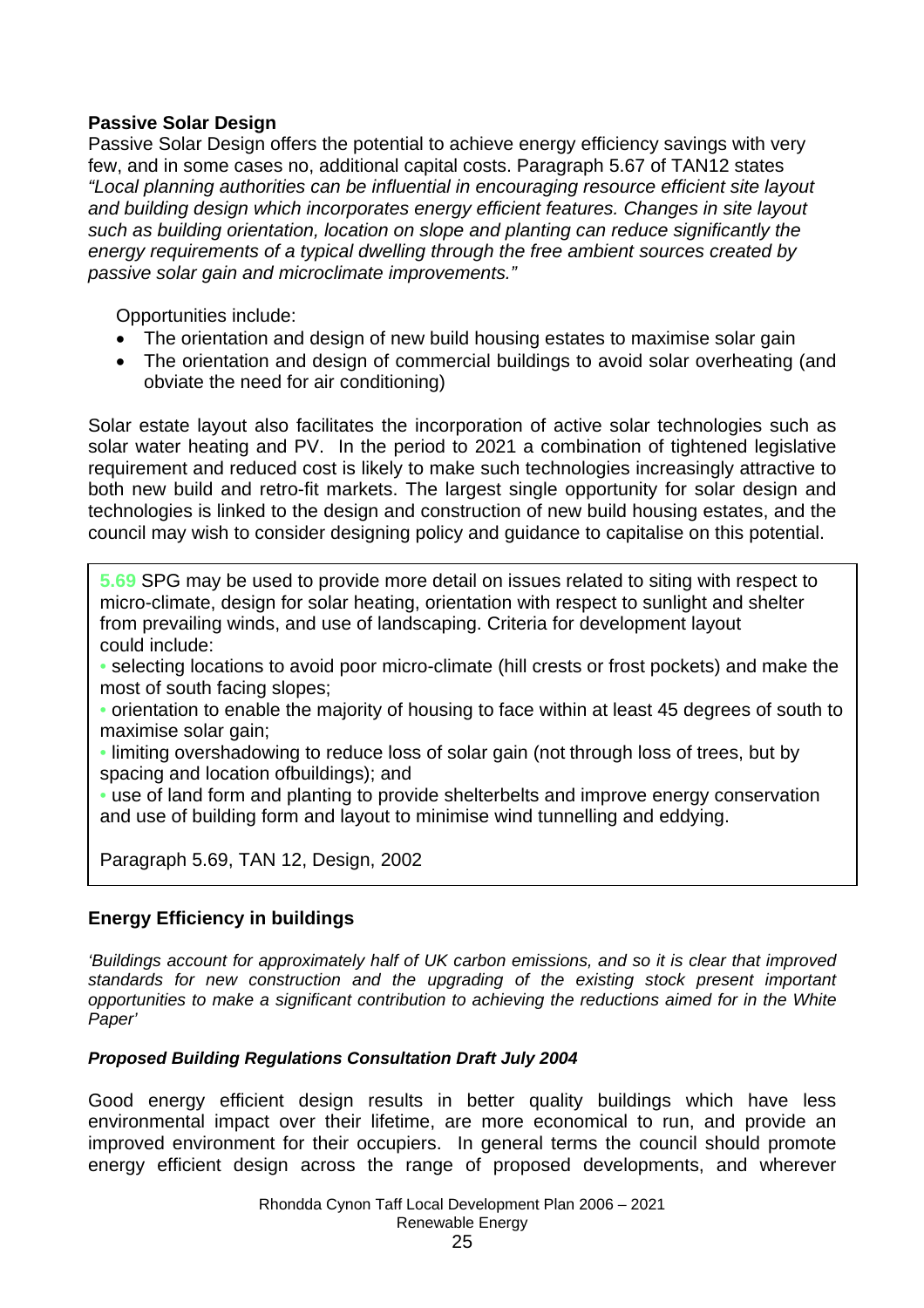possible, should encourage developers to go beyond the current requirements of Building Regulations.

Part L of the Building Regulations (Conservation of Heat and Power) specifies minimal legal requirements for the conservation of heat and power in both residential and nonresidential buildings. Building regulations encompass the thermal performance of construction elements, heating systems efficiency, controls, and lighting. As a minimum, local authorities have a general requirement to ensure that development and refurbishment work complies with current building regulations.

In pursuit of wider sustainability objectives some local authorities issue sustainability checklists, Supplementary Planning Guidance on Sustainable Design, or even specify BREEAM or Ecohomes ratings for new development. An enormous amount of detailed guidance material is available to enable specifiers and developers to examine renewable energy and energy efficiency options and achieve significant energy savings at reasonable cost. There is scope for the council to ensure that opportunities are identified, and where possible implemented, by requiring that development briefs and submissions include detailed consideration of energy conservation and generation issues, and that larger developments include appraisals of the viability of district heating and CHP.

Redeveloped large urban sites and new urban areas are likely to provide the greatest opportunity for development of combined heat and power. Higher densities and a mix of uses to spread demand over different time periods (such as between industrial & residential or with a major institutional use such as a hospital) can help to ensure full use of heat and therefore the viability of the project.

Paragraph 5.68 Technical Advice Note 12, Design, 2002

The Energy Saving Trust website contains an extensive library of publications under the Energy Efficiency Best Practice in Housing (EEBPH) programme. The Carbon Trust maintains a complementary library, the Energy Efficiency Best Practice Programme detailing best practice across non domestic building types and applications. Further details are provided under the heading 'design guidance' below.

# **6 Design Guidance**

Local planning authorities are responsible for preparing design advice for their areas which takes account of national policy guidance and also reflects local context and issues. Advice can be disseminated through UDPs and through a wide range of SPG.

Within TAN 12 paragraph 4.2 specifies that UDPs should provide policies setting out the planning authority's design expectations. Detailed topic based, area based or site specific design guidance can be usefully addressed through SPG. Local planning authorities may wish to prepare an overall design statement which states the authority's vision, design process, design quality expectation, alternatively types of SPG relating to design issues can be addressed individually. In this case the authority may wish to consider development or planning briefs to explain how UDP policies should apply to a specific site. Such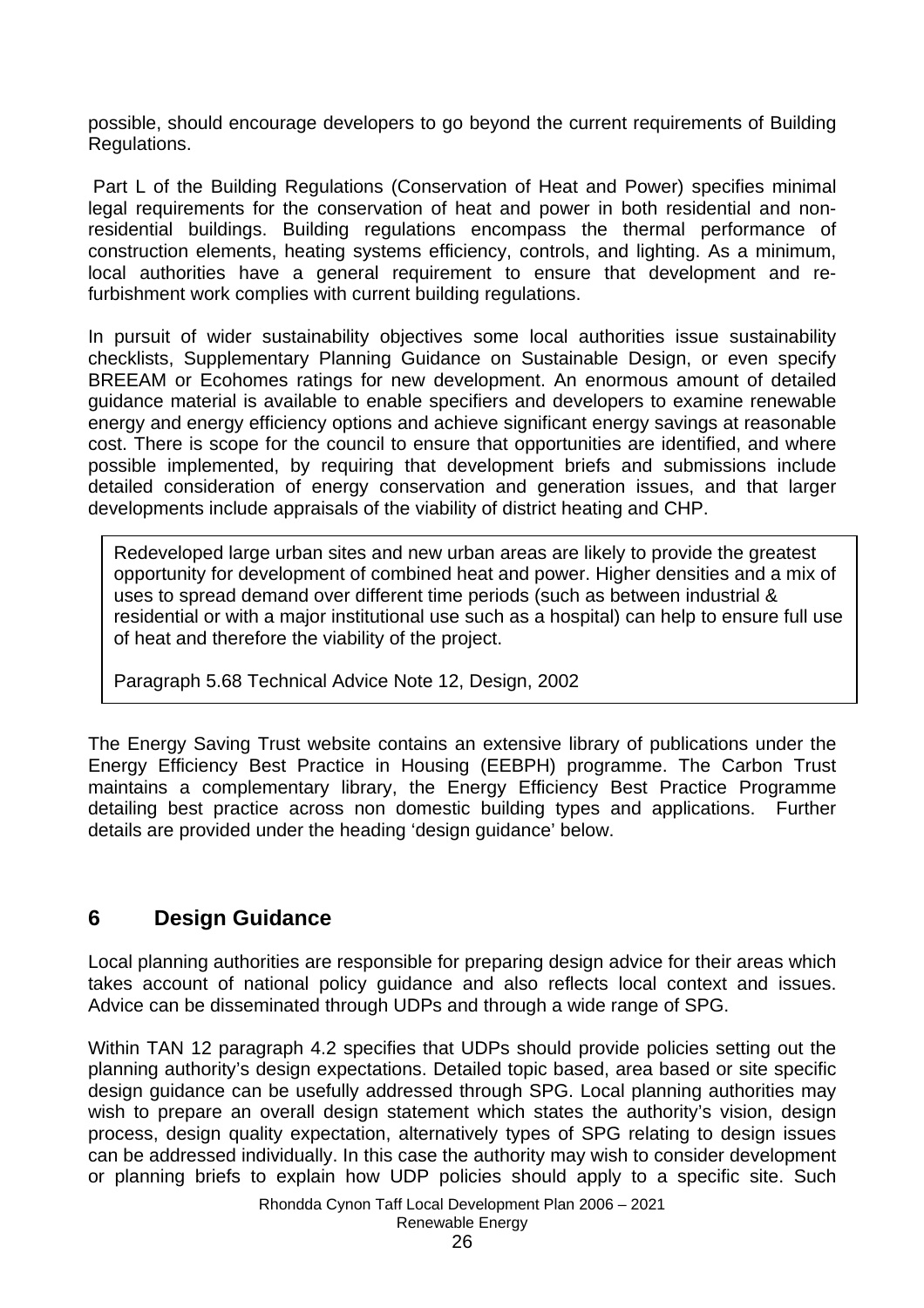guidance will set out the broad vision for a development but may also usefully state objectives demonstrating how the UDP design policies could be applied to the site; this could include an outline of sustainable energy constraints and opportunities and a requirement to consider specific energy appraisals in some cases.

Alternatively, if a topic based approach is adopted energy conservation and generation may be usefully contained within a specific SPG / design guidance document. Within their 1994 draft deposit UDP Powys County Council has indicated plans to produce such guidance. A more specific existing example of this approach is provided by *Cardiff County Council (1994) Supplementary Planning Guidance* 'Energy Efficient Design for New Residential Development'

UDP policies and SPG should ensure that potential applicants are in a position to appreciate the standard of design that is likely to be permitted by a local planning authority. Policies which are clear in promoting high levels of energy efficiency and/ or incorporation of sustainable energy technologies will encourage applicants to incorporate such features.

High quality design and best practice information is freely available from Action Energy / Carbon Trust and the Energy Saving Trust, and it is recommended that this information be used as the basis for design guidance at the Borough level. Significant publications are detailed below:

## *Renewables*

- Draft 'Guide to the Integration of Renewables into Buildings' produced for the DTI and BRE,
- 'Integrating renewable energy into new developments: Toolkit for planners, developers and consultants' Faber Maunsell on behalf of London Renewables, September 2004 www.london.gov.uk/mayor/environment/energy/london\_renew.jsp
- Renewable Energy Sources for Homes in Rural Environments ISBN:CE70 30 March 2004 www.est.org.uk/bestpractice/publications/detail.jsp?pk=646
- Renewable Energy Sources for Homes in Urban Environments www.est.org.uk/bestpractice/publications/detail.jsp?pk=645
- Renewable Energy in Housing: Case Studies Four Studies New Build Housing www.est.org.uk/bestpractice/publications/detail.jsp?pk=459

## *Energy Efficiency – Dwellings*

According to the Building Research Establishment dwellings account for 29% of total UK energy consumption and generate approximately 38 million tonnes of carbon emissions per year (Building Research Establishment, 2000)

Technical Advice Note 12: Design (2002), includes detailed advice for local authorities on energy efficient homes and sustainable housing techniques. Paragraph 5.52 states that Local planning policies and guidance in relation to housing design should aim to: promote

> Rhondda Cynon Taff Local Development Plan 2006 – 2021 Renewable Energy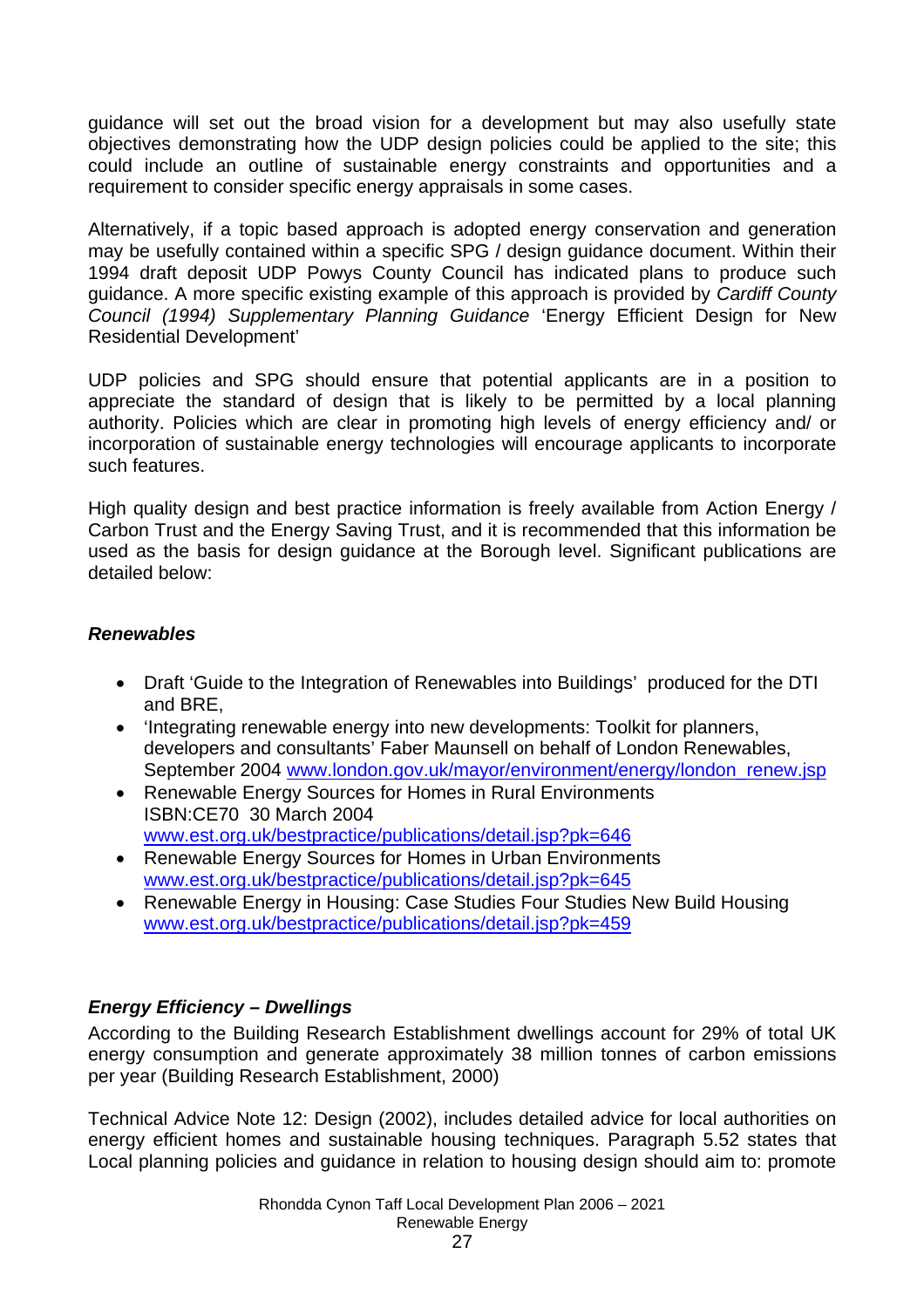energy efficiency in new housing. In addition to the resources found within TAN12 there are extensive external resources available to inform such policies.

Energy Efficiency Best Practice in Housing (EEBPH) case studies and guidance can be found on the website of the Energy Saving Trust www.est.org.uk/bestpractice/. The site aims to provide a source of tools and training for all stakeholders involved in the design, construction and refurbishment of domestic housing in the UK. In addition the EEBPH programme has established energy efficiency standards for domestic housing which exceed the requirements of current building regulations. These standards provide a valuable resource for local authorities, housing associations and developers who may wish to specify highly energy efficient dwellings.

- An introduction to the EEBPH programme can be found at www.est.org.uk/bestpractice/publications/detail.jsp?pk=1395
- An introductory information leaflet 'Energy efficiency standards for new and existing dwellings (GIL 72)' can be found at dwellings  $(GIL \t 72)^7$  can be found at www.est.org.uk/bestpractice/publications/detail.jsp?pk=38

## *PSD*

- DETR Energy Efficiency Best Practice Programme General Information Report 27 Passive Solar Estate Layout
- Good Practice Guide 73 Energy Efficient House Design Exploiting Solar Energy Littlefair et al. Environmental Site Layout Planning 2000
- Planning for Passive Solar Design (ADH010). This guide discusses the techniques and principles of passive solar design (PSD) as they apply to domestic buildings and other building types. Available from www.thecarbontrust.co.uk/energy/pages/publication

### *Buildings other than dwellings*

Energy Efficiency Best Practice guidance documents are also available for a wide range of buildings and applications. An online library of detailed energy efficiency advice for nonresidential buildings can be found on the website of the Carbon Trust www.thecarbontrust.co.uk/energy/pages/publication. Specific guidance is available by sector and by building type. It is likely that a best practice guide will exist for the large majority of proposed developments.

**BREEAM** – The Building Research Establishment's (BRE) Environmental Assessment Method BREEAM, including its residential equivalent EcoHomes, is a voluntary scheme that rewards those developers of commercial and residential property who improve environmental performance through good design. BREEAM goes beyond Building Regulation requirements in order to encourage best practice and includes planning control issues such as building location, transport issues, ecology, health and building design. BREEAM results in the award of a certificate and detailed report and gives marketing advantages through a credible label promising energy efficiency, lower running costs and a healthy environment.

BREEAM is a useful benchmark environmental assessment that could be used in support of planning applications.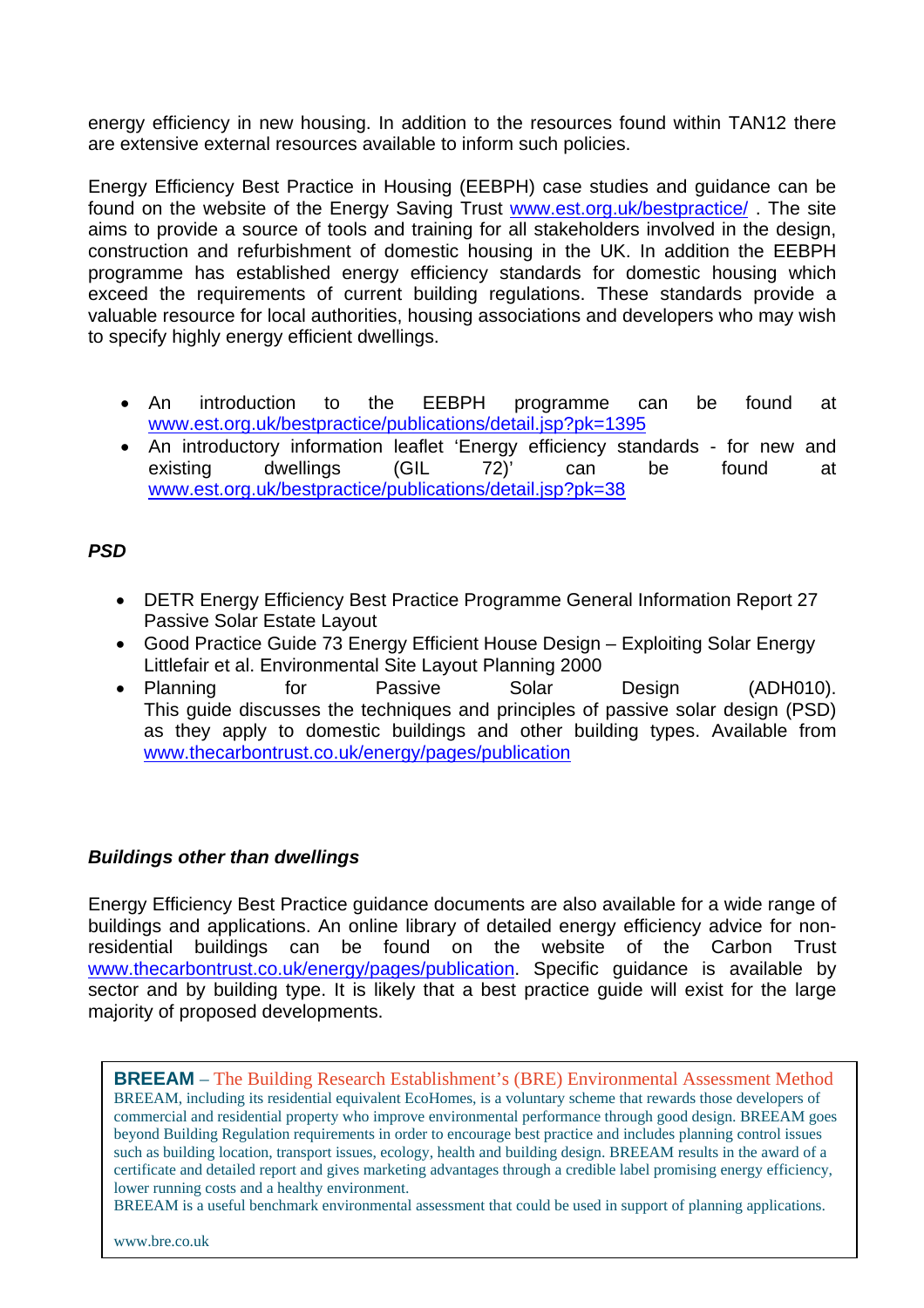## **7 Planning Policy**

## *Planning Policy Wales 2002 (PPW)*

PPW provides a comprehensive review of planning policy as it applies to Wales. It initially sets out the context of planning in Wales followed by the main policy objectives and a description of the planning system and procedures. It then considers a range of subjects and provides advice on how these should be treated both in the Unitary Development Plan process and in the context of development control.

Chapter 2 is entitled Planning for Sustainability and emphasises that this concept is one of the fundamental principles underpinning the planning system. Indeed, paragraph 2.1.3 advises that the Assembly government will place sustainability at the heart of its decision making process which will be achieved through its strategic policies, PPW being one of these.

Paragraph 2.2.1 sets out the Assembly Government's principles for planning policy for sustainable development which include among others:

- Taking a long term perspective to safeguard interests of future generations, whilst at the same time meeting the needs of people today;
- Respect for environmental limits, so that resources are not irrecoverably depleted or the environment irreversibly damaged. This means, for example, contribution to climate protection, protecting and enhancing biodiversity, minimising harmful emissions, and promoting sustainable use of natural resources;
- Using scientific knowledge to aid decision-making.

Paragraph 2.3.2 outlines the key policy objectives and advises that planning policies and proposals should, among other things, "…*contribute to climate protection by encouraging land uses that result in reduced emissions of greenhouse gases, in particular energyefficient development, and promoting the use of energy from renewable resources*." and "*minimise the use of non-renewable resources, and, where it is judged necessary to use them, maximise efficiencies in their use. The use of renewable resources and of sustainably-produced materials from local sources should be encouraged.*"

Section 12.8 considers sustainable energy and this initially reviews the UK Government commitments to renewable energy. It states in paragraph 12.8.4 that the Assembly Government intends to encourage the development of the renewables sector, and promote energy efficiency and conservation in an economic, environmentally sound and socially acceptable way.

Rhondda Cynon Taff Local Development Plan 2006 – 2021 In paragraph 12.8.9 the Assembly Government advises that Local Planning authorities should facilitate the development of all forms of renewable energy where they are environmentally and socially acceptable. It emphasises that development control decisions should be "…*consistent with national and international climate change obligations, including contribution to renewable energy targets, having regard to emerging national and international policy of the levels of renewable energy required and on appropriate technologies… and …the environmental, economic and social opportunities that the use of renewable energy resources can make to wider planning goals and* 

Renewable Energy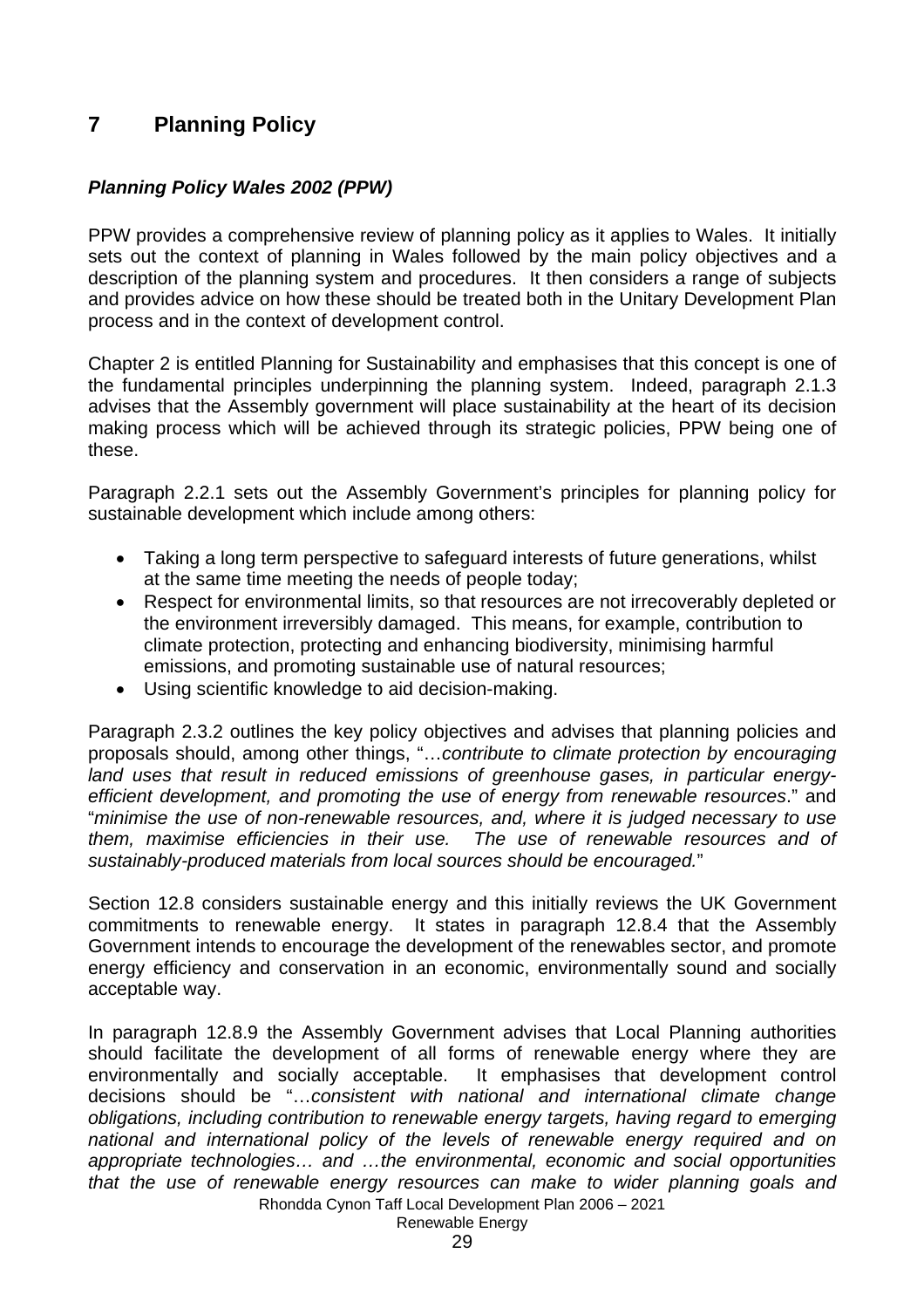*objectives and the delivery of renewable energy targets"* should be recognised. Notwithstanding this, PPW also seeks to "….*ensure that international and national statutory obligations to protect designated areas, species and habitats and the historic environment are protected from inappropriate development and ensure that environmental effects on local communities are minimised.*"

Section 12.9 looks at how sustainable energy should be incorporated into the UDPs and paragraph 12.9.4 considers wind energy specifically where it indicates, among other matters, that the large scale deployment of renewable energy may not be appropriate in nationally designated areas.

Paragraph 12.10.2 advises that "…*Whilst having regard to the contribution of renewable energy use to wider planning goals such as the diversification of the rural economy, local planning authorities should ensure that any environmental effects on local communities are minimised, to safeguard the quality of life for existing and future generations.*"

## *Technical Advice Note (Wales) 8, 1996 (TAN8)*

This provides the primary source of Government guidance on the issue of renewable energy as it relates to Wales. Paragraph 3 states that "…*The main advantages of using renewable energy are the substitution of valuable energy sources of finite supply, and the limiting of emissions of greenhouse gasses*."

Annex A specifically concerns wind energy, and paragraph A.2 sets out the distinctive features of wind turbines which should be taken into account in planning and development control. These are:

- the need to site machines in open, exposed locations, with annual wind speeds generally of more than 7.5 metres per second at hub height, often in rural areas, which may also be in attractive landscapes;
- the nature of noise emissions from turbines:
- the movement of blades; and
- consideration relating to safety and electro-magnetic interference.

The implications of these features for planning policy are subsequently outlined, with reference to specific technical and environmental, requirements within Annex A.

## *TAN 5 Nature Conservation and Planning, 1996*

This provides guidance on development in relation to internationally, nationally or locally designated areas of nature conservation interest. However, it also recognises, in paragraph 30, that "…*Certain plants and animals, including all birds, are protected*".. and that these… "*are not confined to designated areas*." Bats and badgers enjoy additional legal protection.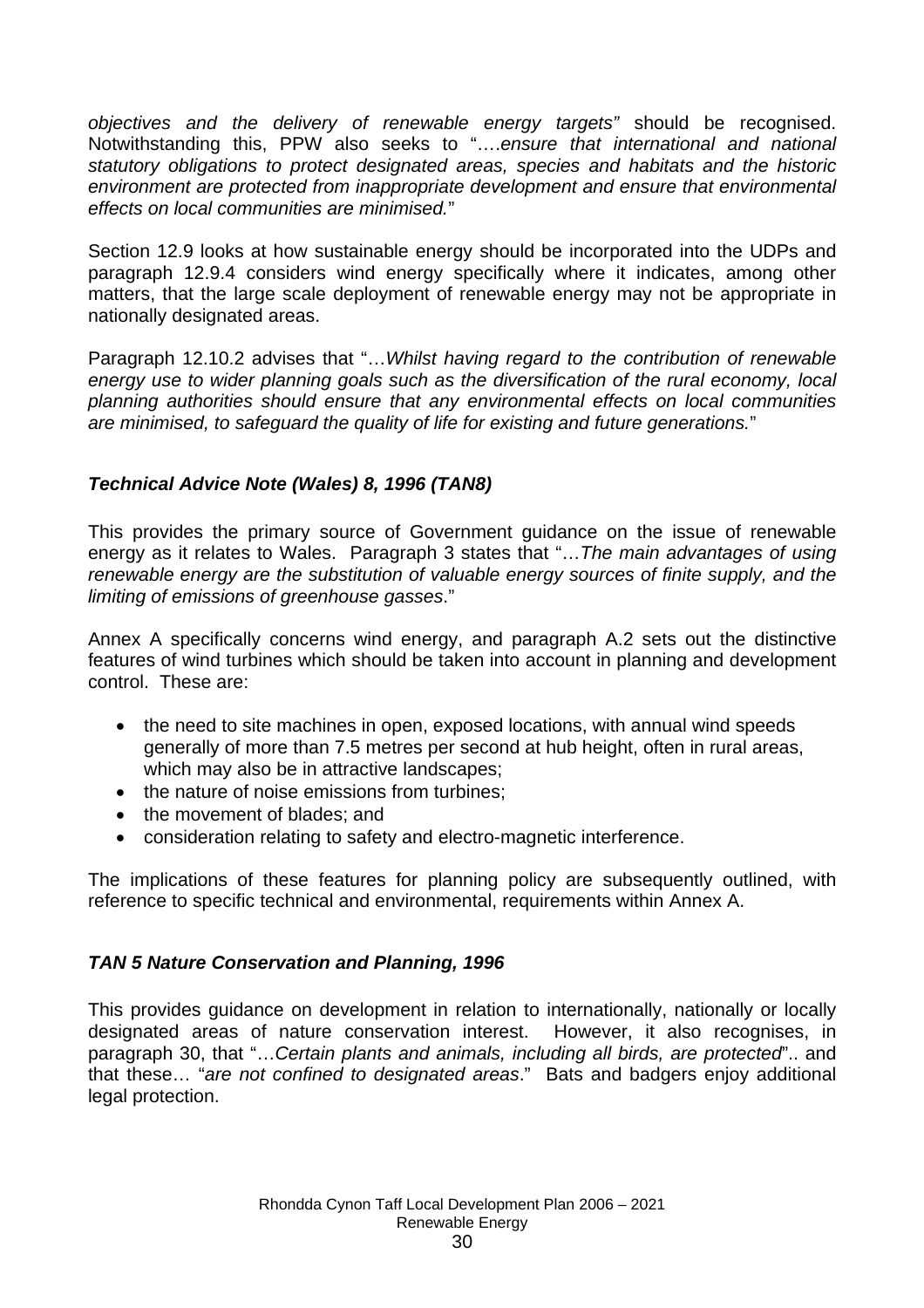## *TAN 11, Noise, 1997*

Whilst paragraph B19 of Annex B to this advice states that detailed guidance on noise from wind turbines is contained within TAN 8, some parts of this advice are useful in the context of the potential renewable or sustainable energy proposals. Paragraph 8 requires that local planning authorities "… *must ensure that noise generating development does not cause an unacceptable degree of disturbance.*" Paragraph 13 suggests that "*There may be circumstances when it is acceptable, or even desirable in order to meet other planning objectives, to allow noise generating activities on land near or adjoining a noise-sensitive development*." but that the introduction of noise generating activities in some rural areas, where background noise levels may be very low, may be especially disruptive.

## *TAN 12, Design, 2002*

The TAN refers to design as the relationships between all elements of the built and natural environment and specifically refers to the efficient use of energy and natural resources. UDPs should provide policies setting out the planning authority's design expectations which reflect national policies set out in the TAN to secure good quality design in the local context.

Paragraph 3.1 of TAN 12 states that *"At the heart of the design process is the requirement to contribute to the objectives of sustainable development …"* whilst paragraph 3.5 states that *"The planning system has a responsibility to be pro-active in raising the standard of design and in raising awareness of design issues amongst the general public and the private sector…*" And suggests that this is achievable in every area of planning activity; through mechanisms including development plans and supplementary planning guidance (SPG).

## *Draft Technical Advice Note 8: 2004*

The draft TAN 8 was issued for consultation simultaneously with the interim Ministerial Statement on Planning Policy (MIPPS) 2004. The TAN8 refers to the 4TWh target expressed in the draft MIPPS and goes on to state that 20% of electricity should come from renewables by 2020, as contained in the Energy White Paper. However, the TAN has an expected time horizon of 2010 and identifies that, in order to meet the target in this time frame, the majority of renewable energy will come from established and scalable technologies, thus the TAN recognises that 80% of this will be derived from on-shore wind energy projects.

As a consequence, the Assembly engaged consultants to assess the spatial implications. This was basically a GIS sieve mapping exercise which considered a range of constraints to wind energy development, both environmental (such as international and national nature conservation and landscape designations) and technical (including wind speed, gird infrastructure [existing and potentially planned], Ministry of Defence and civil air safeguarding). This process identified areas in Wales, known as Strategic Areas of Search, where these potential constraints were minimal for large scale projects (defined as 25MW or larger schemes in paragraph 32 and in the MIPPS). In the case of Rhondda

Rhondda Cynon Taff Local Development Plan 2006 – 2021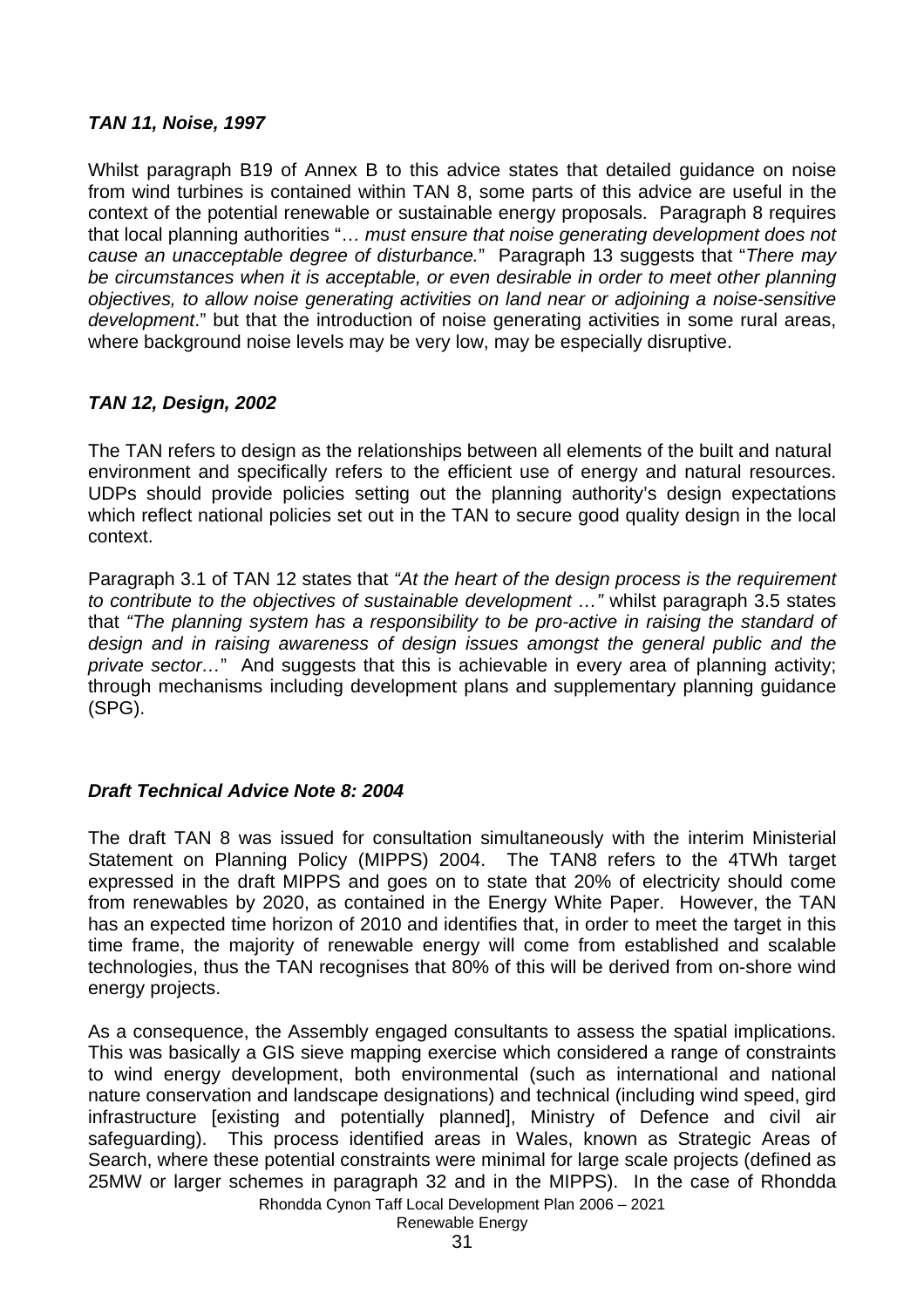Cynon Taff, draft Strategic Search Area F includes the western flanks of the County Borough from Gilfach Goch in the south to the a465 in the north and as far eastwards as Mountain Ash. Consequently the draft TAN8 has considerable implications for wind energy development in the County Borough.

The projected date for the finalisation and issuance of the revised TAN8 is July 2005.

## *Local Planning Policy Guidance*

Rhondda Cynon Taff County Borough Council is a relatively new administrative boundary, created in 1996 when local government was reorganised. Consequently, the Council development plan comprises a structure plan and three local plans, including:

- Mid Glamorgan (Rhondda Cynon Taff County Borough) Replacement Structure Plan 1996 – 2006
- Rhondda Cynon Taff (Cynon Valley) Local Plan 1996 2006
- Rhondda Local Plan 1991 2006
- Rhondda Cynon Taff (Taff Ely) Local Plan 1991 2006

## **Mid Glamorgan (Rhonddda Cynon Taff County Borough) Replacement Structure Plan 1996 – 2006**

The Policies within the Structure Plan that are pertinent to renewable energy and energy efficiency include:

## *Policy U1*

The development of renewable energy facilities, including those for wind power, will not be permitted where such development would result in unacceptable levels of damage or disturbance to sites and their settings recognised as having national or international nature conservation, archaeological, architectural or historic importance.

## *Policy U2*

Proposals for the development of renewable energy facilities and associated development, including those for wind power, in areas other than those referred to in U1, will be permitted where:

- The proposal can be located to reduce damage or disturbance to the environment to acceptable levels, particularly the level of visual intrusion likely to result from the proposal taking into account the cumulative effects arising from other existing and approved schemes in the area.
- Conflicts with surrounding land uses can be reduced to acceptable levels, particularly where the amenity of residential areas in the locality is likely to be affected adversely.
- Provisions for the reinstatement of the site when it ceases to operate are considered adequate
- The availability of identified mineral resources or reserves is not sterilised.

Policies relating to the protection of the environment are contained in Policies EV1 to EV14.

> Rhondda Cynon Taff Local Development Plan 2006 – 2021 Renewable Energy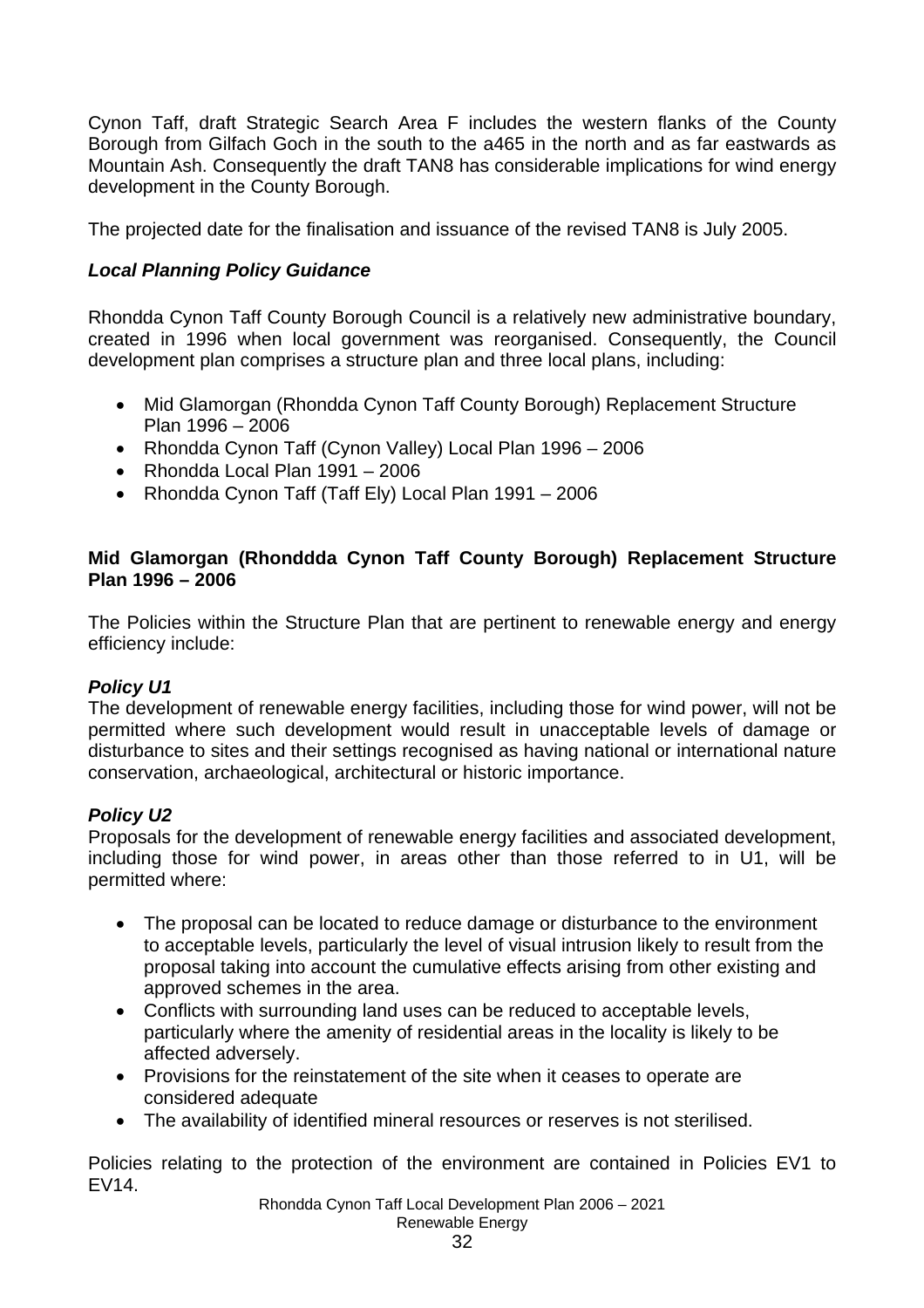## **Rhondda Cynon Taff (Cynon Valley) Local Plan 1996 – 2006**

Policy ENV1 relates to general development control criteria, whilst ENV2 controls development outside the development limits. Renewable energy is not listed as a development that may be permissible. Policy ENV3 pertains to the protection of the nationally significant Brecon Beacons National Park and ENV6 requires that development should include the provision of landscaping and habitat benefits. Policy ENV7 looks to developers to provide associated environmental and community benefits, very much in line with the draft TAN8.

Policy ENV21, the sole policy on renewable energy, states that proposals will be permitted where the cumulative effects of schemes would not harm the landscape and that proposals should ensure the minimisation of impacts of all on site ancillary infrastructure, such as site access tracks.

Policy ENV22 aims to encourage energy conservation through favouring development proposals that reduce car use and promote public transport or more sustainable modes of transport. Policy ENV23 supports proposals that incorporate energy efficient designs where appropriate to the building's setting.

Lastly Policy Proposals ENVP1 and ENVP2 relate to the protection of Special Landscape Areas and Green Wedges respectively.

### **Rhondda Local Plan 1991 – 2006**

The sole policy in the Plan on renewable energy and energy conservation is Policy PU10: Wind Energy, which states that proposal for wind turbines will only be permitted where they can demonstrate that: they will not form an unacceptable intrusion on the intrinsic landscape quality; access is ensured without compromising highway safety or damage to the environment; they will not have an unacceptable detrimental effect on any scheduled ancient monument, National Nature Reserve, SSSI or any other national, regionally or local environmental designation; amenities of neighbouring occupiers will be unacceptably harmed; and any proposals to reduce environmental impact are included in the schemes.

Policies ENV1 to ENV22 have a bearing on development that may affect the landscape, countryside or built environment.

## **Rhondda Cynon Taff (Taff Ely) Local Plan 1991 – 2006**

Policy u6 states that wind energy proposals should not impact unacceptably on:

- the visual qualities of the landscape,
- the use of land for agriculture, forestry or telecommunications,
- the value of land for archaeology, history, nature, conservation or local amenity,
- residential amenities and
- the water environment.

### Rhondda Cynon Taff Local Development Plan 2006 – 2021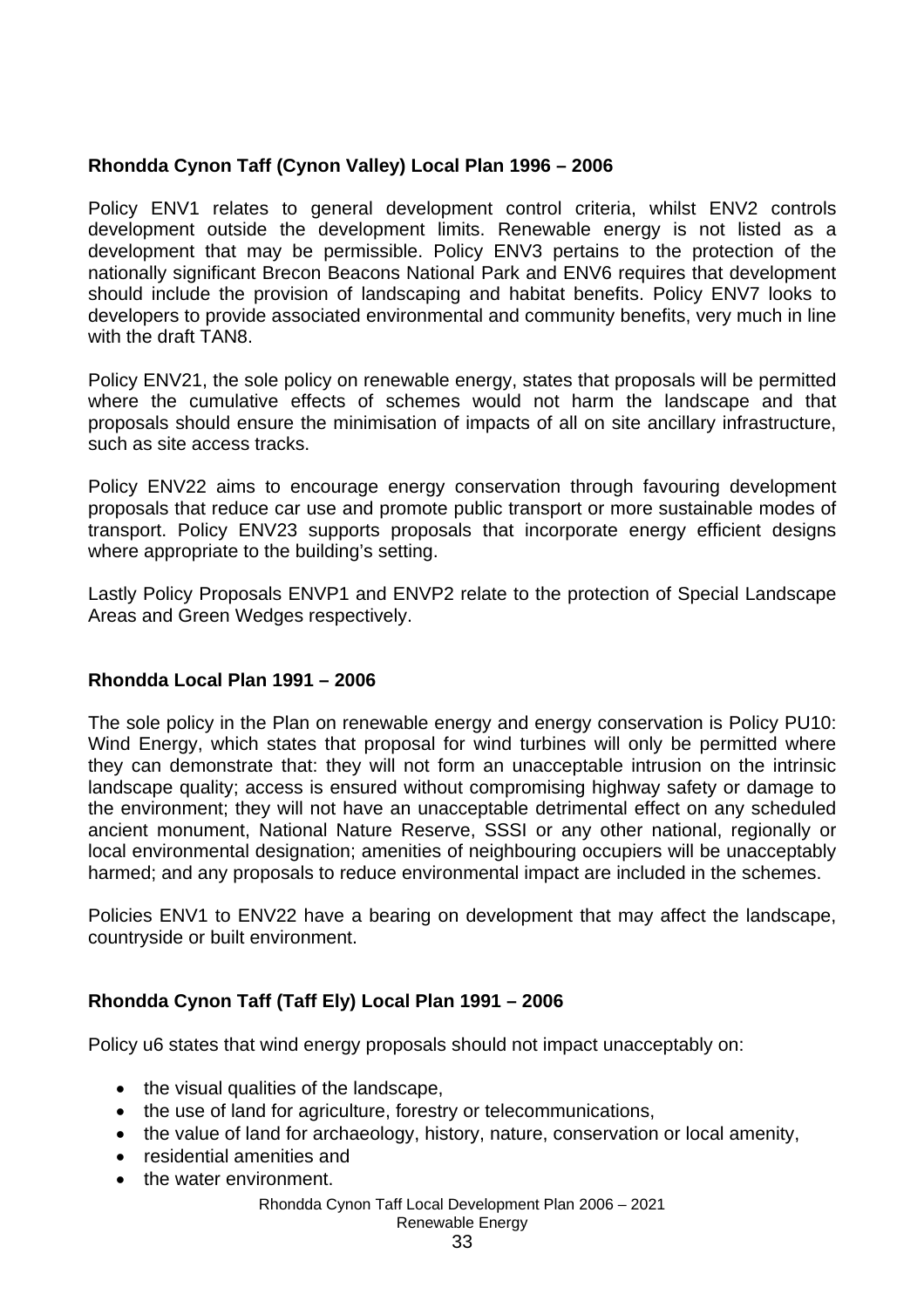Removal of all redundant plant will be required.

Policy u7 relates to other forms of renewable energy generation and that they should:

- minimise the impacts on the environment and residential amenity,
- have satisfactory access.
- be removed when redundant,
- not be sited on listed buildings or conservation areas.

Many of the Environment Policies in en1 to en59 have an influence on renewable energy and energy efficiency schemes.

### **The Rhondda Cynon Taff County Borough Council Development Plan in relation to emerging Planning Policy Guidance in Wales**

From a brief review of the above Policies at the structure and local plan level it is clear that they provide consistently for the protection of the landscape, ecology and countryside, and hence heavily constrain the development of sizeable renewable energy schemes. Many of the Policies referenced above could be cited in refusing renewable energy developments as they are, by their very nature, more likely to be situated in the countryside.

Such current development plan policies could be criticised under the revised TAN8 as placing too stringent controls on renewable energy, and particularly wind energy, in light of the designation of parts of the County Borough as a Strategic Search Area suitable for wind energy developments.

Several of the existing Policies provide suitable guidance on maximising the potential environmental enhancement opportunities, ensuring community benefits, and building energy efficiency measures and design specifications into new proposals. Such Policies could be augmented with more recent guidance on the technologies involved.

## **8 Recommendations for new LDP**

Climate change has been referred to as the 'single most important threat facing mankind' and has rightly resulted in an increased emphasis upon energy issues at a national and international level. Local authorities have an important role to play and have been encouraged to proactively engage in promoting energy conservation and renewable energy generation.

Any LDP in Wales should reflect the overarching policy guidance set out in Planning Policy Wales and any relevant Technical Advice Note (TAN), which in the case of energy efficiency and renewable energy is TAN8. This is because the national planning policies directly encourage the means to addressing climate change issues. However, the Consultation Draft of TAN8 issued in late 2004 concentrated on large onshore wind development, and although supportive of other technologies gave little by way of specific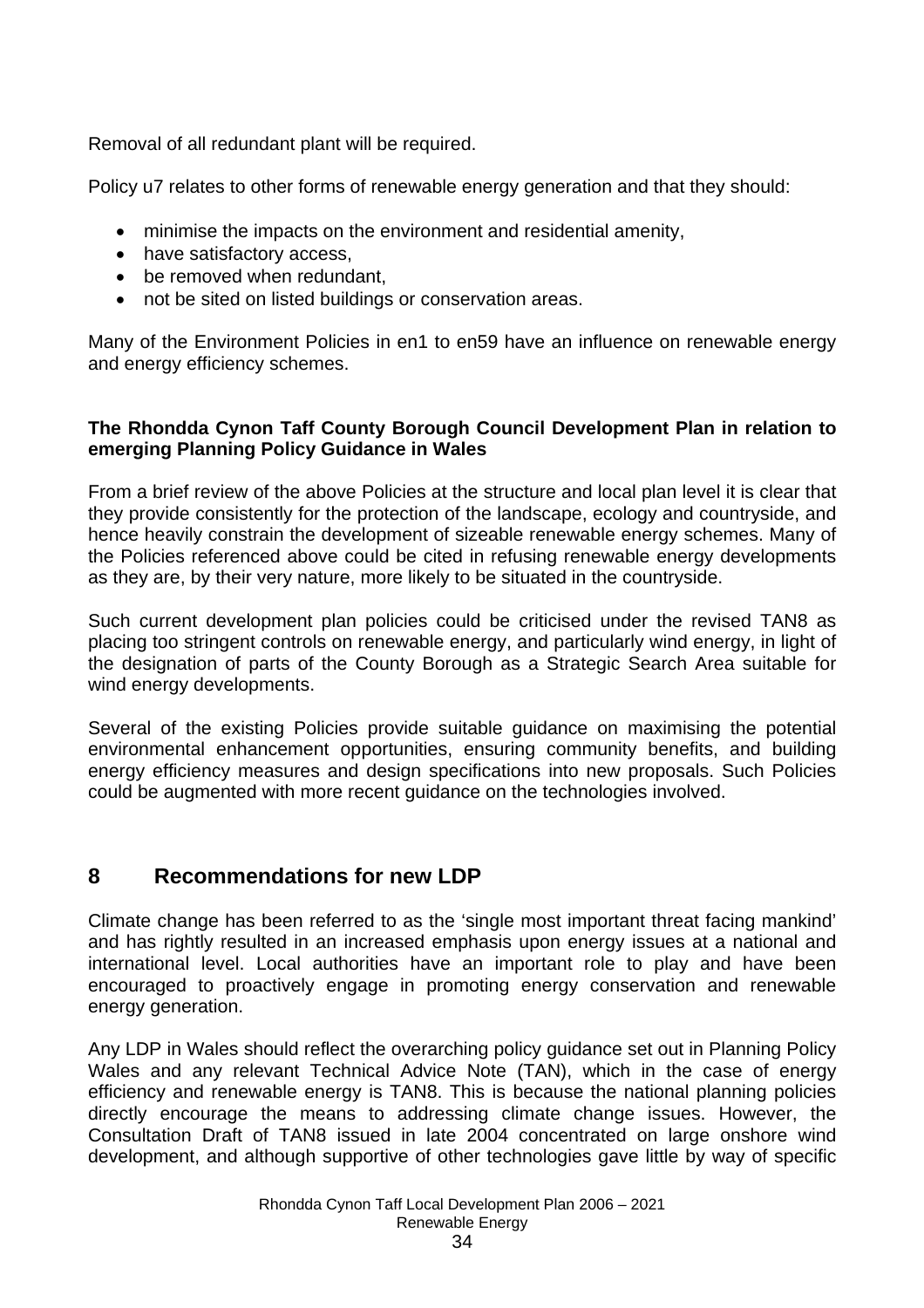guidance. The Adopted TAN8, due to be issued in mid 2005, may give further guidance, but the recommendations in this report are given in the light of the Consultation Draft.

Although the terms of reference for this study specifically preclude large scale wind development, it must be highlighted that the Draft TAN8 and the Draft MIPPS on renewable energy (D/01/04) place an onus on local authorities to formulate policies for such developments within any strategic areas lying within their area:

*"…and local planning authorities are encouraged to undertake more detailed mapping and landscape assessment work in order to formulate policies for on shore wind power developments within the areas identified in the strategic assessment. These policies should be incorporated into development plans…..as appropriate."* 

The new LDP should reflect the positive nature of the Draft TAN 8 by providing encouragement to the general public, industry and housing sectors to take the matter of energy efficiency and clean energy production seriously, and not allowing economic consideration to be the ultimate design criteria. Policies should also give positive encouragement to such developments, and not allow other environmental considerations to have a disproportionate weight in decision making.

The importance attached to promoting energy conservation and renewable energy generation could be reflected in appropriately formulated strategic aims within the LDP designed to clearly convey

- i) The intention to promote energy efficiency and energy conservation
- ii) The intention to encourage appropriate renewable energy generation (including heat)

On the basis of these stated aims the LDP could incorporate a clear and concise strategic policy statement on energy conservation and generation. An example of such a policy is attached below

### **UDP SP12 - ENERGY CONSERVATION & GENERATION**

A. ALL DEVELOPMENTS SHOULD DEMONSTRATE THAT ENERGY CONSERVATION AND EFFICIENCY MEASURES HAVE BEEN CONSIDERED AND, WHERE PRACTICABLE, INCORPORATED. B. APPROPRIATE PROPOSALS FOR ENERGY GENERATION FROM RENEWABLE SOURCES WILL BE APPROVED PROVIDING THAT THEY MEET THE LANDSCAPE, ENVIRONMENTAL, AMENITY AND OTHER REQUIREMENTS SET OUT IN THE OTHER POLICIES OF THIS PLAN.

Powys County Council UDP 2001-2016 Deposit Draft, October 2004

The formulation arrived at by Powys County Council has two distinct parts. Part A serves to outline energy conservation and efficiency as a cross cutting policy theme to be incorporated across the development plan. Accordingly, energy issues are a component part of generic policies, environment policies, housing, economy, retail and commerce,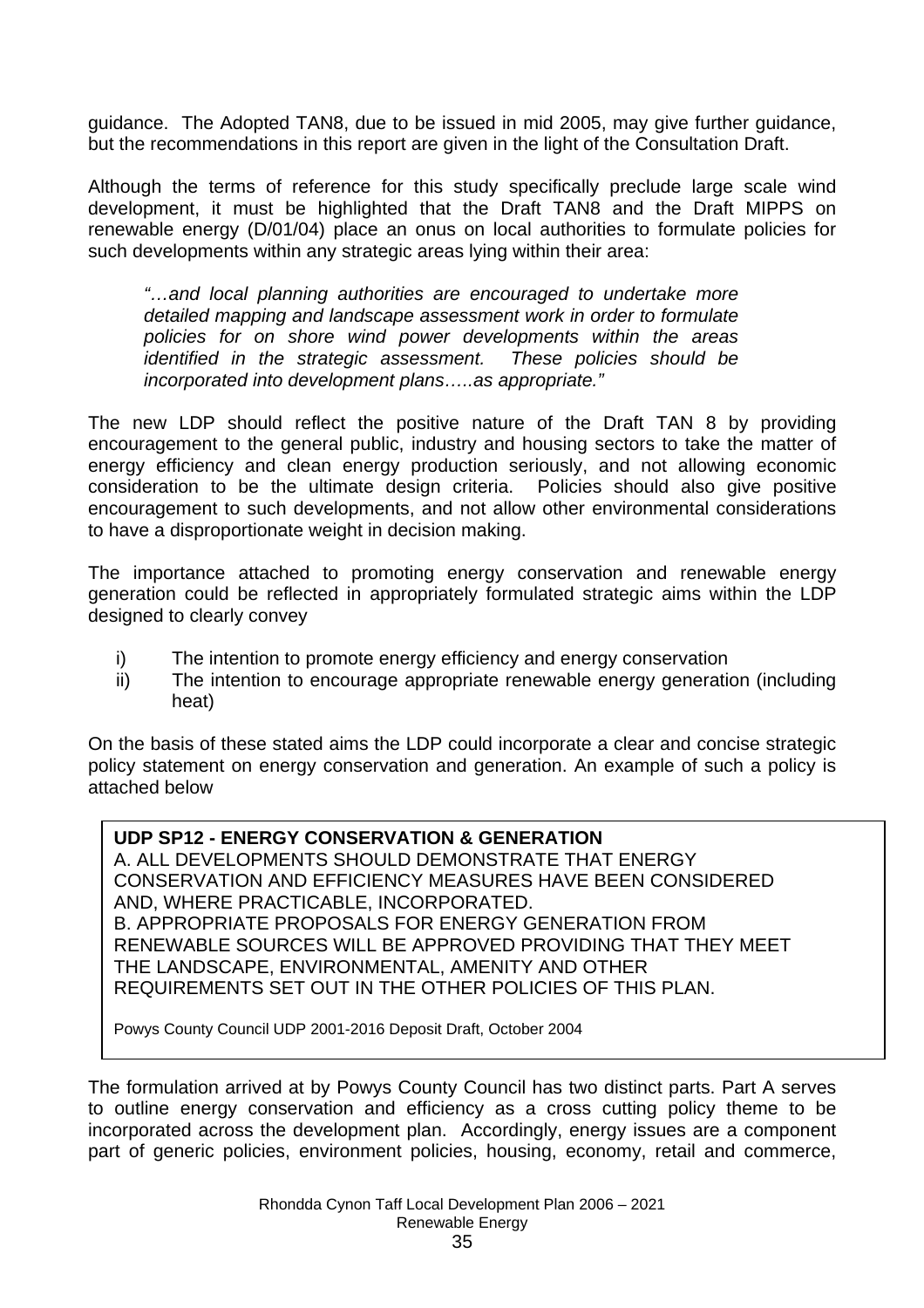transport and tourism, recreation and leisure, community services, minerals and waste and general development policies.

Part B serves as the basis for detailed policy within a specific energy chapter contained within part 2 of the draft deposit unitary development plan. This chapter outlines the legislative and environmental background before moving on to policies largely related to specific technology and types of renewable energy generation.

Whilst we would recommend that RCT adopt a similar approach to Powys in establishing energy issues as a cross cutting theme within the development plan, the scope and scale of this report have largely restricted us to addressing the specific requirements specified by RCT and concentrating on the specific technology-based issues addressed by Powys CC within section 2 of their draft development plan.

A number of general recommendations are discussed below together with possible criteria for each of the major technologies and a number of suggestions for a more robust approach in certain key sectors.

### **General Recommendations**

The council could adopt specific targets and policies stemming from a commitment to promoting energy conservation, energy efficiency and appropriate renewable energy development, and a willingness to translate national commitments into local reality. These could include:

- A commitment to becoming carbon neutral in terms of RCT buildings and resources
- RCT sourcing green energy through a green energy supply company i.e Good **Energy**
- Identification of large electricity and heat demand centres with a view to supply from larger installations i.e. Biomass
- Following a more detailed assessment of resource and opportunity the Council could establish targets for specific renewable energy technologies (and perhaps applications) in the period to 2010 and 2021.
- The draft building regulations (2005) will encourage consideration of Low and Zero Carbon (LZC) technologies within new build non-residential developments by requiring a 'notional' LZC contribution of 10% additional reduction in carbon emissions. Building regulations allow this reduction to be met by renewable energy provision, combined heat and power or additional energy efficiency measures. The County Borough may wish to consider requiring a minimum renewable energy contribution for specific types of new development such as office, industrial and retail buildings.

### **Solar Photovoltaics (PV)**

The draft TAN 8 indicates that local planning authorities will need to 'very clearly justify any refusal of planning permission for PV installations'. In general terms PV installations should be supported other than in circumstances where visual impact is considered unacceptable.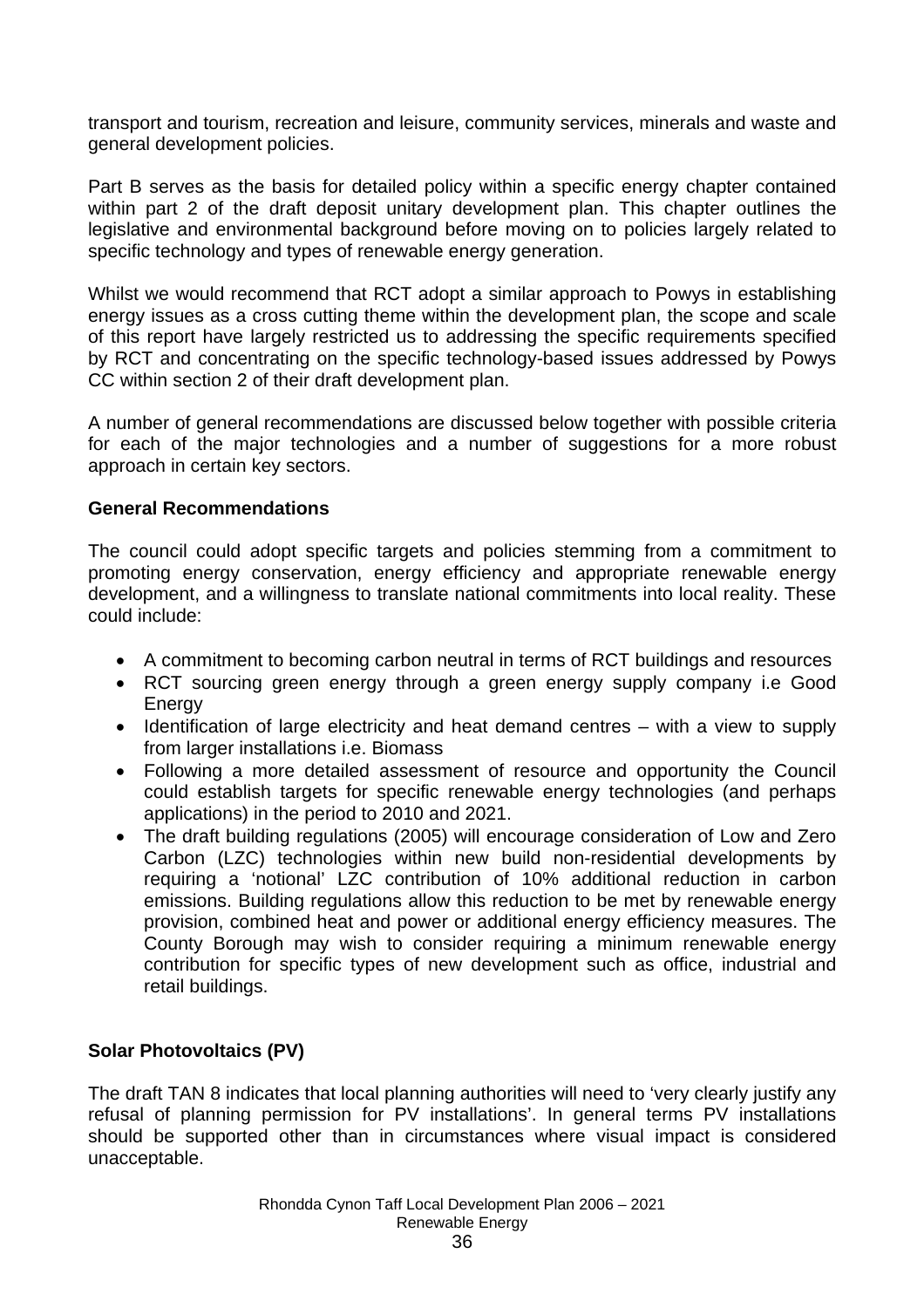- Within the LDP the council may wish to deem PV as permitted development unless the proposed installation is considered to have a critically damaging impact upon a listed building, ancient monument or a conservation area vista.
- Specific guidance may be provided outside the LDP within Design Guidance or Supplementary Planning Guidance on Solar technologies.
- Wherever possible the LDP should require that new build housing developments should be oriented South in line with the principles of Passive Solar Design. This will facilitate the incorporation of PV and solar water heating technology, either as an integral part of the development, or as a retro-fit at a later stage.
- In many cases PV installations may be considered to fall within the category of permitted development. RCT may wish to clarify their interpretation of the General Permitted Development Order, particularly in regard to definition of 'material alteration' of the shape of the dwelling house/ plane of the existing roof, and develop criteria for establishing where planning permission is required.
- There is scope for RCT to clarify criteria for possible refusal by specifying reasons with reference to listed buildings, ancient monuments or conservation area vistas.

## **Solar Water Heating**

The draft TAN8 is strongly supportive of solar water heating, stating that 'Other than in circumstances where visual impact is critically damaging to a listed building, ancient monument or a conservation area vista, proposals for appropriately designed solar water heating should be supported'.

- Within the LDP the council may wish to express strong support for PV and indicate that schemes will be approved and supported unless the proposed installation is considered to have a critically damaging impact upon a listed building, ancient monument or a conservation area vista.
- Specific guidance may be provided outside the LDP within Design Guidance Supplementary Planning Guidance incorporating Solar technologies.
- Wherever possible the LDP should require that new build housing developments should be oriented South in line with the principles of Passive Solar Design. This will facilitate the incorporation of PV and solar water heating technology, either as an integral part of the development, or as a retro-fit at a later stage.
- In many cases SWH installations may be considered to fall within the category of permitted development. RCT may wish to clarify their interpretation of the General Permitted Development Order, particularly in regard to definition of 'material alteration' of the shape of the dwelling house/ plane of the existing roof, and the County Borough may wish to develop criteria for establishing where planning permission is required.
- There is scope for RCT to clarify criteria for possible refusal by specifying reasons with reference to listed buildings, ancient monuments or conservation area vistas.
- RCT may wish to consider a requirement that certain types of development with a large and/or seasonal hot water demand provide a minimum of 10% of their energy demand from renewable sources. Suitable developments may include hotels, elderly residential and nursing homes, high density student accommodation, tourism and leisure centres.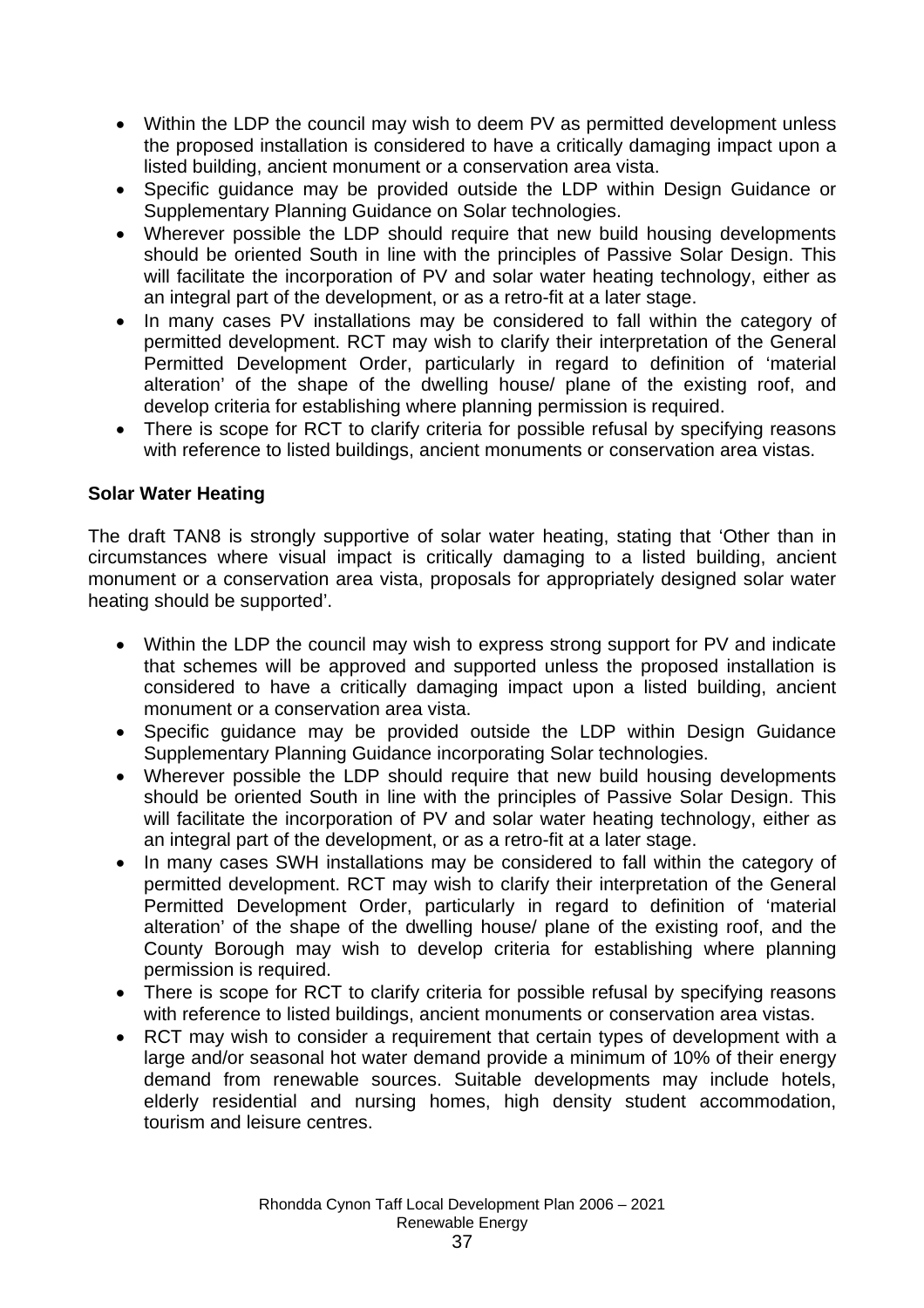## **Small Hydro**

Small Hydro power is the most site specific of the small renewable energy technologies. Planning officers are likely to operate in close co-operation with the Environment Agency and conservation bodies. There will be a considerable amount of shared interest and responsibility and therefore a highly co-operative approach from an early stage is likely to be beneficial to all parties.

- Within the LDP the council may wish to express strong support for small hydro development provided that Environment Agency requirements are met. In practice the Environment agency is likely to take a lead on the identification and assessment of technical and environmental criteria, although planning officers may lead in regard to issues including;
	- i) Noise
	- ii) Recreation and public access
	- iii) Disruption due to construction and operational procedures
	- iv) Visual impact in terms of siting and landscape considerations

### **POLICY E6 - HYDRO-POWER**

THE COUNCIL WILL APPROVE APPLICATIONS FOR HYDRO-POWER SCHEMES PROVIDING THAT:

1. THERE WOULD BE NO SIGNIFICANT THREAT TO HABITATS OR SPECIES OF INTERNATIONAL, NATIONAL OR LOCAL IMPORTANCE OR FISH MIGRATORY ROUTES OR BREEDING AREAS;

2. THE PHYSICAL FEATURES ASSOCIATED WITH THE DEVELOPMENT ARE SO SITED AND DESIGNED AS TO FIT ADEQUATELY INTO THE LANDSCAPE/TOWNSCAPE AND SHALL NOT UNACCEPTABLY AFFECT ARCHAEOLOGICAL SITES;

3. THE PROPOSAL WOULD NOT EXACERBATE FLOODING OR THE RISK OF FLOODING IN THE VICINITY; AND

4. THERE WOULD BE NO SIGNIFICANTLY DETRIMENTAL IMPACT UPON PUBLICLY ACCESSIBLE OR VIEWABLE FEATURES OF LANDSCAPE IMPORTANCE (E.G. WATERFALLS) THROUGH THE REDUCTION IN THE FLOW OF WATER.

5. APPLICANTS ARE ABLE TO DEMONSTRATE THROUGH LAND MANAGEMENT SCHEMES THAT THERE WOULD BE ADEQUATE MITIGATION OR COMPENSATION FOR ANY ADVERSE IMPACT ON ENVIRONMENTAL QUALITY, WILDLIFE HABITATS OR HERITAGE FEATURES.

Powys County Council UDP 2001-2016 Deposit Draft, October 2004

• The draft TAN8 mentions the possibility of local planning authorities considering ways in which local planning authorities may encourage investment in small hydro schemes. One way to do this might be to consider allowing electricity generated from new small hydro to 'offset' a potential 10% renewable energy requirement of certain types of new development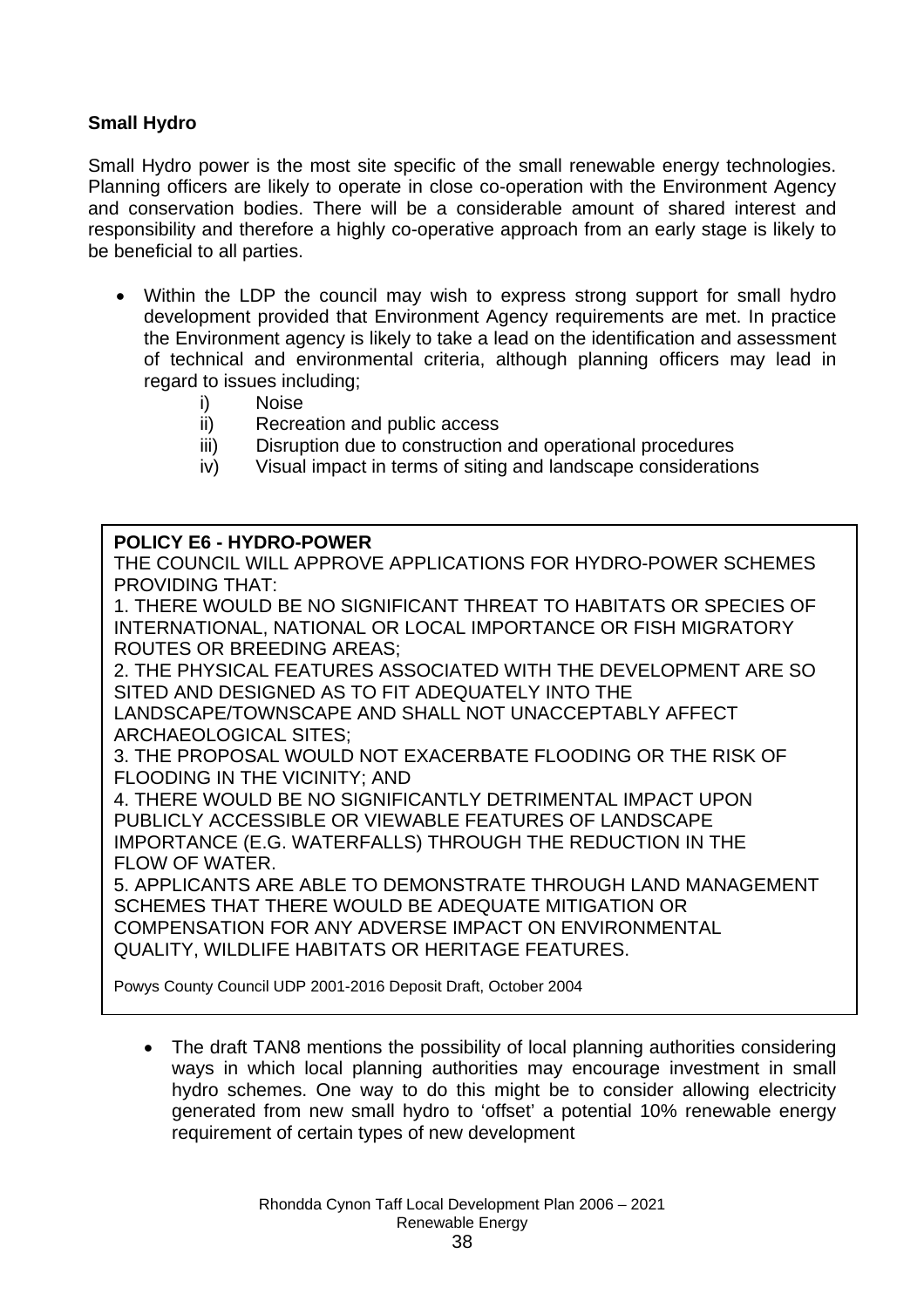## **Biomass Combustion**

In addition to environmental benefits linked to carbon neutrality, biomass installations can have a positive impact on the local economy and the supply of biomass fuel can secure a long term income for farmers, forestry owners, contractors and transport workers. The planning implications for large scale Biomass and biomass combined heat and power plants will differ from the limited implications of small scale (below 5MW) biomass schemes.

## **Small Scale Biomass**

- Within the LDP the council may wish to express strong support for small biomass heating schemes throughout the County Borough and indicate that such schemes will be supported and approved provided that the following criteria can be met:
	- i. Visual intrusion is reasonable, and does not have a critically damaging impact upon the environment
	- ii. The development does not have a critically damaging impact upon important archaeological, historic, ecological or conservation sites.
	- iii. Access to the site is reasonable in terms of the frequency and method of fuel delivery, and does not prejudice highway safety
	- iv. The fuel source is within 15 km of the point of use, unless sufficient justification for a greater distance can be shown.
	- v. Development does not significantly impact on the amenity of residents in terms of noise, dust, smell or fumes
	- vi. Emissions to the air, ground or water are acceptable
- The LDP may wish to consider a requirement that approval for certain types of development conditional on meeting a minimum of 10% energy demand for proposed development from site linked renewable energy sources.
- The LDP may wish to consider a requirement that, unless a compelling reason is provided ,certain types of development should incorporate low or zero carbon heating systems such as CHP or biomass district heating. These could include:
	- i) High density housing or accommodation developments
	- ii) Leisure centres
	- iii) Hotels
	- iv) Hospitals

## **Large Scale Biomass**

Within the LDP the council may wish to express support for larger (in excess of 1MW) biomass schemes, provided that:

- i. Visual intrusion is reasonable, and does not have a critically damaging impact upon the environment.
- ii. The development does not have a critically damaging impact upon important archaeological, historic, ecological or conservation sites.
- iii. The majority of fuel is to be sustainably sourced from within a 40 mile radius of the proposed development.
- iv. Noise from traffic and plant operations accords complies with relevant standards (BS 4142 – industrial development may be appropriate).

Rhondda Cynon Taff Local Development Plan 2006 – 2021 Renewable Energy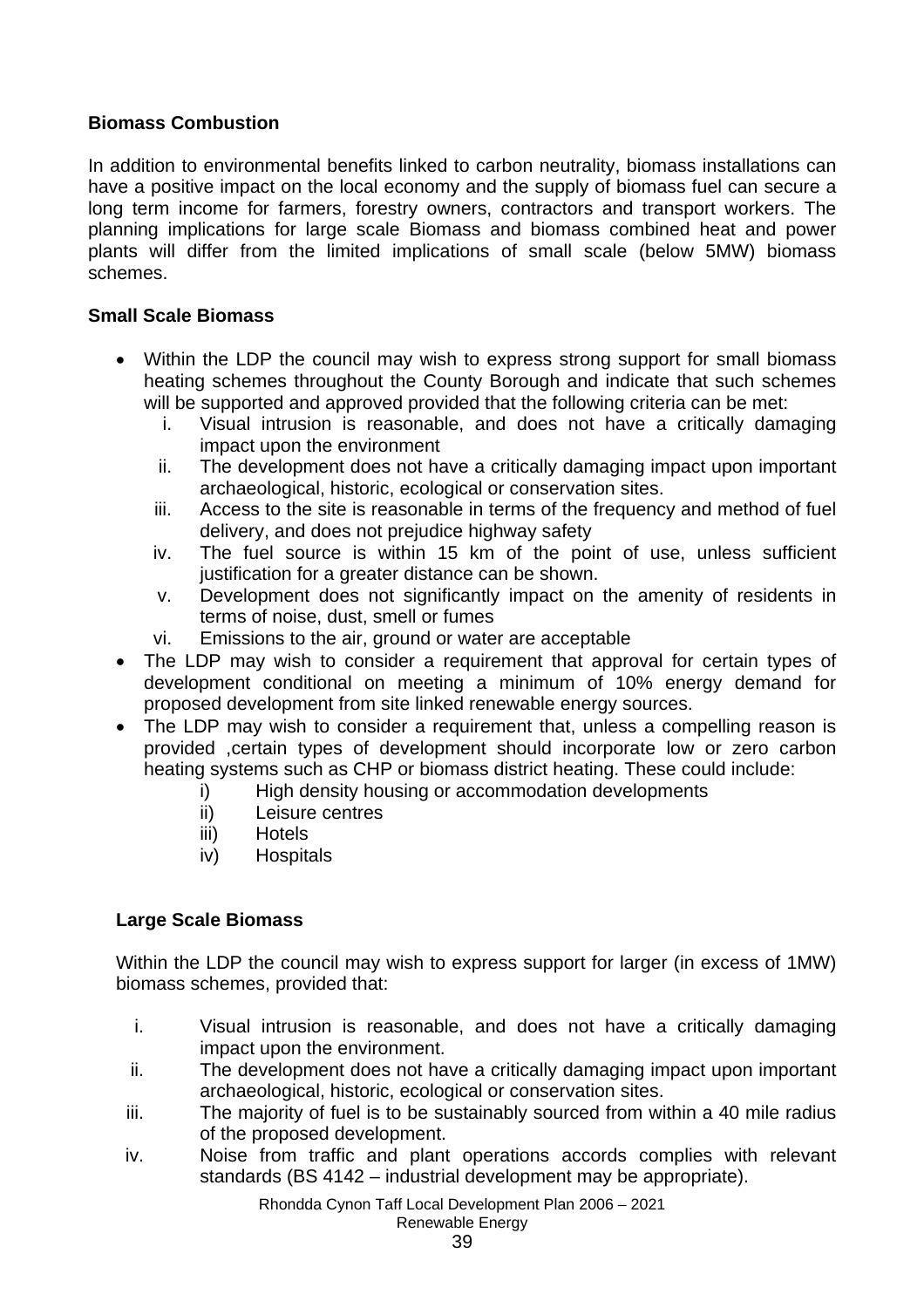- v. Traffic to and from the site is acceptable and appropriate to the area and does not prejudice highway safety. Development does not significantly impact on the amenity of residents in terms of noise, dust, smell or fumes.
- vi. Emissions to the air, ground or water are acceptable.
- vii. Additional weight should be given to developments that are able to demonstrate that heat energy is utilised in addition to the generation of electricity.

## **Anaerobic Digestion**

Anaerobic Digestion can provide a convenient method of waste treatment for some materials. Animal waste, sewage sludge and agricultural, household and industrial residues can all be used as feedstock.

Within the LDP the council may wish to indicate that AD facilities will be supported and approved provided that:

- i) Visual intrusion is reasonable, and does not have a critically damaging impact upon the environment.
- ii) Noise from traffic and plant operations accords complies with relevant standards (BS 4142 – industrial development may be appropriate),
- iii) The plant does not create unacceptable levels of odour.
- iv) Traffic to and from the site is acceptable and appropriate to the area.
- v) The development will not have an unacceptable impact on the amenities of neighbouring residents in terms of noise, dust, smell or fumes.
- vi) Additonal weight should be given to developments that are able to demonstrate that heat energy is utilised in addition to the generation of electricity.

The Council may wish to consider a requirement that development proposals for large sewage treatment works and food processing plant include detailed consideration of AD, including, where appropriate, the potential to supply methane fuel to existing or planned nearby heat loads.

The Council may wish to consider that plans for disposal of waste, including AD and the use of resultant gas, for on site energy are a condition for granting planning permission for new large food retailing outlets.

## **Small Wind Clusters**

The Council may wish to consider giving extra weight in planning applications for industrial developments that include the provision of small and medium sized wind turbines for on site power.

The Council may wish to consider very small turbines (e.g Swift turbines) mounted on a dwelling as permitted development in much the same way as television aerials.

In considering the environmental information that is required to accompany a planning application, the LDP should take into account the scale of the development.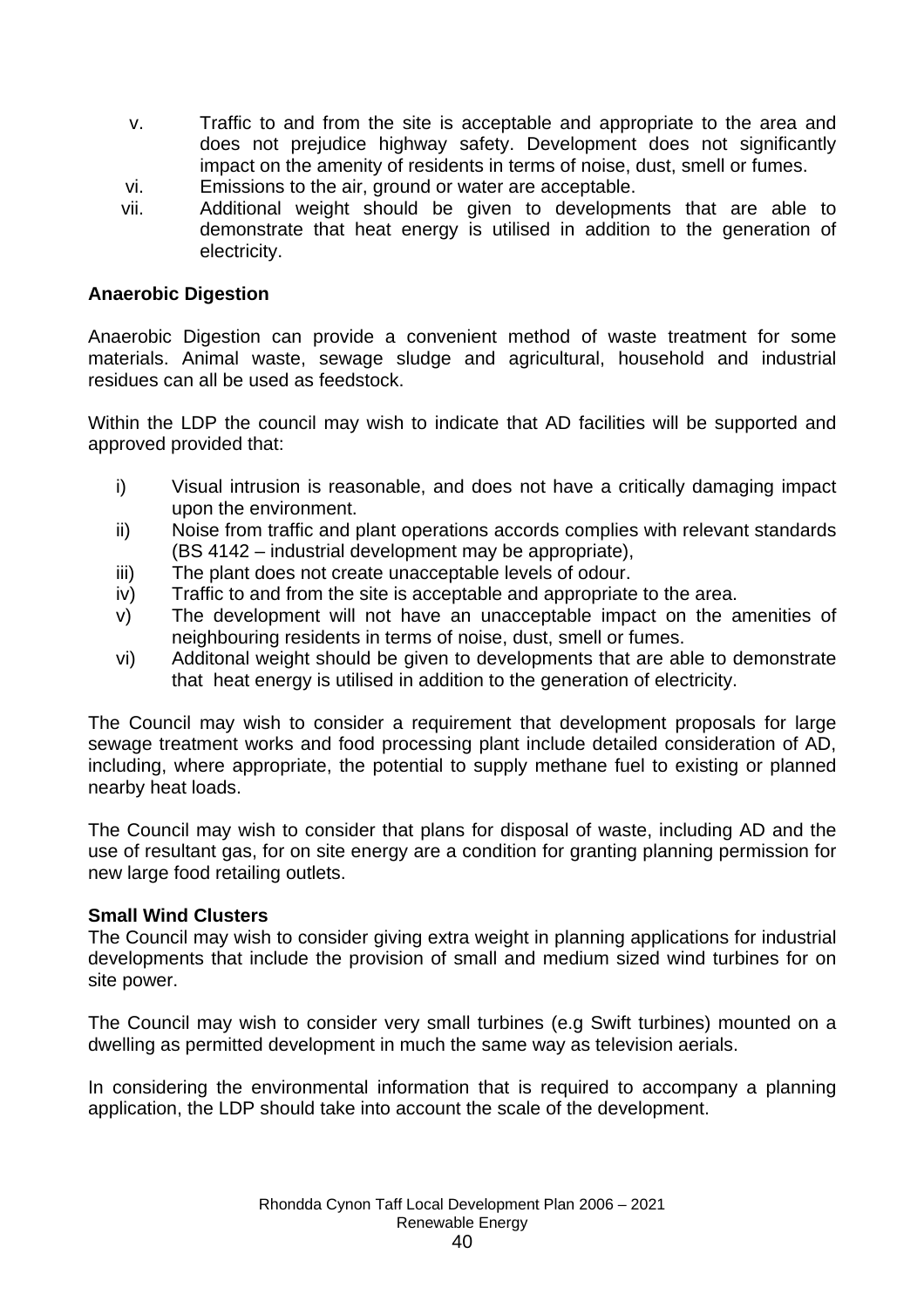## **Passive Solar Design**

In accordance with the polices set out within TAN 12 and the draft TAN 8 the County Borough may wish to incorporate strong support for PSD within the LDP and refer to the information available within TAN12 and best practice guidance documents in developing detailed policies and/or SPG in support of these principles.

### **Energy Efficiency in Buildings**

The LDP arrived at by the County Borough should provide policies setting out the planning authority's design expectations which reflect national policies set out in the TAN to secure good quality design in the local context. LDP policies and SPG should ensure that potential applicants are in a position to appreciate the standard of design that is likely to be permitted by a local planning authority. Policies which are clear in promoting high levels of energy efficiency and/ or incorporation of sustainable energy technologies will encourage applicants to incorporate such features.

- The LDP should strongly encourage sustainable building design, and energy conservation generation should be a central consideration.
- The County Borough may wish to adopt a generic policy relating to energy conservation and generation, or more specifically energy conservation and generation in buildings.
- The detailed guidance information available from the Energy Efficiency best Practice programmes should be referred to in developing Design Guidance and/or SPG.

### **Dwellings**

The council may wish to develop a sustainable housing policy, which, amongst considerations might include statements outlining the Council's intention to maximise energy conservation and minimise the environmental impact of new housing. Such a policy could include statements in favour of:

- The use of solar energy in terms of PSD and the inclusion of solar panels/modules or other renewable energy technologies provided these comply with the criteria outlined for each technology
- High levels of insulation, passive ventilation, and the potential for combined heat and power.
- The detailed guidance information available from the Energy Efficiency best Practice programmes should be referred to in developing Design Guidance and/or SPG.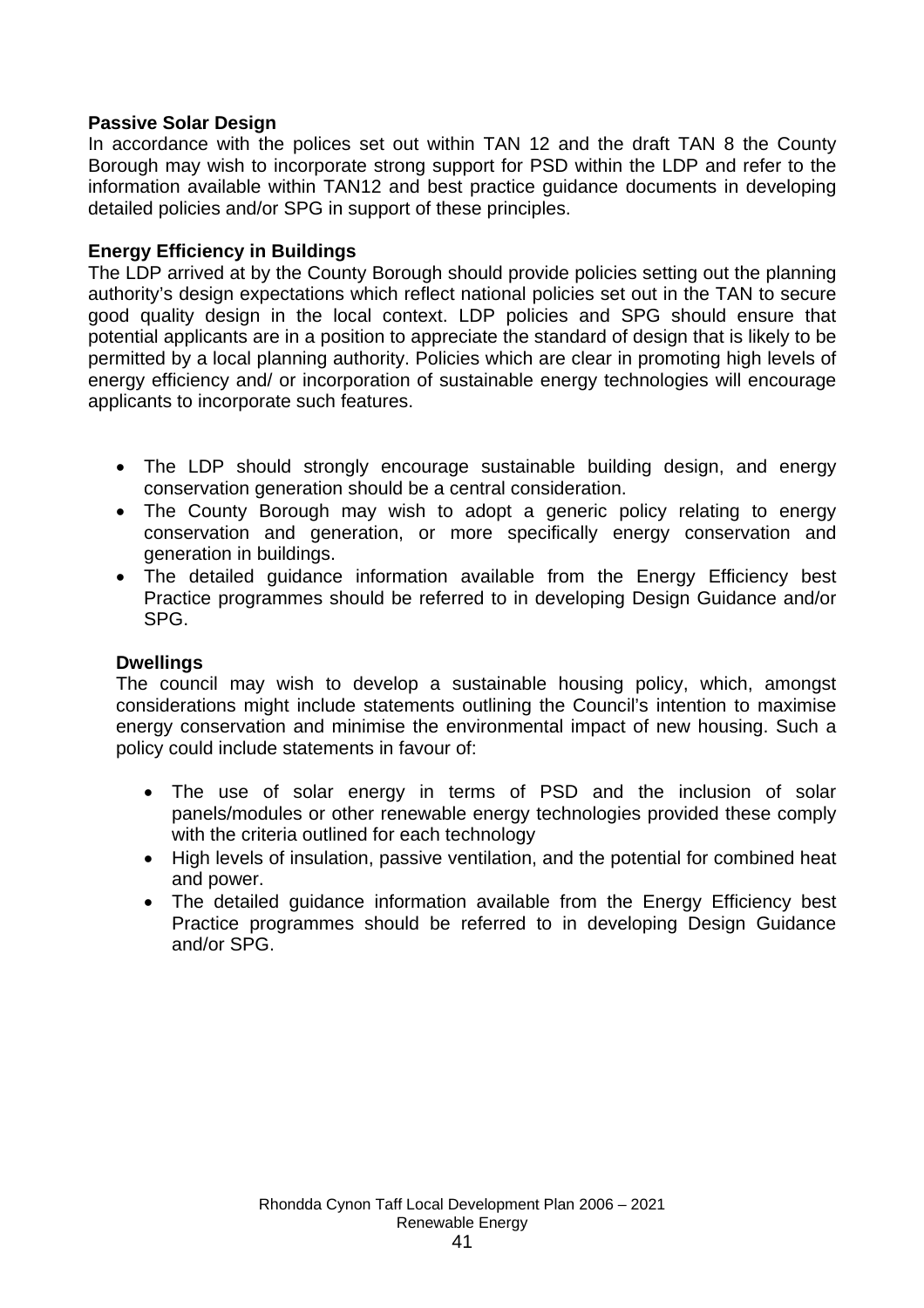## **Annex 1**

## **Examples of Best Practice: Technology**

## **Photovoltaics**

County Hall, Llandrindod Wells, Powys



A photovoltaic (PV) array of 10.08 kWp was installed on a largely unshaded, southfacing roof on the existing headquarters building of the municipality. The electrical demands of a modern office fit well with the outputs from a PV array and the public building provides a good opportunity for demonstration and promotion of the technology. A digital display in the foyer of the building assists with the public understanding of the potential of PV.

Powys County Council, St John's Offices, Llandrindod Wells, LD1 5ES, Wales, UK Andyb@powys.gov.uk

## **Solar Thermal**

Plas Crug solar water heating retro-fit

Prior to the solar retrofit project, the pool and leisure centre were heated by natural gas boilers, and electricity was used for pumping, ventilation and lighting. Total energy costs were somewhere between £45,000 and £50,000 annum, making it the Council's single biggest energy user.

Typically, solar collectors work best when tilted at a 35° angle, facing south. However, swimming pool absorbers can be installed on horizontal surfaces with only small loss in efficiency, and the leisure centre roof, offering a flat, shade free area of 600m2, provided an ideal surface for the installation of such a system.

Solar absorber units, supplied by Aquasolar, were installed on 45 per cent of the roof surface, providing an absorber area of 270m<sup>2</sup>, while leaving a generous portion of the roof uncovered to allow for access. The capital costs for the collector system were approximately £25,000.

Collection of useful energy on the leisure centre roof totalled 17,000 kWh during the 4 months from June to September 1999.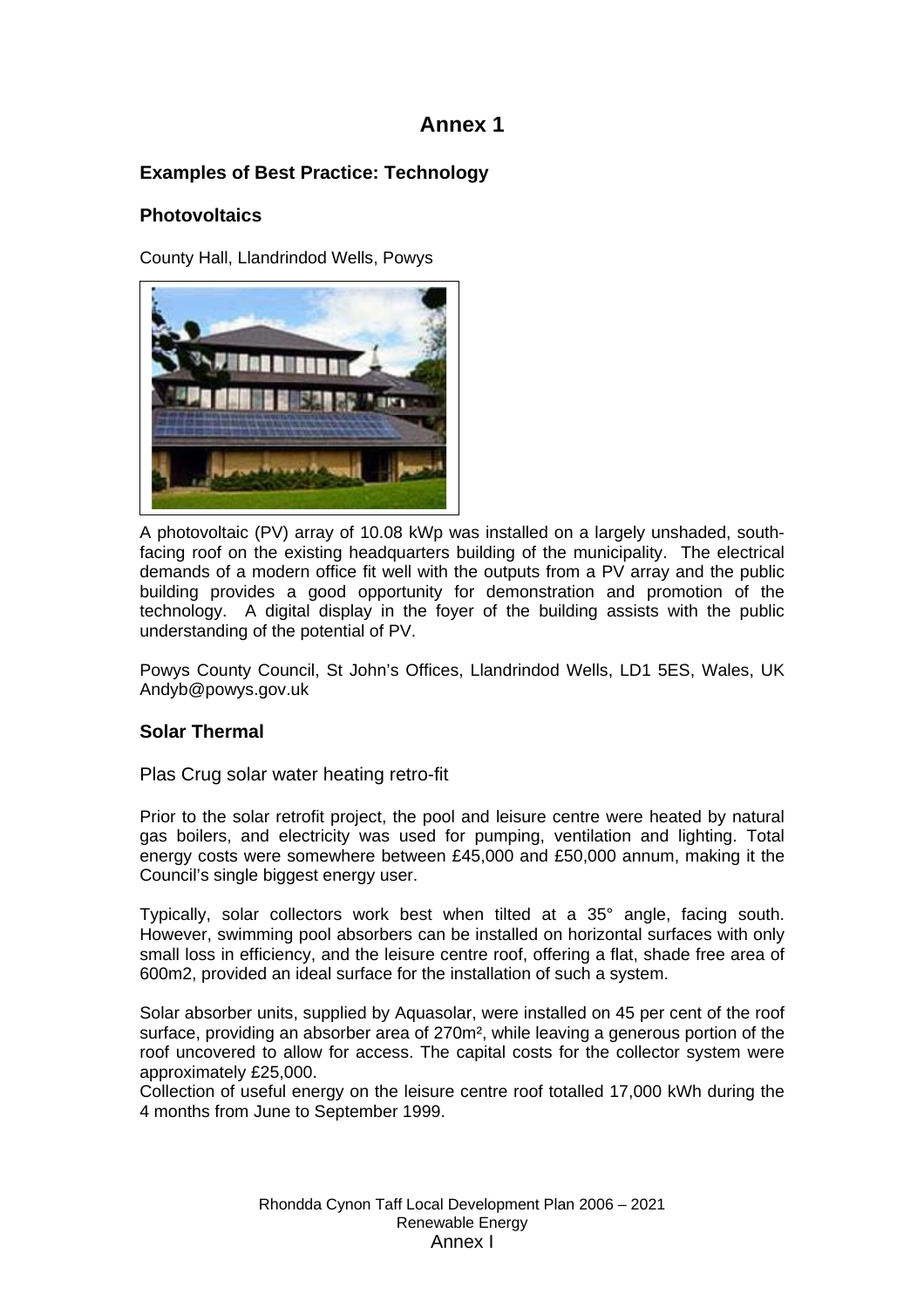## **Biomass combustion**

Llanwddyn Woodfuel Project



Llanwddyn is an isolated village at the foot of Lake Vyrnwy in North Powys. The main village consists of about 50 or so houses – 37 of which are in the Abertridwr Estate

A woodfuel boiler and district heating main has been installed to service a school. community centre and 32 surrounding houses The boiler is rated at 500 kW output for fuel at 45% moisture - 630 kW for fuel at 20% moisture. Woodchip for the system is sourced from the surrounding forestry.

The project provides significant opportunities for direct economic benefits to the local economy.

- The partnership has placed the construction contract with a local consortium, using local labour and skills.
- The administration and, fuel and O & M contracts have been placed locally.
- All revenue from the project will be retained within the local economy
- The woodfuel boiler will provide sustainable and affordable heating
- Provision of a demonstration project and educational resource for the development of further woodfuel heating projects

Dulas Wood Energy, Unit 1 Dyfi Eco Park, Machynlleth, Powys, SY20 8AX Russel.jones@dulas.org.uk

### **Anaerobic Digestion**

South Shropshire Bio-waste Digester (The Ludlow project)



 $2006 - 2021$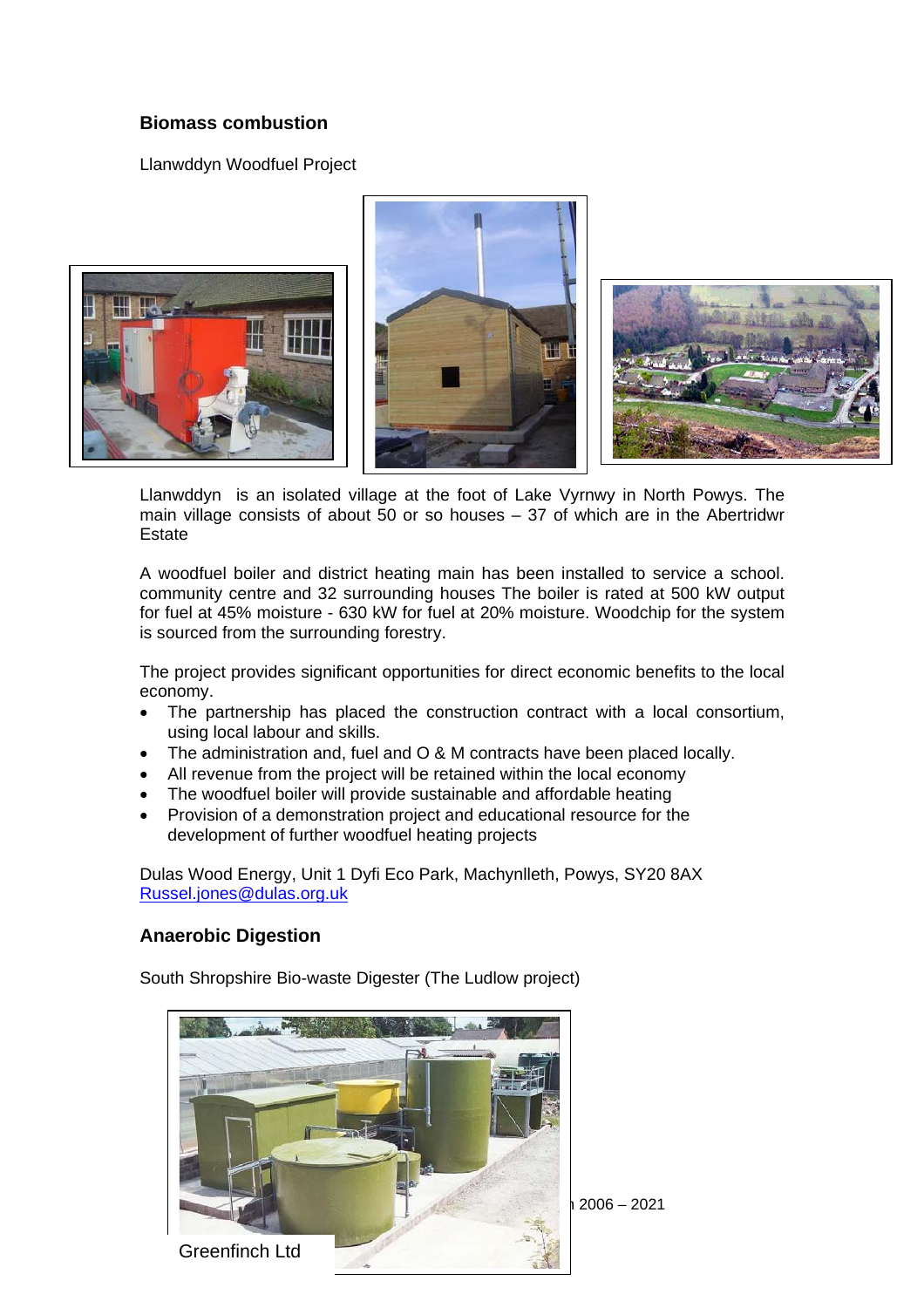The South Shropshire Bio-waste Digester was a joint demonstration project between South Shropshire District Council and AD specialists Greenfinch. The plant operated between October 1999 and April 2001.

The digester is fed via kerbside collection of source-segregated household kitchen waste and garden waste from 1200 households in the Ludlow area of South Shropshire.and provided both renewable electricity & surplus heat. The end process digestate was used as biofertiliser for local agriculture.

- **Input Biowaste: 5,000 tpa.**
- **Output Solid Biofertiliser: 1,000 tpa.**
- **Output Liquid Biofertiliser: 3,100 tpa.**
- **Output Biogas: 900 tpa.**
- **Surplus Electricity 1,400 MW.hrs/yr.**
- **Surplus Heat 2,000 MW.hrs/yr.**

### **Small Wind Clusters**

Bro Dyfi Community Turbine





Bro Dyfi Community Renewables is a community-wind turbine co-operative, owning a 75kW wind turbine, which produces electricity that is sold to the Centre for Alternative Technology (CAT) under a power purchase agreement.

CAT purchases all the power generated (around 163 MWh each year), using about 20% of it to supply its site with electricity and hot water and exporting the rest to the local grid. The turbine is supplying the equivalent of 45 houses with electricity.

The electricity generated will slow climate change by preventing the release into the atmosphere of 70 tonnes of carbon dioxide every year.

The co-operative also uses 30% of profit generated to promote energy efficiency and intends to save an additional 345 tonnes of carbon annually by reducing local energy use.

The project provides significant opportunities for direct economic benefits to the Dyfi Valley economy.

• The work undertaken in developing the project has been carried out by members of the local community.

> Rhondda Cynon Taff Local Development Plan 2006 – 2021 Renewable Energy Annex I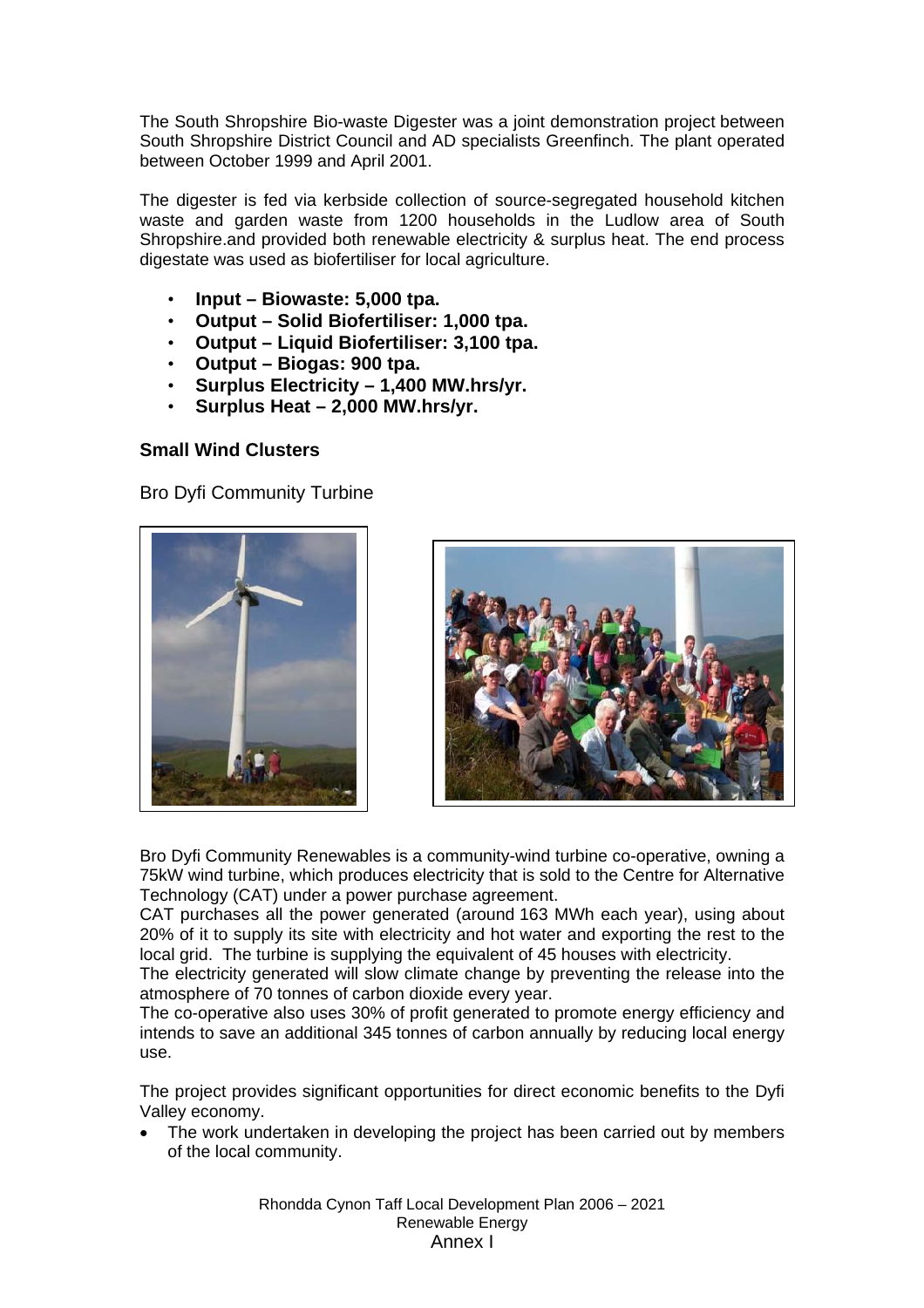- The partnership has placed the construction contract with a local consortium, using local labour and skills.
- Many of the people involved in the project construction, planning, finance and legal matters and the landowner agreed for some or all of their work to be paid in shares in the project.
- The project has invested about £55,000 into the local economy (70% of the total project cost).
- The administration and O & M contracts have been placed locally.
- All revenue from the project will be retained within the local economy
- The wind turbine provides renewable electricity to the Centre for Alternative Technology, where the power demand from visitors' activities has outstripped the CAT's own internal supplies
- Provision of an additional demonstration turbine and educational resource for the public activities of Centre for Alternative Technology
- Provision of an information display detailing the wind turbine project and its output
- The project is a community-owned scheme where each shareholder has one voting share irrespective of the amount of investment, thus encouraging local responsibility
- Approximately 30% of the annual project profit will go into a community energy fund for energy efficiency measures

## **Energy Efficiency in Buildings other than dwellings**

Dyfi Eco Park





Unit 1, Dulas offices Units 4 and 5

Dulas is based in Unit 1 at Dyfi Eco Park in Machynlleth. This building is one of the most energy efficient office and factory units in Britain. Dyfi Eco Park itself is a small, rural, light industry park developed by the Welsh Development Agency on a reclaimed site. Buildings on the park are based around the principles of green/sustainable design and low-energy construction. The units have been built from locally-sourced materials with high energy efficiency.The award winning development represents an exemplar in energy and environmental performance.

Unit 1 was the first of a series of one and two storey light industrial and office units at this brownfield site in West Wales. Built to an environmentally sustainable brief, the unit and the park itself all achieve a maximum as assessed under B.R.E.E.A.M 5/93.

The total energy use/CO2 emissions are only 25% of B.R.E.C.S.U Best Practice targets.

> Rhondda Cynon Taff Local Development Plan 2006 – 2021 Renewable Energy Annex I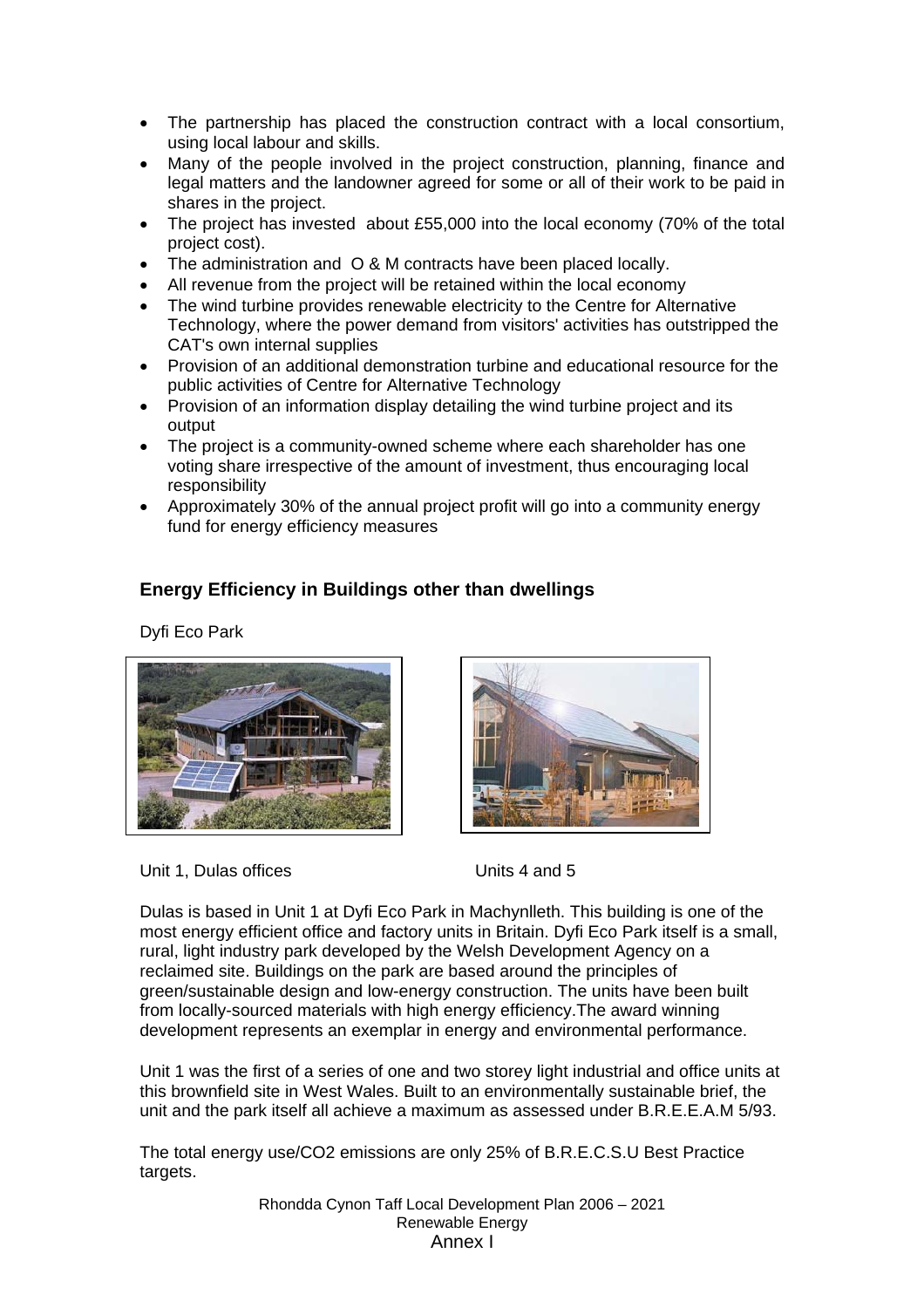Healthy and sustainable materials and finishes were used throughout, and the results of a two year objective/subject assessment by the University of East London confirmed in practice the initially predicted low running costs.Construction costs for Unit 1, a fully fitted two storey office and small assembly area, were only 25% above the W.D.A's allowance for a typical single storey industrial unit.

In 1997, Unit 1 was the first recipient of the Association for Environment Conscious Building's (ACEB) 'Sustainable Projects Endorsement Certificate'.The unit occupied by Dulas incorporates a number of energy saving features. In particular, it was constructed with a glazed south-east facing solar gable to optimize passive solar gain. Complemented by high levels of insultaion, through draught-proofing and natural ventilation, this meets a high proportion of the building's heating requirements.

In addition to these features, Dulas HQ employs a photovoltaic bike shed to provide a portion of it's energy needs. The 1.44kWp installation is an integrated design providing both weather protection and solar energy, and is an example of an early G77 grid-linked system.

### **Examples of Best Practice: Policy**

## **Powys County Council Draft UDP**

**POLICY GP3 – DESIGN AND ENERGY CONSERVATION**  ALL PROPOSALS FOR DEVELOPMENT SHOULD MAKE A POSITIVE CONTRIBUTION TO THEIR LOCAL ENVIRONMENT AND COMMUNITY **THROUGH** IMAGINATIVE AND GOOD QUALITY DESIGN, LAYOUT, MATERIALS AND LANDSCAPING IN ACCORDANCE WITH THE POLICIES OF THE UDP. A DESIGN STATEMENT SHALL ACCOMPANY ALL DETAILED APPLICATIONS AND WILL DESCRIBE THE ACTIONS TAKEN TO DESIGN AND ADAPT THE DEVELOPMENT TO FIT ITS LOCATION. WHEREVER PRACTICABLE, DEVELOPMENTS SHALL BE DESIGNED TO REDUCE ENERGY CONSUMPTION AND MAXIMISE ENERGY CONSERVATION THROUGH THE USE OF APPROPRIATE MATERIALS, DESIGN, LAYOUT AND ORIENTATION.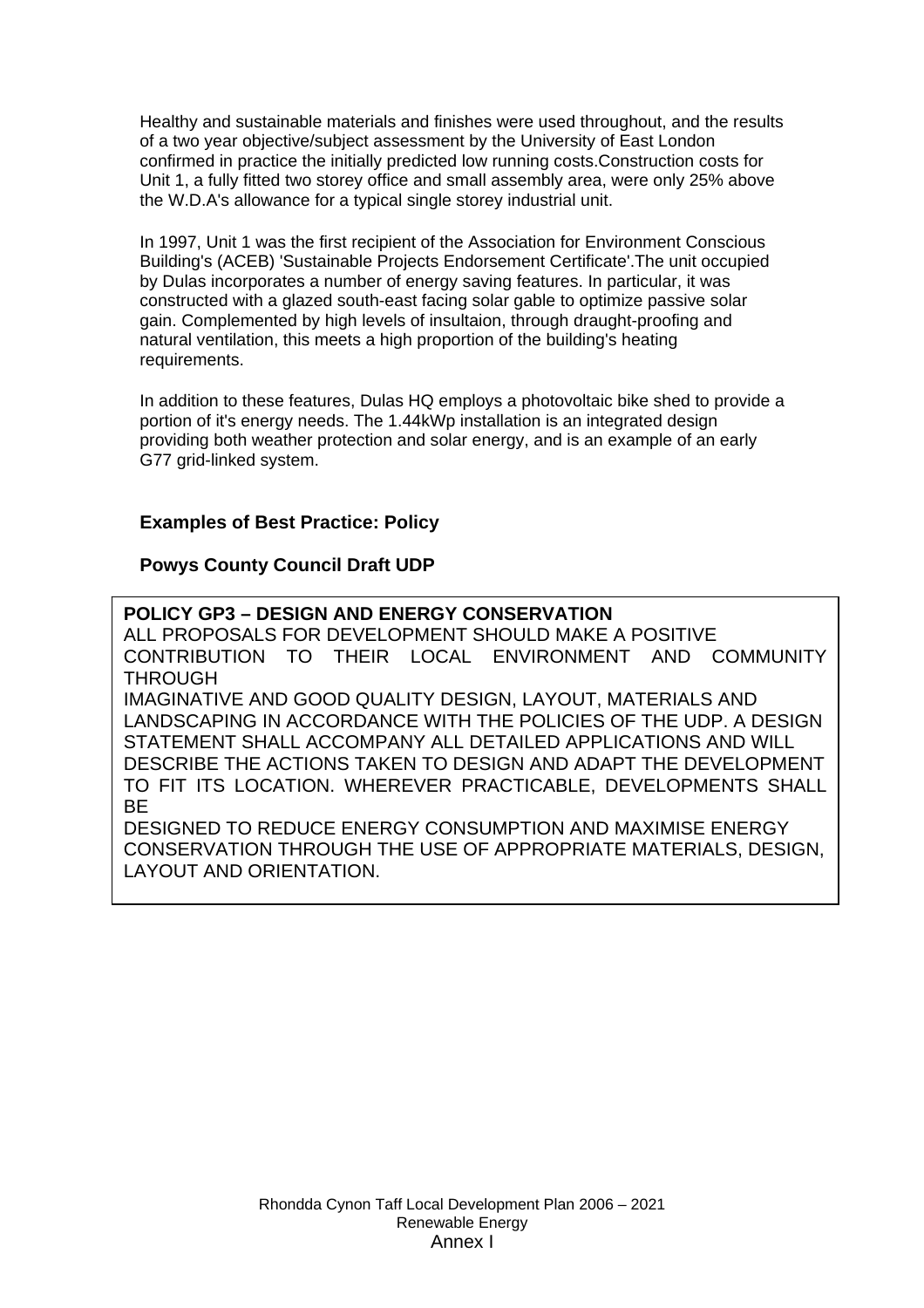### Parc Cenedlaethol Bannau Brycheiniog **Brecon Beacons National Park**

PLANNING ADVICE NOTE 16 (February 2003)

# **SOLAR PANELS. DO I NEED PLANNING PERMISSION**



This note is for householders who need to know whether they require planning permission to install solar panels at their home. It does not apply to buildings other than dwelling houses, or to flats and maisonettes. For advice relating to these types of buildings, please contact the National Park Authority on the number given at the bottom of the advice note.

Dwelling Houses (excluding listed buildings). Most households in Wales enjoy certain permitted development rights (PD rights), detailed in the General Permitted Development Order (1995). This means that there are certain works which can be carried out, without the need for planning permission from the Local Planning Authority (in this case the National Park Authority). Under these PD rights, any alterations to a roof are permitted, so long as they do not enlarge the roof space or alter the shape of the roof. The National Park Authority has taken the view, that as long as a solar panel does not project more than 10cm above the plane of the existing roof, the panel is not considered to alter the shape of the roof and therefore will not require planning permission.

If the panel projects further than 10cm, the Development Control section at the National Park will need to assess the proposal in order to advise whether planning permission will be required. In this case please send us as much information on the proposal as possible, to the address given at the bottom of this leaflet. Information should include: a map identifying your house, a photo of the house, specification of the proposed panels and an indication of where on the roof you wish to place the panel.

Pipework for panels is generally less than 2cm in diameter and normally runs directly from the panel into the roof space. If pipework has a larger diametre than this and needs to be run across the plane of the roof, please contact the Development Control section for advice.

Free standing panels, which are not fixed permanently to the ground i.e. they can easily be moved, are not considered to be development and do not therefore require planning permission. If however they are permanently fixed e.g. concreted into the gro or so large as to not be easily moved, or enclosed by fencing over 1m high, they may require permission and advice should be sou from the Development Control section at the National Park.

#### Listed dwelling houses.

If your house is a listed building, any works, which are likely to affect the character of the house, will require listed building consent. Always contact the Conservation Architect at National Park Authority (Will Hughes 624437) before installing panels on a listed building.

If you are in any doubt as to whether permiss is required, please telephone 01874 624493 : ask for your area planning adviser.

For further information contact: Brecon Beacons National Park Plas y Ffynnon, Cambrian Way, Brecon, LD3 7HF Tel: (01874) 624437 Fax: (01874) 622574

Rhondda Cynon Taff Local Development Plan 2006 – 2021 Renewable Energy Annex I